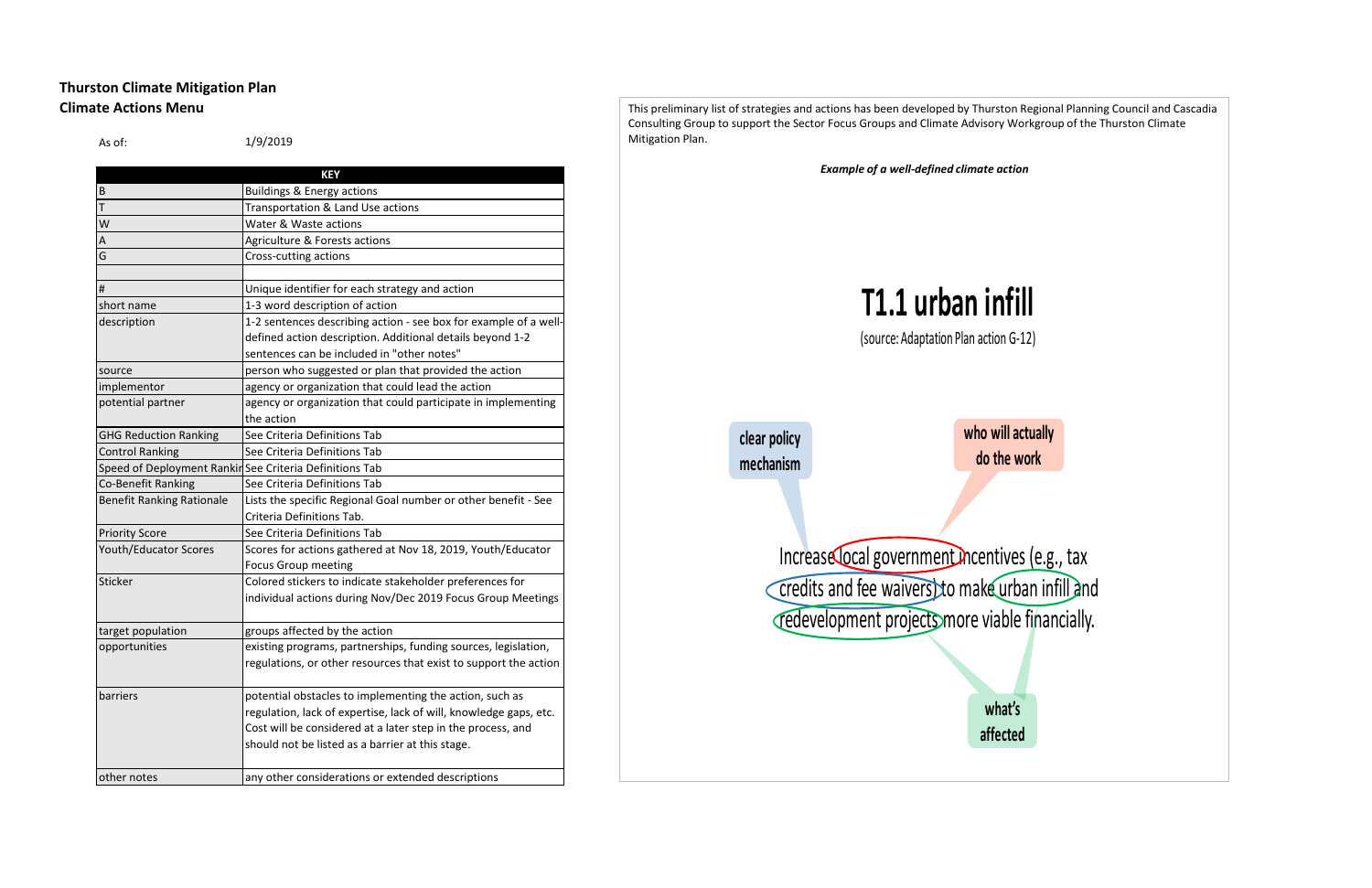### **Greenhouse Gas Reduction Potential** *Definition: The annual quantity of greenhouse gas emissions (GHG) an action will avoid or sequester as of 2030.*

### **Assumptions:**

The world in 2030 will look like today.

### *Definition: Minimum time possible between decision to recommend an action, and achievement of the annual GHG reduction potential.*

**Control** *Definition: One or more of the four project partners can likely influence the implementing party(ies), or can create the necessary regulatory structure.*

|  |                                                       |                                      | <b>GHG Impact</b>                                                                                                                     |
|--|-------------------------------------------------------|--------------------------------------|---------------------------------------------------------------------------------------------------------------------------------------|
|  | <b>Low/High Emissions Sector</b>                      | <b>Low/High Emissions Subsector</b>  | Confidence/Probability of Impact                                                                                                      |
|  | Low (e.g., water/waste and land carbon sequestration) | Low (e.g., industrial, municipal)    | Low - voluntary (e.g., education/outreach) that would indirectly reduce emisisons; limited ability to scale                           |
|  | Low (e.g., water/waste and land carbon sequestration) | Low/High                             | Medium/High - monetary incentives, regulation, or capital project; voluntary with ability to scale                                    |
|  | High (e.g., transportation/land use and buildings)    | Low                                  | Low/Medium/High                                                                                                                       |
|  | High (e.g., transportation/land use and buildings)    | High (e.g., residential, commercial) | Low/Medium - voluntary education/outreach or incentives to encourage emission reductions; and/or limited to moderate ability to scale |
|  | High (e.g., transportation/land use and buildings)    | High (e.g., residential, commercial) | High - large-scale capital project or regulation/policy that will directly reduce emissions                                           |

|         | <b>Co-benefits</b>             |  |
|---------|--------------------------------|--|
|         | Supports 0 co-benefits         |  |
|         | Supports 1 co-benefit          |  |
|         | Supports 2 co-benefits         |  |
| Ranking | Supports 3 co-benefits         |  |
|         | Supports 4 co-benefits         |  |
|         | Supports 5 or more co-benefits |  |

| <b>Speed of Deployment</b> | Definition: Minimum time possible between decision to recommend an action, and achievement of the annual GHG reduction potential. |                            |                                 |
|----------------------------|-----------------------------------------------------------------------------------------------------------------------------------|----------------------------|---------------------------------|
|                            |                                                                                                                                   | <b>Speed of Deployment</b> |                                 |
|                            | <b>Requires legislative action</b>                                                                                                | <b>Technology exists</b>   | <b>Funding mechanism exists</b> |
|                            | 1 Yes                                                                                                                             |                            |                                 |
|                            | 2 Yes                                                                                                                             |                            | Combination of Yes/No           |
|                            | 3 Yes                                                                                                                             |                            |                                 |
|                            | 4N <sub>0</sub>                                                                                                                   |                            | Combination of Yes/No           |
|                            | <b>5 No</b>                                                                                                                       | Yes                        | <b>Yes</b>                      |
|                            |                                                                                                                                   |                            |                                 |

| 3 Yes<br>Yes<br>Yes<br>Combination of Yes/No<br>4N <sub>0</sub><br><b>5 No</b><br>Yes<br>Yes<br>Definition: Minimum time possible between decision to recommend an action, and achievement of the annual GHG reduction potential.<br><b>Speed of Deployment</b><br><b>Requires legislative action</b><br><b>Technology exists</b><br><b>Funding mechanism exists</b><br><b>Combo</b><br><b>L</b> Yes<br>YesNoNo<br>No<br>No<br>2 Yes<br>No<br>Yes<br>YesNoYes<br>2 Yes<br>YesYesNo<br>Yes<br>No<br>3 Yes<br>Yes<br>YesYesYes<br>Yes<br>4 No<br>No<br>NoNoYes<br>Yes<br>4N <sub>0</sub><br>NoYesNo<br>Yes<br>No<br><b>5 No</b><br>Yes<br>Yes<br>NoYesYes<br>Definition: One or more of the four project partners can likely influence the implementing party(ies), or can create the necessary regulatory structure.<br><b>Control</b><br><b>Anticipated Jurisdiction Role</b><br>1 Advocate at a non-TCMP entity<br>2 Voluntary partner with a non-TCMP entity<br><b>3</b> Official partner (e.g., MOU) with non-TCMP entity<br>4 Funder of non-TCMP entity<br>5 TCMP entity is implementor or regulator<br>*If more than one project partner is collaborating on the effort, then ranking should move up by 1 level.<br>Definition: Supports one or more of the following regional goals: Ecosystem Health; Social Equity; Economic Benefit; Climate Adaptation; or Other Regional Goals, as approved August 29, 2019<br><b>Co-benefits</b><br>Supports 0 co-benefits<br>Supports 1 co-benefit<br>$\mathbf{z}$<br>Supports 2 co-benefits<br>Supports 3 co-benefits | 2 <sup>o</sup> | Combination of Yes/No |  |
|---------------------------------------------------------------------------------------------------------------------------------------------------------------------------------------------------------------------------------------------------------------------------------------------------------------------------------------------------------------------------------------------------------------------------------------------------------------------------------------------------------------------------------------------------------------------------------------------------------------------------------------------------------------------------------------------------------------------------------------------------------------------------------------------------------------------------------------------------------------------------------------------------------------------------------------------------------------------------------------------------------------------------------------------------------------------------------------------------------------------------------------------------------------------------------------------------------------------------------------------------------------------------------------------------------------------------------------------------------------------------------------------------------------------------------------------------------------------------------------------------------------------------------------------------------------------|----------------|-----------------------|--|
|                                                                                                                                                                                                                                                                                                                                                                                                                                                                                                                                                                                                                                                                                                                                                                                                                                                                                                                                                                                                                                                                                                                                                                                                                                                                                                                                                                                                                                                                                                                                                                     |                |                       |  |
|                                                                                                                                                                                                                                                                                                                                                                                                                                                                                                                                                                                                                                                                                                                                                                                                                                                                                                                                                                                                                                                                                                                                                                                                                                                                                                                                                                                                                                                                                                                                                                     |                |                       |  |
|                                                                                                                                                                                                                                                                                                                                                                                                                                                                                                                                                                                                                                                                                                                                                                                                                                                                                                                                                                                                                                                                                                                                                                                                                                                                                                                                                                                                                                                                                                                                                                     |                |                       |  |
|                                                                                                                                                                                                                                                                                                                                                                                                                                                                                                                                                                                                                                                                                                                                                                                                                                                                                                                                                                                                                                                                                                                                                                                                                                                                                                                                                                                                                                                                                                                                                                     |                |                       |  |
|                                                                                                                                                                                                                                                                                                                                                                                                                                                                                                                                                                                                                                                                                                                                                                                                                                                                                                                                                                                                                                                                                                                                                                                                                                                                                                                                                                                                                                                                                                                                                                     |                |                       |  |
|                                                                                                                                                                                                                                                                                                                                                                                                                                                                                                                                                                                                                                                                                                                                                                                                                                                                                                                                                                                                                                                                                                                                                                                                                                                                                                                                                                                                                                                                                                                                                                     |                |                       |  |
|                                                                                                                                                                                                                                                                                                                                                                                                                                                                                                                                                                                                                                                                                                                                                                                                                                                                                                                                                                                                                                                                                                                                                                                                                                                                                                                                                                                                                                                                                                                                                                     |                |                       |  |
|                                                                                                                                                                                                                                                                                                                                                                                                                                                                                                                                                                                                                                                                                                                                                                                                                                                                                                                                                                                                                                                                                                                                                                                                                                                                                                                                                                                                                                                                                                                                                                     |                |                       |  |
|                                                                                                                                                                                                                                                                                                                                                                                                                                                                                                                                                                                                                                                                                                                                                                                                                                                                                                                                                                                                                                                                                                                                                                                                                                                                                                                                                                                                                                                                                                                                                                     |                |                       |  |
|                                                                                                                                                                                                                                                                                                                                                                                                                                                                                                                                                                                                                                                                                                                                                                                                                                                                                                                                                                                                                                                                                                                                                                                                                                                                                                                                                                                                                                                                                                                                                                     |                |                       |  |
|                                                                                                                                                                                                                                                                                                                                                                                                                                                                                                                                                                                                                                                                                                                                                                                                                                                                                                                                                                                                                                                                                                                                                                                                                                                                                                                                                                                                                                                                                                                                                                     |                |                       |  |
|                                                                                                                                                                                                                                                                                                                                                                                                                                                                                                                                                                                                                                                                                                                                                                                                                                                                                                                                                                                                                                                                                                                                                                                                                                                                                                                                                                                                                                                                                                                                                                     |                |                       |  |
|                                                                                                                                                                                                                                                                                                                                                                                                                                                                                                                                                                                                                                                                                                                                                                                                                                                                                                                                                                                                                                                                                                                                                                                                                                                                                                                                                                                                                                                                                                                                                                     |                |                       |  |
|                                                                                                                                                                                                                                                                                                                                                                                                                                                                                                                                                                                                                                                                                                                                                                                                                                                                                                                                                                                                                                                                                                                                                                                                                                                                                                                                                                                                                                                                                                                                                                     |                |                       |  |
|                                                                                                                                                                                                                                                                                                                                                                                                                                                                                                                                                                                                                                                                                                                                                                                                                                                                                                                                                                                                                                                                                                                                                                                                                                                                                                                                                                                                                                                                                                                                                                     |                |                       |  |
|                                                                                                                                                                                                                                                                                                                                                                                                                                                                                                                                                                                                                                                                                                                                                                                                                                                                                                                                                                                                                                                                                                                                                                                                                                                                                                                                                                                                                                                                                                                                                                     |                |                       |  |
|                                                                                                                                                                                                                                                                                                                                                                                                                                                                                                                                                                                                                                                                                                                                                                                                                                                                                                                                                                                                                                                                                                                                                                                                                                                                                                                                                                                                                                                                                                                                                                     |                |                       |  |
|                                                                                                                                                                                                                                                                                                                                                                                                                                                                                                                                                                                                                                                                                                                                                                                                                                                                                                                                                                                                                                                                                                                                                                                                                                                                                                                                                                                                                                                                                                                                                                     |                |                       |  |
|                                                                                                                                                                                                                                                                                                                                                                                                                                                                                                                                                                                                                                                                                                                                                                                                                                                                                                                                                                                                                                                                                                                                                                                                                                                                                                                                                                                                                                                                                                                                                                     |                |                       |  |
|                                                                                                                                                                                                                                                                                                                                                                                                                                                                                                                                                                                                                                                                                                                                                                                                                                                                                                                                                                                                                                                                                                                                                                                                                                                                                                                                                                                                                                                                                                                                                                     |                |                       |  |
|                                                                                                                                                                                                                                                                                                                                                                                                                                                                                                                                                                                                                                                                                                                                                                                                                                                                                                                                                                                                                                                                                                                                                                                                                                                                                                                                                                                                                                                                                                                                                                     |                |                       |  |

|      | Control                                                                                                   |  |
|------|-----------------------------------------------------------------------------------------------------------|--|
|      | <b>Anticipated Jurisdiction Role</b>                                                                      |  |
|      | 1 Advocate at a non-TCMP entity                                                                           |  |
| king | 2 Voluntary partner with a non-TCMP entity                                                                |  |
|      | 3 Official partner (e.g., MOU) with non-TCMP entity                                                       |  |
| æ    | 4 Funder of non-TCMP entity                                                                               |  |
|      | 5 TCMP entity is implementor or regulator                                                                 |  |
|      | *If more than one project partner is collaborating on the effort, then ranking should move up by 1 level. |  |

Co-Benefits **Computers and** *Definition: Supports one or more of the following regional goals: Ecosystem Health; Social Equity; Economic Benefit; Climate Adaptation; or Other Regional Goals, as approved August 29, 2019* 



| <b>Co-Benefits Definitions</b> |                       |                                                                                                                                       |
|--------------------------------|-----------------------|---------------------------------------------------------------------------------------------------------------------------------------|
| <b>Co-Benefit</b>              | <b>Regional Goals</b> | <i><b>Definition</b></i>                                                                                                              |
|                                |                       | 2. Preserves environmentally sensitive lands, farmlands, forest lands, prairies, and rural lands, and develops compact urban areas;   |
| <b>Ecosystem Health</b>        |                       | 4. Protects and improves water quality, including groundwater, rivers, streams, lakes and Puget Sound;                                |
|                                |                       | 8. Ensures that the region's water supply sustains people in perpetuity while protecting the environment;                             |
|                                | 2, 4, 8, 10           | 10. Maintains air quality standards;                                                                                                  |
|                                |                       | 6. Ensures that residents have the resources to meet their daily needs;                                                               |
|                                |                       | Other: Increases equal distribution of or access to housing, financial incentives, open space, economic opportunity, or other resourd |
| <b>Social Equity</b>           | 6, SE                 | or marginalized communities.                                                                                                          |
|                                |                       | 3. Creates a robust economy;                                                                                                          |
|                                |                       | 7. Supports a local food system to increase community resilience, health and economic prosperity;                                     |
| <b>Economic Benefit</b>        | 3, 7, 12              | 12. Make strategic investments to advance sustainability regionally.                                                                  |
| <b>Adaptation Value</b>        | TCAP                  | Other: Supports an action in the 2018 Thurston Climate Adaptation Plan.                                                               |
|                                |                       | 1. Creates vibrant centers, corridors and neighborhoods while accommodating growth;                                                   |
|                                |                       | 5. Plans and acts toward zero waste in the region;                                                                                    |
| <b>Other</b>                   | 1, 5, 11              | 11. Provide opportunities for everyone in the Thurston Region to learn about and practice sustainability;                             |

|                            | Weightings |
|----------------------------|------------|
| <b>GHG Potential</b>       | 0.5        |
| <b>Speed of Deployment</b> | 0.2        |
| Control                    | 0.2        |
| <b>Co-benefits</b>         | 0.1        |
| Total                      |            |

| e                   |       |
|---------------------|-------|
|                     |       |
|                     |       |
|                     |       |
| te ability to scale |       |
|                     |       |
|                     |       |
|                     |       |
|                     |       |
|                     |       |
|                     |       |
|                     |       |
|                     |       |
|                     |       |
|                     |       |
|                     |       |
|                     |       |
|                     |       |
|                     |       |
|                     |       |
|                     |       |
|                     |       |
|                     |       |
|                     |       |
|                     | Combo |
|                     |       |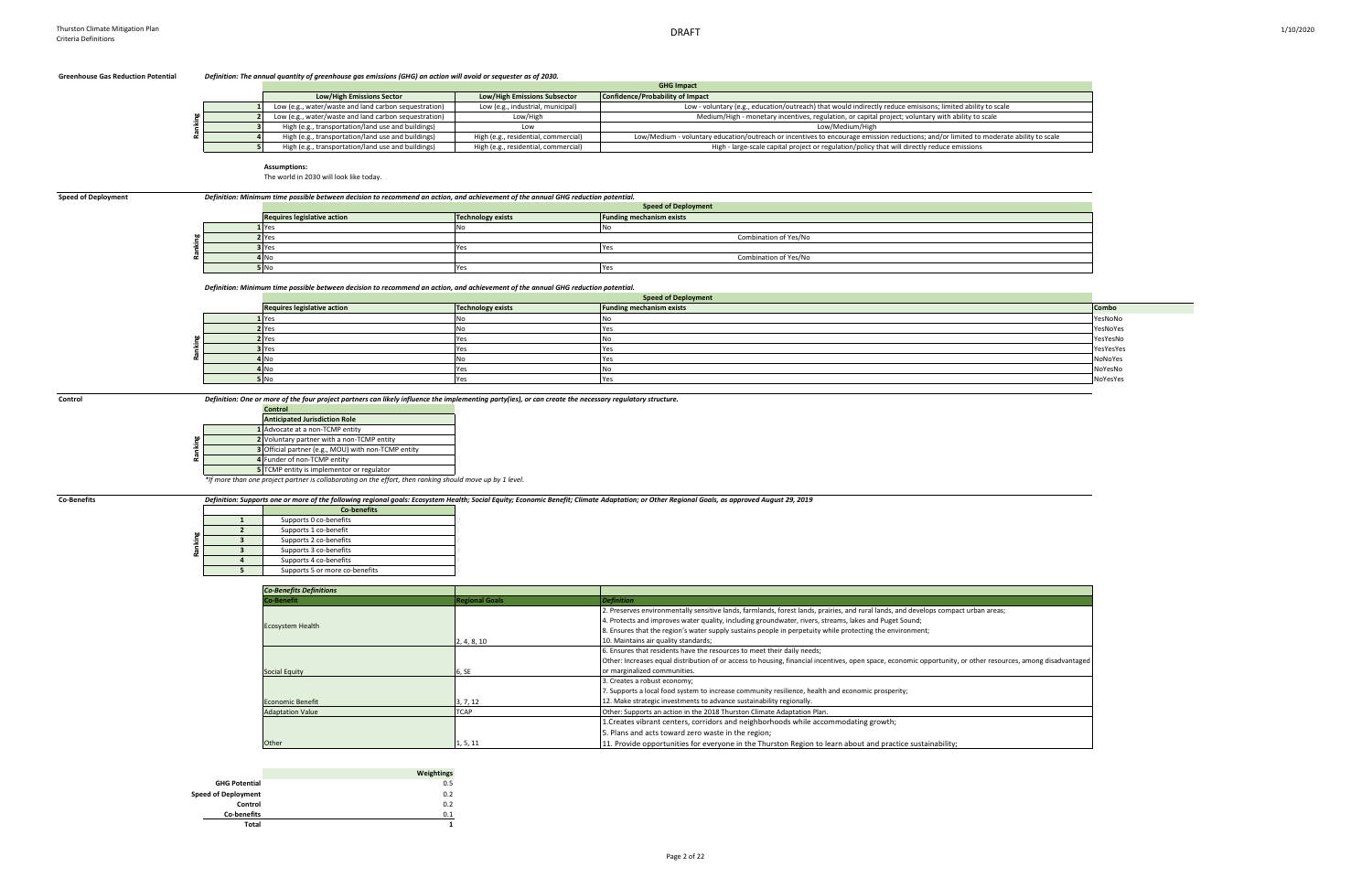## **B Focus Area: BUILDINGS & ENERGY**

- **Strategies:**
- **B1: Reduce energy use in existing residential buildings.**
- **B2: Reduce energy use in existing commercial/industrial buildings.**
- **B3: Reduce energy use across existing building types.**
- **B4: Reduce energy use in new or redevelopment.**
- **B5: Increase the production of local renewable energy.**
- **B6: Convert to cleaner fuel sources.**
- **B7: Address building and energy goals across sectors.**

|           |                                                                                   | description                                                                                                                                                                                                                                                                                                                                        | implementor                   | otential partners                                                                          | <b>GHG reduction</b><br>ranking<br>$(1 = low, 5 = high)$ | Control ranking<br>$(1 = low, 5 = high)$ | Speed of<br>deployment<br>ranking<br>$(1 = low, 5 = high)$ | Co-benefit:<br>Ecosystem<br>Health? | Co-benefit:<br>Social Equity? | Co-benefit:<br>Economic<br>Benefit? | Cobenefit: Climate<br>Adaptation? | Cobenefit:<br>Other Regional Number of co-<br>Goals? | benefits                | Benefit<br>ranking      | Benefit ranking: rationale | <b>TOTAL PRIORITY</b><br>SCORE | Sticker                     | Sticker rationale | Youth/Educator Total score |
|-----------|-----------------------------------------------------------------------------------|----------------------------------------------------------------------------------------------------------------------------------------------------------------------------------------------------------------------------------------------------------------------------------------------------------------------------------------------------|-------------------------------|--------------------------------------------------------------------------------------------|----------------------------------------------------------|------------------------------------------|------------------------------------------------------------|-------------------------------------|-------------------------------|-------------------------------------|-----------------------------------|------------------------------------------------------|-------------------------|-------------------------|----------------------------|--------------------------------|-----------------------------|-------------------|----------------------------|
|           | Strategy # Action # short name<br>B1 6 rental hou<br>ental housing EE<br>baseline | Pass an ordinance to require rental units to meet baseline<br>levels of energy efficiency and make more stringent over<br>time.                                                                                                                                                                                                                    | Local government              | Landlords,<br>property<br>managers,<br>renters                                             | 5 <sup>5</sup>                                           | - 5                                      | $\overline{3}$                                             |                                     | Yes                           |                                     |                                   |                                                      | $\overline{2}$          |                         | SE, TCAP(T-09)             | 4.3                            |                             |                   |                            |
| <b>B1</b> | 5 property tax credit                                                             | Create a property tax credit for property owners who<br>participate in energy efficiency.                                                                                                                                                                                                                                                          | Local/state government        |                                                                                            | $\overline{4}$                                           | 5                                        | $\overline{\mathbf{3}}$                                    | No.                                 | <b>No</b>                     | Yes                                 | No                                |                                                      | $\mathbf{1}$            | $\overline{\mathbf{3}}$ | 12                         | 3.9                            | 1 green: LB                 |                   |                            |
| <b>B1</b> | landlord education                                                                | Educate landlords on options and benefits for improved<br>energy efficiency.                                                                                                                                                                                                                                                                       | Local government              | nonprofit,<br>roperty<br>management<br>ompanies                                            | $\overline{\mathbf{3}}$                                  | 5                                        | 5 <sup>5</sup>                                             |                                     | No                            |                                     | No                                |                                                      | $\overline{0}$          | $\overline{\mathbf{3}}$ |                            | 3.8                            | 2 green: EC, YOUTH          |                   | 28                         |
| <b>B1</b> | rental housing EE<br>ncentives                                                    | Provide property tax breaks for landlords who install<br>energy conservation measures in rental housing.                                                                                                                                                                                                                                           | Local/state government        | Landlords,<br>oroperty<br>managers,<br>renters                                             | $\overline{\mathbf{3}}$                                  | 5                                        | $\overline{\mathbf{3}}$                                    | <b>No</b>                           | Yes                           | Yes                                 | <b>No</b>                         | <b>No</b>                                            | $\overline{2}$          | $\overline{\mathbf{3}}$ | SE, 12                     | 3.4                            | 2 green: CVD, LB            |                   | 26                         |
| B1        | residential utility<br>outreach                                                   | Expand utility outreach to residential electricity customers PSE<br>about the benefits of clean and efficient energy<br>technologies/practices and available rebates and bill<br>credits for efficient appliances and equipment. Focus on<br>neighborhoods with older buildings and create group<br>packages for efficiency upgrades, if possible. |                               | Local<br>government,<br>equipment<br>vendors,<br>remodeling<br>contractors, non<br>orofits | $\overline{\mathbf{3}}$                                  | 2                                        | 5                                                          | <b>No</b>                           | <b>No</b>                     | N <sub>0</sub>                      | Yes                               | Yes                                                  | $\overline{2}$          | $\overline{\mathbf{3}}$ | TCAP(-10), 11              | 3.2                            |                             |                   |                            |
| B1        | residential energy<br>performance ratings                                         | Require energy performance ratings and disclosures for<br>homes at time of sale, lease, or rent so that owners,<br>tenants, and prospective buyers are informed before<br>making purchasing or rental decisions.                                                                                                                                   | State and Local<br>government | Realtors                                                                                   | $\overline{4}$                                           | 1                                        | $\overline{\mathbf{3}}$                                    | <b>No</b>                           | <b>No</b>                     | N <sub>o</sub>                      | No                                | Yes                                                  | $\mathbf{1}$            | $\overline{\mathbf{3}}$ | 11                         | 3.1                            |                             |                   |                            |
| <b>B1</b> |                                                                                   | 2 residential energy audits Develop and adopt policies that require residential<br>properties to undertake an energy audit at the time of sale government<br>or during a substantial remodel. Work with financial<br>institutions to develop mortgage products that incorporate<br>audited energy efficiency recommendations.                      | State and Local               | remodeling<br>professionals,<br>PSE, energy<br>auditors, real<br>estate<br>professionals   | $\overline{4}$                                           | 1                                        | $\overline{\mathbf{3}}$                                    | <b>No</b>                           | <b>No</b>                     | N <sub>o</sub>                      | Yes                               | Yes                                                  | $\overline{2}$          | $\overline{2}$          | TCAP(T-11), 11             | 3.0                            | 1 red: ZK                   |                   |                            |
| <b>B1</b> | residential energy<br>retrofit program                                            | Partner with energy audit providers and loan providers to Non-profit<br>establish and market residential energy efficiency and<br>weatherization retrofit programs, with a focus on low-<br>income residents, low-interest loans, and post audit follow-<br>through.                                                                               |                               | energy auditors                                                                            | $\overline{\mathbf{3}}$                                  | $\overline{2}$                           | 5                                                          | No.                                 | Yes                           | No                                  | Yes                               | Yes                                                  | $\overline{\mathbf{3}}$ | 1                       | SE, TCAP(T-02), 11         | 3.0                            |                             |                   |                            |
| <b>B2</b> | 8 performance standard                                                            | Set energy efficiency performance standards for<br>commercial buildings with gross floor areas smaller than<br>50,000 square feet.                                                                                                                                                                                                                 | Local government              |                                                                                            | 5 <sup>5</sup>                                           | 5                                        | $\overline{\mathbf{3}}$                                    | No.                                 | <b>No</b>                     |                                     | No                                | Yes                                                  | $\overline{1}$          | $\overline{\mathbf{3}}$ | 11                         | 4.4                            | 1 red: ZK                   |                   |                            |
| <b>B2</b> | 10 energy project grants                                                          | Secure grant funding for high-profile, innovative energy<br>efficiency and/or technology projects on commercial<br>buildings in the county.                                                                                                                                                                                                        | Commercial property<br>owners |                                                                                            | $\overline{\mathbf{3}}$                                  | 5                                        | 5                                                          | No                                  | No                            | Yes                                 | <b>No</b>                         | Yes                                                  | $\overline{2}$          | $\overline{\mathbf{3}}$ | 11, 12                     | 3.8                            | 1 green: MR                 |                   | 30 <sup>°</sup>            |
| B2        | LED lighting                                                                      | Install LED lighting in public-sector buildings and<br>infrastructure (e.g., street lights, traffic signals).                                                                                                                                                                                                                                      | Local government              |                                                                                            | $\overline{\mathbf{3}}$                                  | 5                                        | 5                                                          |                                     | No                            |                                     | No                                | Yes                                                  | 1                       | $\overline{2}$          | 11                         | 3.7                            | 1 green: EC<br>1 red: YOUTH |                   | 25                         |
| B2        | commercial utility<br>outreach                                                    | Expand utility outreach to commercial power customers PSE<br>about the benefits of clean and efficient energy<br>technologies and practices.                                                                                                                                                                                                       |                               |                                                                                            | $\overline{4}$                                           | 2                                        | 5                                                          | No                                  | No                            | No                                  | Yes                               | Yes                                                  | $\overline{2}$          | $\overline{2}$          | TCAP(T-10), 11             | 3.6                            | 1 green: YOUTH              |                   | 28                         |
| <b>B2</b> | 4 commercial lights-out                                                           | Introduce a "lights-out" policy that encourages businesses Local government<br>to turn off their signs and other lights at night when they<br>are closed.                                                                                                                                                                                          |                               |                                                                                            | $\overline{\mathbf{3}}$                                  | 5                                        | $\overline{\mathbf{3}}$                                    | No                                  | <b>No</b>                     | No                                  | No                                | Yes                                                  | 1                       | $\overline{\mathbf{3}}$ | 11                         | 3.4                            | 4 red: CVD, SM, LM,         |                   |                            |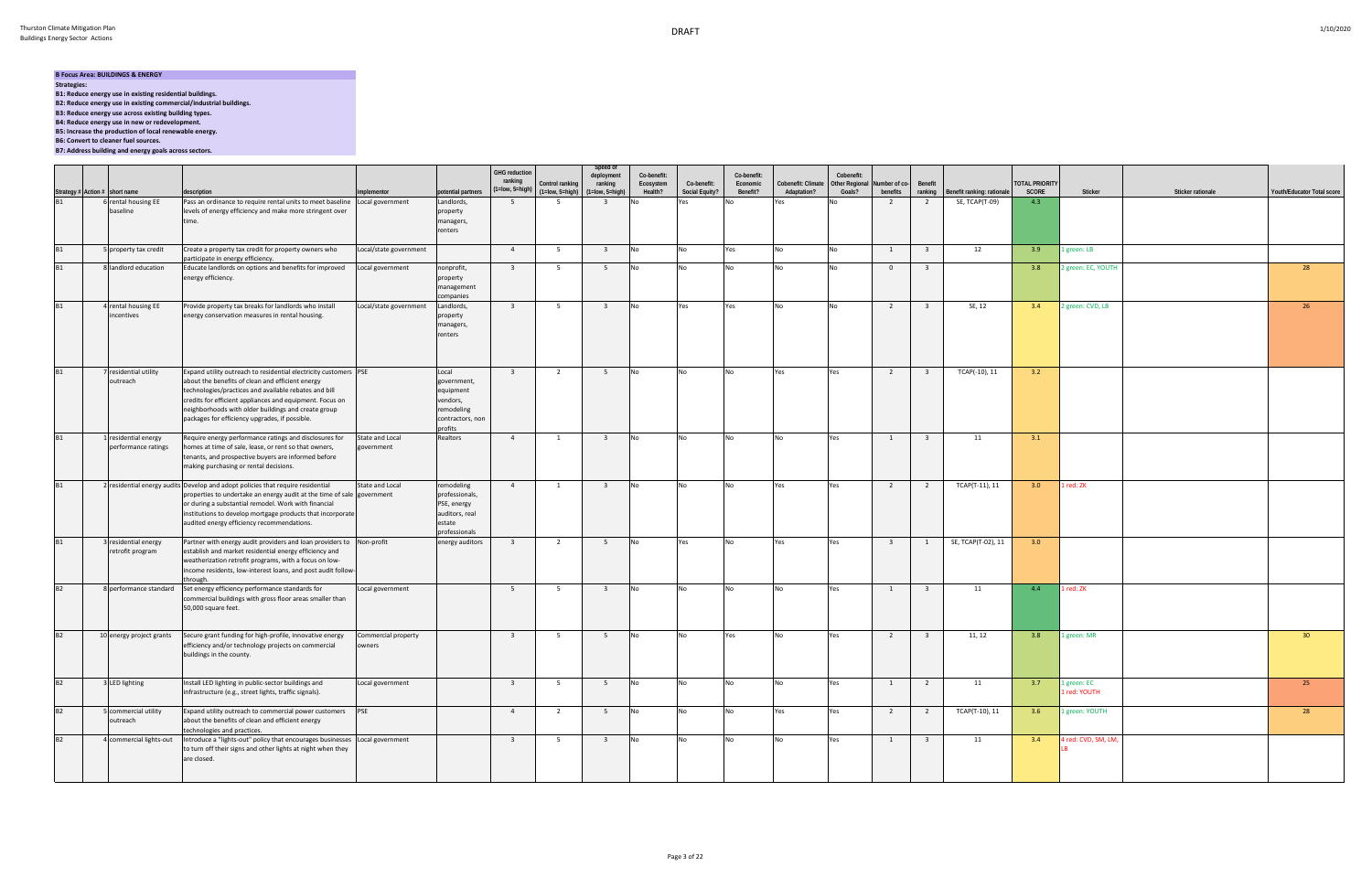|           |                                                     |                                                                                                                                                                                                                                                          |                               |                                        | <b>GHG</b> reduction<br>ranking | Control ranking                             | Speed of<br>deployment<br>ranking | Co-benefit:<br>Ecosystem | Co-benefit:    | Co-benefit:<br>Economic | Cobenefit: Climate | Cobenefit:<br><b>Other Regional</b> | Number of co-           | Benefit                 |                            | <b>OTAL PRIORITY</b> |                                           |                                            |                            |
|-----------|-----------------------------------------------------|----------------------------------------------------------------------------------------------------------------------------------------------------------------------------------------------------------------------------------------------------------|-------------------------------|----------------------------------------|---------------------------------|---------------------------------------------|-----------------------------------|--------------------------|----------------|-------------------------|--------------------|-------------------------------------|-------------------------|-------------------------|----------------------------|----------------------|-------------------------------------------|--------------------------------------------|----------------------------|
|           | Strategy # Action # short name<br>B2 6 cool roofs   | description                                                                                                                                                                                                                                              | implementor                   | potential partners                     |                                 | $(1 = low, 5 = high)$ $(1 = low, 5 = high)$ | $(1 = low, 5 = high)$             | Health?                  | Social Equity? | Benefit?                | Adaptation?        | Goals?                              | benefits                | ranking                 | Benefit ranking: rationale | SCORE                | Sticker                                   | <b>Sticker rationale</b>                   | Youth/Educator Total score |
|           |                                                     | Create an incentive program for the installation of<br>reflective roofs on commercial buildings to reduce building<br>energy consumption and the urban heat island effect.                                                                               | Local government              |                                        | $\overline{\mathbf{3}}$         | 5                                           | $\overline{\mathbf{3}}$           |                          |                | Yes                     |                    | Yes                                 | $\overline{2}$          | $\overline{\mathbf{3}}$ | 11                         | 3.4                  |                                           |                                            | 32 <sup>2</sup>            |
| B2        | 9 municipal building<br>retrofits                   | Continue to identify and implement priority energy<br>efficiency improvements in municipal buildings.                                                                                                                                                    | Local government              |                                        | $\overline{2}$                  | - 5                                         | 5                                 | <b>No</b>                | <b>No</b>      | No                      |                    | Yes                                 | 1                       | $\overline{3}$          | 11                         | 3.3                  | 1 red: MR                                 |                                            |                            |
| B2        | 7 commercial utility<br>ebates                      | Offer additional utility rebates or bill credits to encourage PSE<br>businesses to buy and install energy-efficient appliances<br>and equipment.                                                                                                         |                               |                                        | $\overline{\mathbf{3}}$         | $\overline{2}$                              | 5 <sup>5</sup>                    | <b>No</b>                | <b>No</b>      | Yes                     | Yes                | Yes                                 | $\overline{\mathbf{3}}$ | $\overline{2}$          | 12, TCAP(T-02)             | 3.1                  |                                           | This should receive a very low equity rank | 30 <sup>°</sup>            |
| B2        | 2 commercial energy<br>audits                       | Develop and adopt policies that require commercial<br>properties to undertake an energy audit at the time of sale government<br>or during a substantial remodel.                                                                                         | State and Local               |                                        | $\overline{4}$                  | 1                                           | $\overline{\mathbf{3}}$           | <b>No</b>                | <b>No</b>      | No                      | Yes                | Yes                                 | $\overline{2}$          | $\overline{\mathbf{3}}$ | TCAP(T-11), 11             | 3.1                  |                                           |                                            |                            |
| B2        | 1 commercial energy<br>benchmarking &<br>disclosure | Require energy performance ratings for commercial<br>structures be disclosed so that owners, tenants, and<br>prospective buyers are informed before making purchasing<br>or rental decisions.                                                            | state and Local<br>government |                                        | $\overline{4}$                  | 1                                           | $\overline{\mathbf{3}}$           | <b>No</b>                | <b>No</b>      | <b>No</b>               | Yes                | Yes                                 | $\overline{2}$          | $\overline{2}$          | TCAP(T-11), 11             | 3.0                  | 1 green: YOUTH                            |                                            | 28                         |
| B3        | 2 efficiency rebate                                 | Adopt "energy efficiency as a service" utility rebate model PSE<br>to direct energy savings to building owners who bear the<br>costs of energy efficiency retrofits.                                                                                     |                               |                                        | $5^{\circ}$                     | 5                                           | $\overline{2}$                    | <b>No</b>                | <b>No</b>      | Yes                     | Yes                | No                                  | $\overline{2}$          | $\overline{2}$          | 12, TCAP(T-02)             | 4.1                  |                                           |                                            | 33 <sup>2</sup>            |
| <b>B3</b> | 1 energy education                                  | Provide educational resources and technical assistance to   Local government<br>industry professionals, building owners and managers on<br>all aspects of energy efficient building design, retrofits, and<br>operations for new and existing buildings. |                               | Nonprofits,<br>colleges                | $\overline{4}$                  | $\overline{\mathbf{3}}$                     | 5                                 | <b>No</b>                | <b>No</b>      | No                      | Yes                | <b>No</b>                           | 1                       | $\overline{\mathbf{3}}$ | TCAP(T-09, T-10)           | 3.9                  | 1 green: ZK                               |                                            |                            |
| <b>B3</b> | 4 exemplary buildings                               | Create a Zero-Energy Building Challenge by partnering with Local government<br>public, private, non-profit and faith-based organizations.<br>Facilitate rapid deployment and public awareness of high-<br>profile demonstration buildings.               |                               | Public and<br>private<br>organizations | $\overline{\mathbf{3}}$         | 5 <sup>5</sup>                              | 5 <sup>5</sup>                    | <b>No</b>                | <b>No</b>      | Yes                     | N <sub>0</sub>     | Yes                                 | $\overline{2}$          | $\overline{\mathbf{3}}$ | 5, 12                      | 3.8                  | 1 green: CVD                              |                                            |                            |
| <b>B3</b> |                                                     | 5 green building tracking Develop data methodology to monitor use and impacts of TRPC<br>green building incentives, to inform future incentives and<br>develop recommendations for policy or programs.                                                   |                               |                                        | $\overline{\mathbf{3}}$         | 5                                           | 5                                 | <b>No</b>                | Yes            | Yes                     | ∣N∩.               | Yes                                 | $\overline{\mathbf{3}}$ | $\overline{2}$          | SE, 11, 12                 | 3.7                  | 1 green: JDB                              |                                            | 34                         |
| B3        | 3 PACE                                              | Assess whether PACE is still desirable and, if so, how local<br>and state policymakers could pursue a legislative solution<br>or state constitutional amendment to develop a PACE<br>program.                                                            | State government              |                                        | $\overline{\mathbf{3}}$         | 1                                           | $\overline{\mathbf{3}}$           | No                       | No             | Yes                     | No                 | <b>No</b>                           | 1                       | $\overline{\mathbf{3}}$ | 12                         | 2.6                  | 1 green: SM                               |                                            |                            |
| <b>B4</b> | 5 permitting incentives                             | Offer streamlined permitting, lower fees, or other<br>incentives for projects that meet green building<br>certification standards.                                                                                                                       | Local government              |                                        | $\overline{4}$                  |                                             | - 5                               | Yes                      | <b>No</b>      | No                      |                    |                                     | $\mathbf{1}$            | $\overline{2}$          |                            | 4.2                  | 4 green: ZK, KH,<br><b>CVD, JDB</b>       |                                            |                            |
| B4        | 11 grid-connected<br>appliances                     | Require smart appliances in new construction, especially Local government<br>water heaters that control timing of demand.                                                                                                                                |                               |                                        | $\overline{4}$                  | 5 <sup>5</sup>                              | $\overline{\mathbf{3}}$           | <b>No</b>                | <b>No</b>      | <b>No</b>               | No                 | No                                  | $\overline{0}$          | $\overline{2}$          |                            | 3.8                  |                                           |                                            |                            |
| <b>B4</b> | 7 land use incentives                               | Provide land use incentives (floor area ratio, density bonus, Local government<br>height bonus, parking reductions) for zero-net carbon<br>buildings or other applications that dramatically increase<br>energy efficiency.                              |                               |                                        | $\overline{4}$                  | 5 <sup>5</sup>                              | $\overline{\mathbf{3}}$           | <b>No</b>                | <b>No</b>      | Yes                     | <b>No</b>          | No                                  | $\mathbf{1}$            | $\overline{\mathbf{3}}$ | 12                         | 3.9                  | 5 green: LM, LB, AS,<br><b>JDS, YOUTH</b> |                                            | 38                         |
| <b>B4</b> | 3 commercial EE<br>recognition                      | Create program that recognizes energy efficiency<br>leadership in new construction.                                                                                                                                                                      | Local government              |                                        | $\overline{\mathbf{3}}$         | 5 <sup>5</sup>                              | 5 <sup>5</sup>                    | No                       | <b>No</b>      | No                      | Yes                | <b>No</b>                           | 1                       | $\overline{1}$          | TCAP(T-09)                 | 3.6                  | 1 red: MR                                 |                                            | 26                         |
| B4        | 4 green municipal<br>buildings                      | Require that new local government facilities (e.g., the new Local government<br>Olympia City Hall and LOTT building) demonstrate green<br>building technologies and practices.                                                                           |                               |                                        | $\overline{\mathbf{3}}$         | 5 <sup>5</sup>                              | 5 <sub>5</sub>                    | <b>No</b>                | <b>No</b>      | <b>No</b>               | <b>No</b>          | Yes                                 | 1                       | $\overline{2}$          | 11                         | 3.7                  |                                           |                                            | 27                         |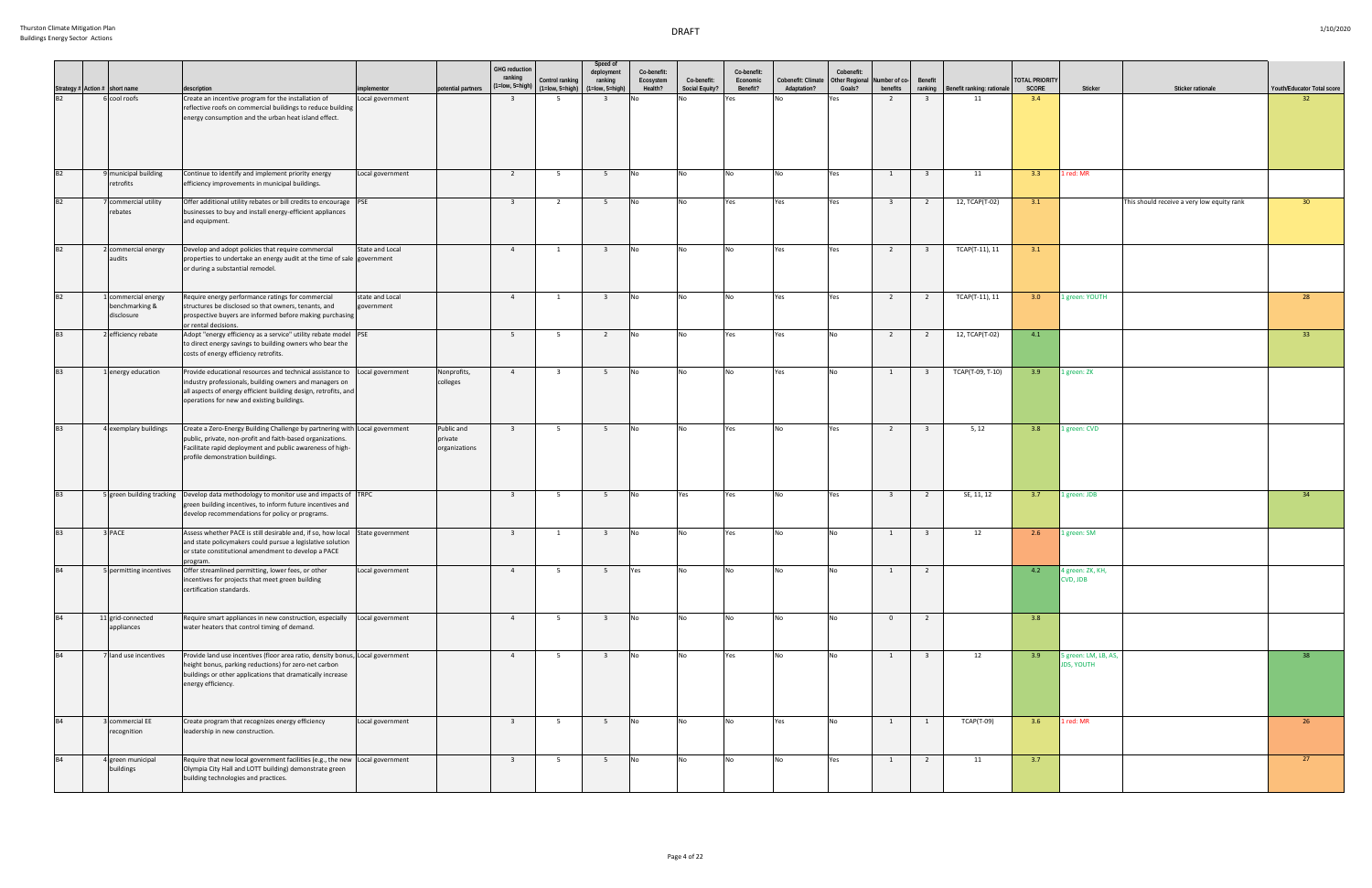|           | Strategy # Action # short name<br>B4 6 EE tax exer | description                                                                                                                                                                                                                                                  | implementor             | potential partners                                       | <b>GHG</b> reduction<br>ranking | Control ranking<br>$(1 = low, 5 = high)$ $(1 = low, 5 = high)$ | Speed of<br>deployment<br>ranking<br>(1=Iow, 5=high) | Co-benefit:<br>Ecosystem<br>Health? | Co-benefit:<br>Social Equity? | Co-benefit:<br>Economic<br>Benefit? | Cobenefit: Climate<br>Adaptation? | Cobenefit:<br><b>Other Regional</b><br>Goals? | Number of co-<br>benefits | Benefit<br>ranking      | Benefit ranking: rationale | <b>OTAL PRIORITY</b><br>SCORE | Sticker                      | <b>Sticker rationale</b>                                                                                                                                           | Youth/Educator Total score |
|-----------|----------------------------------------------------|--------------------------------------------------------------------------------------------------------------------------------------------------------------------------------------------------------------------------------------------------------------|-------------------------|----------------------------------------------------------|---------------------------------|----------------------------------------------------------------|------------------------------------------------------|-------------------------------------|-------------------------------|-------------------------------------|-----------------------------------|-----------------------------------------------|---------------------------|-------------------------|----------------------------|-------------------------------|------------------------------|--------------------------------------------------------------------------------------------------------------------------------------------------------------------|----------------------------|
|           | 6 EE tax exemptions                                | Create a local property tax reduction or credit for new<br>buildings that meet an energy efficiency performance<br>standard.                                                                                                                                 | Local government        |                                                          | $\overline{4}$                  | 5                                                              | 2                                                    |                                     |                               | Yes                                 | Yes                               |                                               | $\overline{2}$            | $\overline{2}$          | 12, TCAP(T-02)             | 3.6                           | 1 green: KH                  |                                                                                                                                                                    |                            |
| <b>B4</b> | assistance                                         | 9 permit counter technical Hire or contract with dedicated green building specialists<br>to provide technical assistance through the permitting and<br>development process.                                                                                  | Local government        |                                                          | $\overline{\mathbf{3}}$         | 5 <sup>5</sup>                                                 | 5                                                    | No                                  | <b>No</b>                     | No                                  | <b>No</b>                         | No                                            | $\overline{0}$            | $\overline{1}$          |                            | 3.6                           | 2 green: JM, KH<br>1 red: LB |                                                                                                                                                                    |                            |
| <b>B4</b> | 14 state building code                             | Advocate for stricter energy efficiency requirements in<br>state building code.                                                                                                                                                                              | Local government        |                                                          | $5^{\circ}$                     | 1                                                              | $\overline{\mathbf{3}}$                              | No                                  | No                            | No                                  | No                                | Yes                                           | 1                         | $\overline{2}$          | 11                         | 3.5                           | 1 red: CH                    | CH: just seems like we're already wringing as<br>much efficiency as possible out of the building<br>code - very good as it is so gains would be quite<br>marginal? | 24                         |
| <b>B4</b> | 2 building energy goals                            | Establish energy goals/benchmarks (e.g., LEED) for new<br>commercial buildings.                                                                                                                                                                              | Local government        |                                                          | $\overline{\mathbf{3}}$         | 5                                                              | $\overline{\mathbf{3}}$                              | <b>No</b>                           | <b>No</b>                     | No                                  | Yes                               | <b>No</b>                                     | 1                         | $\overline{2}$          | <b>TCAP(T-09)</b>          | 3.3                           |                              |                                                                                                                                                                    |                            |
| B4        |                                                    | 12 multifamily submetering Require submetering for new multifamily buildings so<br>residents can track energy use.                                                                                                                                           | Local government        |                                                          | $\overline{\mathbf{3}}$         | 5 <sup>5</sup>                                                 | $\overline{\mathbf{3}}$                              | <b>No</b>                           | <b>No</b>                     | No                                  | <b>No</b>                         | Yes                                           | 1                         | $\overline{2}$          | 11                         | 3.3                           |                              |                                                                                                                                                                    |                            |
| B4        |                                                    | 1 green construction code Adopt the International Green Construction Code (IgCC).                                                                                                                                                                            | State government        | local<br>government,<br>building code<br>inspectors, OMB | $\overline{4}$                  | $\mathbf{1}$                                                   | $\overline{\mathbf{3}}$                              | No                                  | No                            | No                                  | Yes                               | No                                            | 1                         | $\overline{2}$          | <b>TCAP(T-09)</b>          | 3.0                           | 1 red: CVD                   |                                                                                                                                                                    |                            |
| B4        | 13 multifamily energy<br>measures                  | Develop and advertise a business case financial model for Local government<br>multi-family developers to take energy efficiency and<br>renewable energy measures.                                                                                            |                         |                                                          | $\overline{\mathbf{3}}$         | $\overline{2}$                                                 | $\overline{4}$                                       | No                                  | <b>No</b>                     | No                                  | <b>No</b>                         | Yes                                           | 1                         | $\overline{2}$          | 11                         | 2.9                           | 2 green: YOUTH               |                                                                                                                                                                    | 37                         |
| <b>B5</b> | 13 shore power                                     | Develop shore power to improve air quality, reduce GHG<br>emissions, improve local economy by serving the growing<br>needs of local boat and ship customers.                                                                                                 | Port of Olympia         |                                                          | $\overline{\mathbf{3}}$         | $\overline{2}$                                                 | $\overline{4}$                                       | Yes                                 | No                            | No                                  | No                                | No                                            | 1                         | $\overline{2}$          | 10                         | 2.9                           |                              |                                                                                                                                                                    | 21                         |
| <b>B5</b> | 10 group purchasing                                | Develop a city-sponsored group solar purchasing program. Local government,                                                                                                                                                                                   | community solar company |                                                          | $\overline{4}$                  | $\overline{4}$                                                 | 5                                                    | <b>No</b>                           | <b>No</b>                     | No                                  | Yes                               | No                                            | 1                         | $\overline{\mathbf{3}}$ | <b>TCAP(T-08)</b>          | 4.1                           |                              |                                                                                                                                                                    |                            |
| <b>B5</b> | 5 solSmart                                         | Pursue SolSmart designations and adopt solar friendly<br>practices.                                                                                                                                                                                          | Local government        |                                                          | $\overline{4}$                  | 5 <sup>5</sup>                                                 | $\overline{\mathbf{3}}$                              | No                                  | No                            | No                                  | Yes                               | No                                            | 1                         | 1                       | <b>TCAP(T-09)</b>          | 3.7                           | 2 green: MR, OM              |                                                                                                                                                                    | 37                         |
| <b>B5</b> |                                                    | 3 municipal building solar Install solar photovoltaics on all available and feasible<br>municipal sites, including building rooftops, city hall,<br>schools, police and fire stations, community centers,<br>municipal water pump sites, and transit depots. | Local government        |                                                          | $\overline{\mathbf{3}}$         | 5                                                              | 5                                                    | No                                  | No                            | No                                  | Yes                               | Yes                                           | $\overline{2}$            | $\overline{2}$          | TCAP(T-09), 11             | 3.7                           |                              |                                                                                                                                                                    | 35                         |
| B5        | 1 clean energy bonds                               | Sell municipal bonds for local clean energy projects.                                                                                                                                                                                                        | Local government        |                                                          | $\overline{4}$                  | - 5                                                            | $\overline{2}$                                       | <b>No</b>                           | No                            | No                                  | <b>No</b>                         | <b>No</b>                                     | $\overline{0}$            | $\overline{2}$          |                            | 3.6                           |                              |                                                                                                                                                                    |                            |
| <b>B5</b> | 9 on-bill financing                                | Provide additional utility incentives such as on-bill<br>financing to support energy efficiency and renewable<br>energy investments on buildings.                                                                                                            | <b>PSE</b>              |                                                          | $\overline{4}$                  | $\overline{1}$                                                 | 5 <sup>5</sup>                                       | <b>No</b>                           | Yes                           | <b>No</b>                           | <b>No</b>                         | No                                            | $\mathbf{1}$              | $\overline{1}$          | <b>SE</b>                  | 3.3                           | 2 green: YOUTH               |                                                                                                                                                                    | 40                         |
| <b>B5</b> | 7 electric infrastructure<br>for renewables        | Expand and retrofit the region's energy distribution,<br>monitoring, and storage infrastructure to support more on-<br>site renewable energy generation.                                                                                                     | PSE; UTC?               |                                                          | $\overline{4}$                  | $\overline{1}$                                                 | 5 <sup>5</sup>                                       | <b>No</b>                           | <b>No</b>                     | <b>No</b>                           | Yes                               | No                                            | 1                         | $\overline{2}$          | TCAP(T-01)                 | 3.4                           |                              |                                                                                                                                                                    | 35                         |
| <b>B5</b> | 11 solar zoning                                    | Review and amend zoning and development regulations<br>where necessary to allow utility or community solar<br>generation facilities less than 20 megawatts.                                                                                                  | Local government        |                                                          | $\overline{\mathbf{3}}$         | 5 <sup>5</sup>                                                 | $\overline{\mathbf{3}}$                              | <b>No</b>                           | No                            | No                                  | Yes                               | No                                            | 1                         | $\overline{2}$          | TCAP(T-08)                 | 3.3                           | 1 green: YOUTH               |                                                                                                                                                                    | 39                         |
| <b>B5</b> | 8 solar-ready                                      | Amend local development code to require solar-ready<br>construction.                                                                                                                                                                                         | Local government        |                                                          | $\overline{\mathbf{3}}$         | 5 <sup>5</sup>                                                 | $\overline{\mathbf{3}}$                              | N <sub>o</sub>                      | <b>No</b>                     | <b>No</b>                           | No.                               | No                                            | $\overline{0}$            | $\overline{2}$          |                            | 3.3                           | 4 green: LM, EC, MR<br>YOUTH |                                                                                                                                                                    | 27                         |
| <b>B5</b> | incentive                                          | 4 net metering production Increase incentive ratio for connecting residential solar<br>from 1:1 to 2:1.                                                                                                                                                      | <b>PSE</b>              |                                                          | $\overline{4}$                  | $\overline{2}$                                                 | $\overline{\mathbf{3}}$                              | <b>No</b>                           | No                            | Yes                                 | Yes                               | No                                            | $\overline{2}$            | $\overline{\mathbf{3}}$ | 12, TCAP(T-02)             | 3.3                           |                              |                                                                                                                                                                    |                            |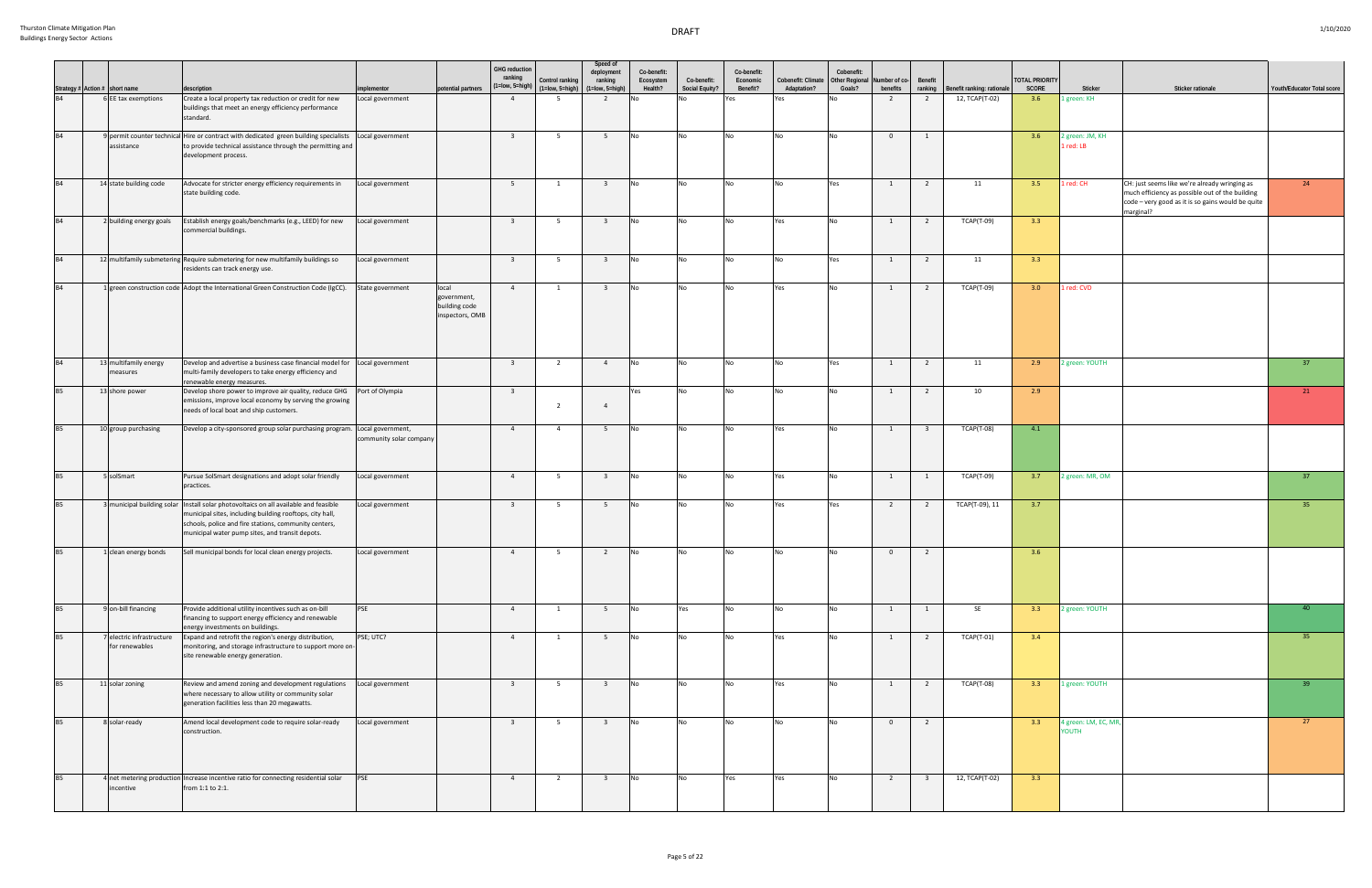|           |                                                                                   | description                                                                                                                                                                                                     | implementor      | potential partners          | <b>GHG</b> reduction<br>ranking | Control ranking<br>$(1 = low, 5 = high)$ $(1 = low, 5 = high)$ | Speed of<br>deployment<br>ranking<br>$(1=low, 5=high)$ | Co-benefit:<br>Ecosystem<br>Health? | Co-benefit:<br><b>Social Equity?</b> | Co-benefit:<br>Economic<br>Benefit? | Cobenefit: Climate<br>Adaptation? | Cobenefit:<br>Other Regional<br>Goals? | Number of co-<br>benefits | Benefit<br>ranking | Benefit ranking: rationale | <b>TOTAL PRIORITY</b><br>SCORE | Sticker                                                 | Sticker rationale                                                                                                                                                                                                                | Youth/Educator Total score |
|-----------|-----------------------------------------------------------------------------------|-----------------------------------------------------------------------------------------------------------------------------------------------------------------------------------------------------------------|------------------|-----------------------------|---------------------------------|----------------------------------------------------------------|--------------------------------------------------------|-------------------------------------|--------------------------------------|-------------------------------------|-----------------------------------|----------------------------------------|---------------------------|--------------------|----------------------------|--------------------------------|---------------------------------------------------------|----------------------------------------------------------------------------------------------------------------------------------------------------------------------------------------------------------------------------------|----------------------------|
|           | Strategy # Action # short name<br>B5 6 utility-scal<br>6 utility-scale renewables | Promote Thurston County as a location to build more<br>utility-scale renewable energy projects such as solar and<br>wind farms. Support locally owned/operated renewable<br>energy companies.                   | Local government | Chamber of<br>Commerce, EDC | $\overline{\mathbf{3}}$         | $\overline{2}$                                                 | 5 <sup>5</sup>                                         |                                     |                                      |                                     | Yes                               | No                                     | $\mathbf{1}$              | $\overline{2}$     | TCAP(T-08)                 | 3.1                            |                                                         |                                                                                                                                                                                                                                  |                            |
| <b>B5</b> | 12 neighborhood grants                                                            | Fund the creation of low barrier grant opportunities for<br>neighborhood clean energy and energy efficiency projects.                                                                                           | Local government |                             | $\overline{\mathbf{3}}$         | 5 <sup>5</sup>                                                 | $\overline{2}$                                         | No                                  | <b>No</b>                            | <b>No</b>                           | Yes                               | <b>No</b>                              | 1                         | $\overline{2}$     | <b>TCAP(T-01)</b>          | 3.1                            |                                                         |                                                                                                                                                                                                                                  |                            |
| <b>B5</b> | 2 feed-in tariffs                                                                 | Offer feed-in tariffs to incentivize solar projects.                                                                                                                                                            | Local government |                             | $\overline{4}$                  | 1                                                              | $\overline{\mathbf{3}}$                                | No                                  | <b>No</b>                            | Yes                                 |                                   | No                                     | 1                         | $\overline{2}$     | 12                         | 3.0                            |                                                         |                                                                                                                                                                                                                                  |                            |
| <b>B6</b> | 4 natural gas ban                                                                 | Ban all new natural gas connections in new buildings.                                                                                                                                                           | Local government |                             | 5 <sup>5</sup>                  | 5                                                              | $\overline{\mathbf{3}}$                                | <b>No</b>                           | <b>No</b>                            | No                                  |                                   | No                                     | $\overline{0}$            | 1                  |                            | 4.2                            | 1 green: YOUTH<br>4 red: AS, JM, EC,<br>ZK, JDB, LM, KH |                                                                                                                                                                                                                                  | 28                         |
| <b>B6</b> | 2 electric appliances in<br>new construction                                      | Update municipal code to require electric appliances in<br>new construction.                                                                                                                                    | Local government |                             | $\overline{4}$                  | 5                                                              | $\overline{\mathbf{3}}$                                | No                                  | <b>No</b>                            | <b>No</b>                           |                                   | <b>No</b>                              | $\mathbf{0}$              | 1                  |                            | 3.7                            | 1 green: LM                                             |                                                                                                                                                                                                                                  | 24                         |
| <b>B6</b> | 7 utility advocacy                                                                | Add as a high priority to municipality's legislative agenda - Local government<br>State and Utilities and Transportation Commission in<br>implementing SB 5116, which requires a shift to clean<br>electricity. |                  |                             | $5^{\circ}$                     | 1                                                              | $\overline{\mathbf{3}}$                                | No                                  | <b>No</b>                            | <b>No</b>                           | N <sub>0</sub>                    | No                                     | $\mathbf{0}$              | 1                  |                            | 3.4                            |                                                         |                                                                                                                                                                                                                                  | 21                         |
| <b>B6</b> | 8 Clean energy                                                                    | Local government adopt and communicate policy<br>statements and positions with the State Electeds that call<br>for rapid conversion to clean energy in the power supply<br>that serves Thurston County.         | Local government |                             | 5 <sup>5</sup>                  | 1                                                              | $\overline{\mathbf{3}}$                                | <b>No</b>                           | <b>No</b>                            | <b>No</b>                           |                                   | <b>No</b>                              | $\overline{0}$            | 1                  |                            | 3.4                            | 2 green: CH, LR                                         | CH: I think this has been a known important<br>underpinning and multiplier to all the efforts<br>listed about electrification in buildings and<br>transportation energy use it's an early and<br>often, continuous advocacy need | 26                         |
| <b>B6</b> | 5 natural gas fee                                                                 | Create a utility fee for natural gas use.                                                                                                                                                                       | PSE, UTC?        |                             | $\overline{4}$                  | $\overline{\mathbf{3}}$                                        | $\overline{\mathbf{3}}$                                | No                                  | <b>No</b>                            | <b>No</b>                           | N <sub>0</sub>                    | No                                     | $\overline{0}$            | 1                  |                            | 3.3                            |                                                         |                                                                                                                                                                                                                                  |                            |
| <b>B6</b> | 1 natural gas to electric<br>appliances                                           | Educate business owners and residents on the options for Local government<br>electric appliances and the benefit of pairing electrification<br>with the installation of renewable energy.                       |                  |                             | $\overline{\mathbf{3}}$         | $\overline{2}$                                                 | 5 <sup>5</sup>                                         | No                                  | <b>No</b>                            | <b>No</b>                           |                                   | <b>No</b>                              | $\overline{0}$            | 1                  |                            | 3.0                            |                                                         |                                                                                                                                                                                                                                  |                            |
| <b>B6</b> | 3 heat pumps                                                                      | Investigate options and costs for using geothermal heat Local government<br>pumps for heating and cooling.                                                                                                      |                  |                             | $\overline{2}$                  | 2                                                              | 5 <sup>5</sup>                                         | No                                  | No.                                  | No.                                 |                                   | No.                                    | $\overline{0}$            | 1                  |                            | 2.5                            |                                                         |                                                                                                                                                                                                                                  |                            |
| <b>B6</b> | 6 demand pricing                                                                  | Adjust fee scale to charge higher rates during high use<br>times of day.                                                                                                                                        | <b>PSE</b>       |                             | $\overline{\mathbf{3}}$         | $\mathbf{1}$                                                   | $\overline{\mathbf{3}}$                                | <b>No</b>                           | <b>No</b>                            | No                                  |                                   | No                                     | $\overline{0}$            | $\mathbf{1}$       |                            | 2.4                            | 2 red: JDB, AS                                          |                                                                                                                                                                                                                                  |                            |
| <b>B7</b> |                                                                                   | 1 workforce development Look for opportunities to link clean energy companies with Worksource; local<br>vocational training facilities.                                                                         | governments      |                             | $\overline{\mathbf{3}}$         | $\overline{4}$                                                 | 5 <sup>5</sup>                                         | No                                  | <b>No</b>                            | Yes                                 | <b>No</b>                         | <b>No</b>                              | $\mathbf{1}$              | $\overline{2}$     | $\overline{\mathbf{3}}$    | 3.5                            | 1 green: ZK                                             |                                                                                                                                                                                                                                  | 32                         |
| <b>B7</b> | 3 climate impact fee                                                              | Evaluate and, if feasible, implement a regional climate<br>impact fee on new development to fund regional climate<br>mitigation projects and programs.                                                          | Local government |                             | $\overline{4}$                  | $\overline{4}$                                                 | $\overline{2}$                                         | No                                  | <b>No</b>                            | <b>No</b>                           |                                   | <b>No</b>                              | $\overline{0}$            | 1                  |                            | 3.3                            | 2 green: OM, LR<br>5 red: LM, JDB, CVD,<br>KH. JL (?)   |                                                                                                                                                                                                                                  |                            |
| <b>B7</b> | 2 public power                                                                    | Transition to a publicly owned power utility district.                                                                                                                                                          | <b>PUD</b>       |                             | $\overline{\mathbf{3}}$         | $\overline{\mathbf{3}}$                                        | $\overline{\mathbf{3}}$                                | <b>No</b>                           | <b>No</b>                            | <b>No</b>                           |                                   | No                                     | $\overline{0}$            | 1                  |                            | 2.8                            | 1 red: KH                                               |                                                                                                                                                                                                                                  | 27                         |
| <b>B7</b> | 4 embodied carbon                                                                 | Create incentives to increase the use of less carbon<br>intensive building materials (mass timber, reduced<br>concrete).                                                                                        | Local government |                             | $\overline{2}$                  | $\overline{2}$                                                 | $\overline{2}$                                         | <b>No</b>                           | <b>No</b>                            | <b>No</b>                           | I No                              | <b>No</b>                              | $\overline{0}$            | 1                  |                            | 1.9                            | 1 green: AS                                             |                                                                                                                                                                                                                                  |                            |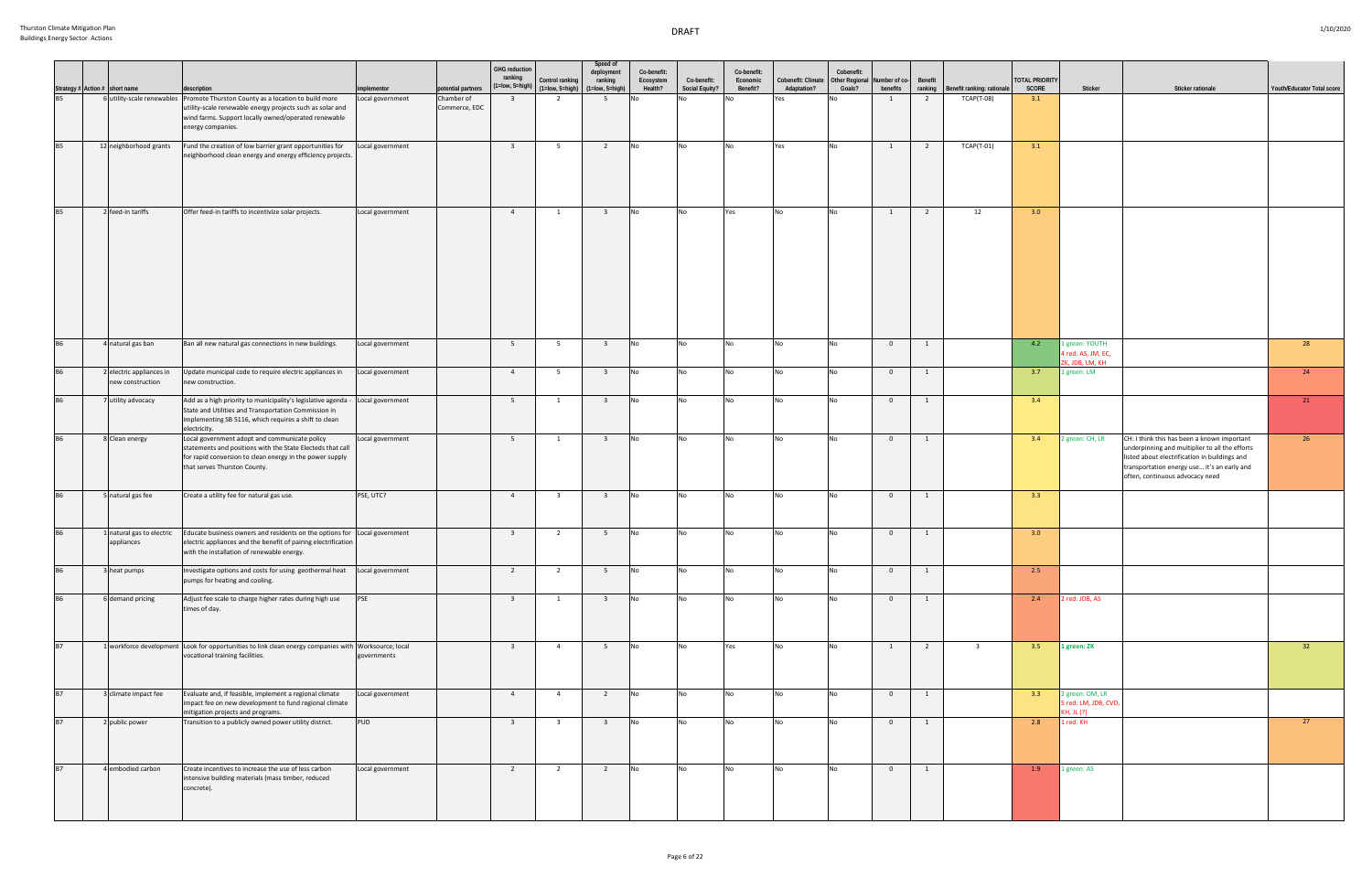#### **T Focus Area: TRANSPORTATION & LAND USE**

**Strategies: T1: Set land use policies that increase urban density to support efficient transportation networks.**

**T2: Increase efficiency of the transportation system.**

**T3: Increase the adoption of electric vehicles, and the infrastructure to support electric vehicles.**

**T4: Increase the use of public transit.**

**T5: Increase use of active forms of travel and more efficient commuting modes.**

**T6: Support regional mass transportation connections.**

**T7: Address transportation goals across sectors.**

|    | Strategy # $\left \text{Action}\right $ short name<br>T1 1 coordinated | description                                                                                                                                                                                                                                                                                                                                                                                                                                                                           | implementor      | potential partners | <b>GHG reduction</b><br>ranking<br>(1=low, 5=high) | Control ranking<br>(1=low, 5=high) | Speed of<br>deployment<br>ranking<br>(1=low, 5=high) | Co-benefit:<br>Ecosystem<br>Health? | Co-benefit:<br>Social Equity? | Co-benefit:<br>Economic<br>Benefit? | Cobenefit: Climate<br>Adaptation? | Cobenefit:<br><b>Other Regional</b><br>Goals? | Number of co-<br>benefits | Benefit<br>ranking      | Benefit ranking: rationale                      | <b>TOTAL PRIORITY</b><br>SCORE | Sticker        | Sticker rationale                                                                                                                                                                                                                                                                                                                                                                                                                                                                             | Youth/Educator Total score |
|----|------------------------------------------------------------------------|---------------------------------------------------------------------------------------------------------------------------------------------------------------------------------------------------------------------------------------------------------------------------------------------------------------------------------------------------------------------------------------------------------------------------------------------------------------------------------------|------------------|--------------------|----------------------------------------------------|------------------------------------|------------------------------------------------------|-------------------------------------|-------------------------------|-------------------------------------|-----------------------------------|-----------------------------------------------|---------------------------|-------------------------|-------------------------------------------------|--------------------------------|----------------|-----------------------------------------------------------------------------------------------------------------------------------------------------------------------------------------------------------------------------------------------------------------------------------------------------------------------------------------------------------------------------------------------------------------------------------------------------------------------------------------------|----------------------------|
|    | 1 coordinated long term<br>planning-future infill                      | Coordinate long-term plans with transit agencies to project where Local government/<br>increased density would support more transit corridors. Then<br>change zoning/density that would support new transit corridors<br>and variety of household incomes. Promote long-term equity and<br>healthy communities by developing incentives such as density<br>bonuses for development where a percentage of the units will be<br>permanently affordable for household incomes.           | transit agencies | TRPC               | $\overline{4}$                                     | - 5                                | $\overline{\mathbf{3}}$                              | Yes                                 | Yes                           | Yes                                 | Yes                               | Yes                                           |                           | 5                       | SE, 3, 1, ADAPT (G-12)                          | 4.1                            |                |                                                                                                                                                                                                                                                                                                                                                                                                                                                                                               |                            |
| T1 | 4 20-minute neighborhoods                                              | Increase the number of 20-minute neighborhoods (walkable<br>environment, destinations that support a range of basic living<br>needs and a residential density). Identify key infrastructure<br>components needed to grow the number of 20-minute<br>neighborhoods, then change zoning and codes if needed and<br>coordinate with other jurisdictions to make public investments<br>where necessary.                                                                                   | Local government |                    | $\overline{4}$                                     | - 5                                |                                                      | Yes                                 | Yes                           | Yes                                 | Yes                               | Yes                                           |                           | 5                       | 6, SE, 3, 10, 1                                 | 4.1                            | 1 green: YOUTH |                                                                                                                                                                                                                                                                                                                                                                                                                                                                                               | 38                         |
| T1 | 2 middle-density housing                                               | Reevaluate and change zoning as needed to allow for a range of Local government<br>housing types to promote social economic integration of housing<br>near the region's urban centers or moderate-density zones.<br>Promote long-term equity and healthy communities by developing<br>incentives such as density bonuses for development where a<br>percentage of the units will be permanently affordable for<br>household incomes that can no longer afford to live in these areas. |                  |                    | $\overline{4}$                                     | - 5                                |                                                      | Yes                                 | Yes                           | Yes                                 | Yes                               | Yes                                           | -5                        | 5                       | SE, 3, 1, ADAPT (G-12)                          | 4.1                            | 1 green: CH    | CH: I'd combine this with 'urban infill' and '20-<br>minute neighborhoods' strategies, as they are<br>about creating more local districts where it's<br>easy and incentives are aligned to develop or<br>redevelop at a slightly higher density and with<br>some mix of uses; we need to bring along land<br>use and infrastructure to reduce demand for<br>energy use and putting more destinations<br>within easy, non-auto distance of where<br>people live is a sure-fire way to do that. |                            |
| T1 | 9 ADUs                                                                 | Amend development codes to allow for attached and detached<br>ADU's in urban residential areas.                                                                                                                                                                                                                                                                                                                                                                                       | Local government |                    | $\overline{4}$                                     | - 5                                |                                                      | No                                  | No                            | Yes                                 | Yes                               | Yes                                           | - 3                       | $\overline{3}$          | 3, 1, ADAPT (G-12)                              | 3.9                            |                |                                                                                                                                                                                                                                                                                                                                                                                                                                                                                               | 35                         |
| T1 | 11 land use efficiency                                                 | Set integrated goals to consider network efficiency in land use<br>decisions, including how density in certain areas supports transit,<br>increases efficiency of utility service, and other support<br>facilities. Consider VMT in identifying locations for large<br>employment facilities.                                                                                                                                                                                         | <b>TRPC</b>      |                    | $\overline{4}$                                     | 5                                  | $\overline{\mathbf{3}}$                              | Yes                                 | No                            | No                                  | No.                               | Yes                                           | $\overline{2}$            | $\overline{\mathbf{3}}$ | 10, 1 - increase density and<br>promote transit | 3.9                            | 1 green: YOUTH |                                                                                                                                                                                                                                                                                                                                                                                                                                                                                               | 34                         |
| T1 | 3 Eco districts                                                        | Identify potential Eco districts to advance innovative district-scale Local government<br>urban development, sustainability, and neighborhood equity. Then<br>make necessary code/zoning changes to support their<br>development and set ambitious performance outcomes to ensure<br>their long-term success.                                                                                                                                                                         |                  |                    | $\overline{3}$                                     |                                    |                                                      | Yes                                 | Yes                           | No                                  |                                   | Yes                                           | $\overline{\mathbf{3}}$   | $\overline{\mathbf{3}}$ | 2, SE, 1                                        | 3.4                            |                |                                                                                                                                                                                                                                                                                                                                                                                                                                                                                               |                            |
| T1 | 6 climate-aware UGB                                                    | Amend county wide planning policies to require analysis of climate TRPC/UGM<br>impacts, the costs to mitigate those impacts, and the costs to<br>ensure efficient transit (e.g., public transit services) to inform<br>future Urban Growth Area expansions and Annexations of current<br>UGA. Then weigh those costs and impacts with opportunities and<br>investment needed to accommodate people and business within<br>annexed areas and approved UGAs.                            | Subcommittee     | Cities, County     | $\overline{3}$                                     |                                    | $\overline{\mathbf{3}}$                              | No                                  | <b>No</b>                     | No                                  | <b>No</b>                         | No                                            | $\overline{0}$            | 1                       |                                                 | 3.2                            |                |                                                                                                                                                                                                                                                                                                                                                                                                                                                                                               |                            |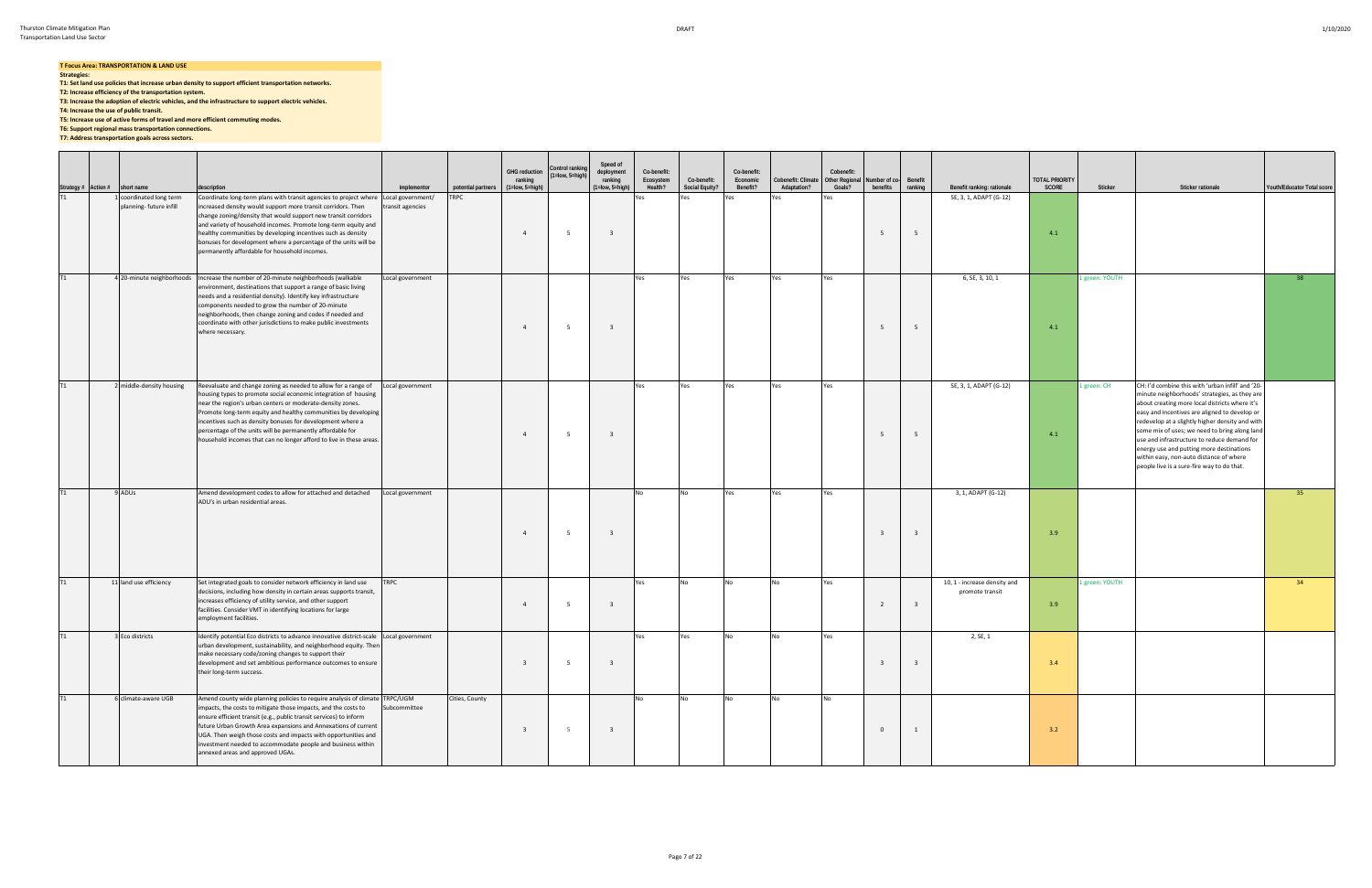$\blacksquare$ 

|           | Strategy # Action # | short name                          | description                                                                                                                                                                                                                                                                                                                                                                                                                                       | implementor                                | potential partners          | <b>GHG reduction</b><br>ranking<br>$(1 = low, 5 = high)$ | Control ranking<br>$(1 = low, 5 = high)$ | Speed of<br>deployment<br>ranking<br>$(1 = low, 5 = high)$ | Co-benefit:<br>Ecosystem<br>Health? | Co-benefit:<br>Social Equity? | Co-benefit:<br>Economic<br>Benefit? | Cobenefit: Climate   Other Regional   Number of co-<br>Adaptation? | Cobenefit:<br>Goals? | benefits                | Benefit<br>ranking      | Benefit ranking: rationale               | <b>TOTAL PRIORITY</b><br>SCORE | Sticker        | Sticker rationale                                                                                                                                                                                                                                                                             | Youth/Educator Total score |
|-----------|---------------------|-------------------------------------|---------------------------------------------------------------------------------------------------------------------------------------------------------------------------------------------------------------------------------------------------------------------------------------------------------------------------------------------------------------------------------------------------------------------------------------------------|--------------------------------------------|-----------------------------|----------------------------------------------------------|------------------------------------------|------------------------------------------------------------|-------------------------------------|-------------------------------|-------------------------------------|--------------------------------------------------------------------|----------------------|-------------------------|-------------------------|------------------------------------------|--------------------------------|----------------|-----------------------------------------------------------------------------------------------------------------------------------------------------------------------------------------------------------------------------------------------------------------------------------------------|----------------------------|
| T1        |                     | 12 corridor-centered<br>development | Increase residential and mixed use development along designated Local government<br>transit corridors with monetary incentives such as tax incentives<br>and improved fee structures. Determine impact fees and<br>connection charges that, if reduced or waived, would generate<br>denser development where transit and other services already<br>exist.                                                                                         |                                            |                             | $\overline{\mathbf{3}}$                                  | $\overline{2}$                           | $\overline{\mathbf{3}}$                                    | <b>Yes</b>                          | Yes                           | Yes                                 |                                                                    | <b>Yes</b>           | 5 <sup>5</sup>          | 5 <sup>5</sup>          | 2, SE, 12, ADAPT (G-12), 1               | 3.0                            |                |                                                                                                                                                                                                                                                                                               |                            |
| T1        |                     | 15 land use emissions               | Revaluate emissions tracking data for land use to ensure accuracy TRPC<br>and tracking changes and to inform future regulatory policy in land                                                                                                                                                                                                                                                                                                     |                                            |                             | $\mathbf{3}$                                             | - 3                                      | -3                                                         | No                                  | N <sub>O</sub>                | No                                  | l No                                                               | No                   | $\Omega$                | 1                       |                                          | 2.8                            |                |                                                                                                                                                                                                                                                                                               |                            |
| T1        |                     | 13 downtown development             | Work with developers and investors to identify barriers to new<br>investment and reinvestment projects of residential and<br>commercial in urban centers. Then develop and implement policy<br>changes and incentive programs in response.                                                                                                                                                                                                        | Local government                           |                             | $\overline{\mathbf{3}}$                                  | $\overline{2}$                           | - 3                                                        | No                                  | <b>No</b>                     | Yes                                 | Yes                                                                | Yes                  | $\overline{\mathbf{3}}$ | $\overline{\mathbf{3}}$ | 3, ADAPT (G-12), 1 - increase<br>density | 2.8                            |                |                                                                                                                                                                                                                                                                                               |                            |
| T1        |                     | 14 development VMT caps             | Require caps on VMT or vehicle trips for development on<br>Olympia's Capitol Campus and other public development near<br>clustered government offices.                                                                                                                                                                                                                                                                                            | State                                      | Olympia,<br>Tumwater, Lacey |                                                          | -1                                       | $\overline{\mathbf{3}}$                                    | Yes                                 | <b>No</b>                     | No                                  | No.                                                                | <b>No</b>            | $\overline{1}$          | $\overline{2}$          | 10                                       | 2.5                            | 1 green: JG    | JG: I've seen the effectiveness of this on<br>increasing walking/biking in my own area and<br>it actually helps people get used to the idea of<br>walking and biking places instead of driving.<br>This is based on a positive outcome instead of<br>a sanction and I just had to include it. |                            |
| <b>T1</b> |                     | (MFTE)                              | 10 Multifamily Tax Exemption Expand Multifamily Tax Exemption Programs to increase<br>residential development where services exist, and consider<br>extending exemption timeframes.                                                                                                                                                                                                                                                               | Local government                           |                             | 2                                                        | 1                                        | $\overline{\mathbf{3}}$                                    | No                                  | No                            | Yes                                 | Yes                                                                | Yes                  | $_{\rm 3}$              | $\overline{\mathbf{3}}$ | 12, 1, ADAPT (G-12)                      | 2.1                            |                |                                                                                                                                                                                                                                                                                               |                            |
| T2        |                     | 2 congestion mitigation             | Develop congestion mitigation programs to increase<br>transportation efficiency, reduce delay, and reduce emissions such<br>as signalization coordination improvements along with application<br>of speed harmonization techniques (ex. reevaluate speed limits,<br>roundabouts vs signalized intersection, street connectivity). Added<br>benefits are decrease idling time (pollution) and improve fuel<br>efficiency (cost savings to driver). | Local government                           |                             | $\overline{4}$                                           | - 5                                      | - 5                                                        | Yes                                 | <b>No</b>                     | No                                  | l No                                                               |                      | $\overline{1}$          | $\overline{2}$          | 10                                       | 4.2                            |                |                                                                                                                                                                                                                                                                                               | 22                         |
| T2        |                     | 17 teleworking/flex work            | Government agencies increase opportunities for employee<br>teleworking options and staggering work days to reduce<br>employees driving during peak traffic times.                                                                                                                                                                                                                                                                                 | Local and state<br>government              |                             | $\overline{\mathbf{3}}$                                  | - 5                                      | - 5                                                        | Yes                                 | No                            | <b>No</b>                           | No.                                                                | <b>No</b>            | $\overline{1}$          | $\overline{2}$          | 10 - reduce driving and idiling          | 3.7                            |                |                                                                                                                                                                                                                                                                                               | 22                         |
| T2        |                     |                                     | 4 vehicle efficiency outreach Develop educational campaigns about benefits (reduced GHG<br>emission, increase fuel efficiency, safety) of properly inflated tires,<br>including signage at gas stations and local businesses and<br>partnering with schools.                                                                                                                                                                                      | Local government                           |                             | $\overline{\mathbf{3}}$                                  | 5                                        | 5                                                          | Yes                                 | <b>No</b>                     | <b>No</b>                           | <b>No</b>                                                          | No                   | $\overline{1}$          | $\overline{2}$          | 10                                       | 3.7                            | 1 green: YOUTH |                                                                                                                                                                                                                                                                                               | 39                         |
| T2        |                     | 3 reduce idling                     | Work with the State and/or region to enacted legislation to<br>minimize vehicle idling for GHG reductions, improved air quality<br>and increased fuel efficiency. Coordinate with public agencies and<br>private companies that transport people and materials to develop<br>and enact internal policies that reduce idle time.                                                                                                                   | Association of<br><b>Washington Cities</b> |                             | $\overline{4}$                                           | $\overline{2}$                           | - 5                                                        | Yes                                 | No                            | No                                  | No.                                                                | <b>No</b>            | 1                       | $\overline{2}$          | 10                                       | 3.6                            |                |                                                                                                                                                                                                                                                                                               | 19                         |
| T2        |                     | 7 carpooling                        | Work regionally to increase the HOV and HOT lanes available<br>during peak times for car shares and carpools to reduce single<br>occupancy trips.                                                                                                                                                                                                                                                                                                 | TRPC, DOT                                  | local<br>governments,       | $\overline{4}$                                           |                                          | - 5                                                        | Yes                                 | No                            | Yes                                 | No.                                                                |                      | $\overline{2}$          | $\overline{\mathbf{a}}$ | 10, 12                                   | 3.5                            | 1 green: JG    | JG: This benefits SOV's but more importantly<br>incentivizes transit trips.                                                                                                                                                                                                                   | 21                         |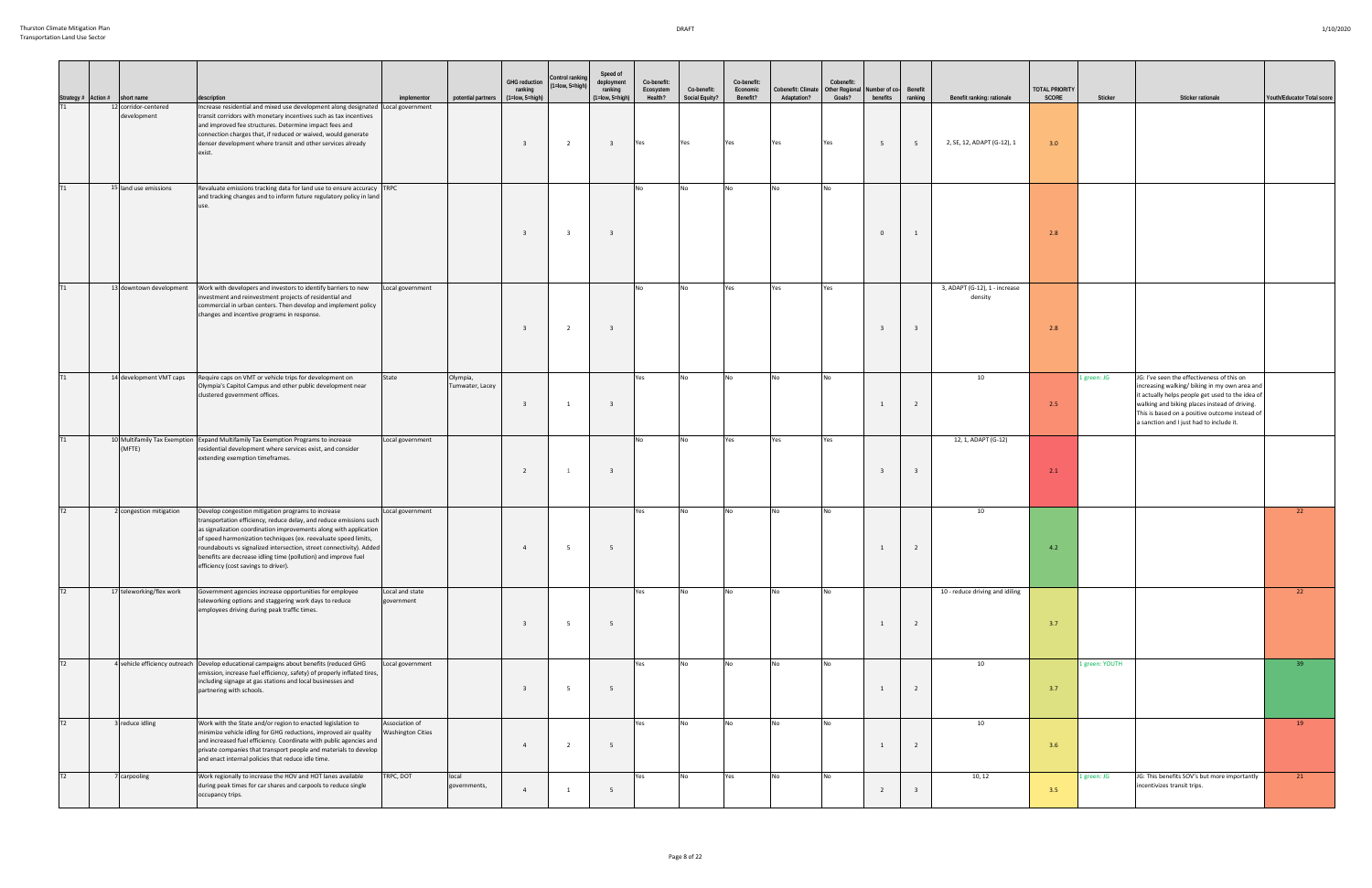| Strategy # Action # short name |                                            | description                                                                                                                                                                                                                                                                                                                                                               | implementor                                         | GHG reduction<br>ranking<br>potential partners (1=low, 5=high) | Control ranking<br>$(1 = low, 5 = high)$ | Speed of<br>deployment<br>ranking<br>$(1 = low, 5 = high)$ | Co-benefit:<br>Ecosystem<br>Health? | Co-benefit:<br>Social Equity? | Co-benefit:<br>Economic<br>Benefit? | Cobenefit: Climate<br>Adaptation? | Cobenefit:<br>Other Regional Number of co-<br>Goals? | benefits       | Benefit<br>ranking      | Benefit ranking: rationale  | <b>TOTAL PRIORITY</b><br><b>SCORE</b> | Sticker | Sticker rationale | Youth/Educator Total score |
|--------------------------------|--------------------------------------------|---------------------------------------------------------------------------------------------------------------------------------------------------------------------------------------------------------------------------------------------------------------------------------------------------------------------------------------------------------------------------|-----------------------------------------------------|----------------------------------------------------------------|------------------------------------------|------------------------------------------------------------|-------------------------------------|-------------------------------|-------------------------------------|-----------------------------------|------------------------------------------------------|----------------|-------------------------|-----------------------------|---------------------------------------|---------|-------------------|----------------------------|
| T <sub>2</sub>                 | 8 reduced parking<br>requirements          | Reduce the cost of development by reducing parking requirements Local government<br>for new residential and mixed use development along transit<br>corridors and in urban centers. Could allow substitution of care<br>share programs.                                                                                                                                    |                                                     | $\overline{4}$                                                 | $\overline{2}$                           | $\overline{\mathbf{3}}$                                    | Yes                                 | Yes                           | Yes                                 |                                   | Yes                                                  | $\overline{a}$ | $\overline{4}$          | 10, 6, 12,1                 | 3.4                                   |         |                   |                            |
| T <sub>2</sub>                 | 15 TMAs                                    | Mitigate traffic congestion and reduce GHGs by providing<br>government grant dollars to Transportation Management<br>Associations (TMAs) to provide membership-controlled<br>transportation services in a range of areas including regional or<br>city-wide service, along a specific corridor, or central business<br>districts.                                         | Local government<br>(public/private<br>partnership) |                                                                | - 5                                      | - 3                                                        | Yes                                 | <b>No</b>                     | N <sub>0</sub>                      | <b>No</b>                         | No                                                   |                | $\overline{2}$          | 10                          | 3.3                                   |         |                   |                            |
| T2                             | 16 Internal policy - decrease<br>idle time | Coordinate with public agencies and private companies that<br>transport people and materials to develop and enact internal<br>policies that reduce idle time.                                                                                                                                                                                                             | Local government                                    |                                                                | $\overline{2}$                           | - 5                                                        | Yes                                 | <b>No</b>                     | <b>No</b>                           | <b>No</b>                         | <b>No</b>                                            |                | $\overline{2}$          | 10 - reduce idiling         | 3.1                                   |         |                   | 29                         |
| T2                             | service                                    | 3 transportation efficiency Create and fund a transportation efficiency service for local<br>residents that gives an assessment of a households current<br>transportation costs, shows cost saving potential by using cleaner<br>forms of transportation, connection with vendors and financing as<br>needed, and follows to see if changes were adopted by<br>household. | Local governments                                   | $\overline{\mathbf{3}}$                                        | $\overline{4}$                           | $\overline{\mathbf{3}}$                                    | Yes                                 | <b>No</b>                     | <b>No</b>                           | <b>No</b>                         | No.                                                  |                | $\overline{2}$          | 10                          | 3.1                                   |         |                   |                            |
| T <sub>2</sub>                 | 9 congestion pricing                       | Explore congestion pricing between Thurston and Pierce counties TRPC, DOT<br>along I-5 during peak hours to improve mobility by reducing traffic<br>congestion, reduce greenhouse gas emissions, and create a more<br>equitable transportation system. Target revenues to projects that<br>enhance system efficiency.                                                     |                                                     | $\overline{4}$                                                 | 1                                        | $\overline{2}$                                             | Yes                                 | <b>No</b>                     | Yes                                 | <b>No</b>                         |                                                      | $\overline{2}$ | $\overline{3}$          | 10                          | 2.9                                   |         | Equity concern    |                            |
| T2                             | 1 traffic analysis                         | Incorporate greenhouse gas emissions calculations into traffic<br>impact analyses to identify land use proposals that have the<br>potential to generate a substantial positive impact on the region.                                                                                                                                                                      | Local government                                    | $\overline{2}$                                                 | 5                                        | $\overline{\mathbf{3}}$                                    | Yes                                 | No                            | N <sub>0</sub>                      | <b>No</b>                         |                                                      |                | $\overline{2}$          | 10                          | 2.8                                   |         |                   |                            |
| T2                             | 12 Eco driving education                   | Include awareness of fuel economy through driving techniques in<br>curriculum for new drivers to reduce GHG emissions and develop Licensing<br>long term habits.                                                                                                                                                                                                          | State Department of                                 | $\overline{2}$                                                 | $\overline{2}$                           | - 5                                                        | Yes                                 | No                            | No.                                 | I No                              | N∩                                                   |                | $\overline{2}$          | 10 - Promote fuel efficency | 2.6                                   |         |                   | 23                         |
| T <sub>3</sub>                 | 5 EV ready building code                   | Require all new residential construction be built EV ready. Create a Local government<br>simple and consistent residential charging station permitting<br>process to reduce costs and time to development.                                                                                                                                                                |                                                     | - 5                                                            | - 5                                      | $\overline{\mathbf{3}}$                                    | Yes                                 | No                            |                                     |                                   |                                                      | -1             | $\overline{2}$          | 10                          | 4.3                                   |         |                   | 21                         |
| T <sub>3</sub>                 | 11 EV education                            | Partner with environmental and other agencies to increase<br>consumer awareness about EV options and incentives for use and<br>purchase.                                                                                                                                                                                                                                  | Local government                                    | $\overline{4}$                                                 | 5                                        | 5 <sup>5</sup>                                             | <b>Yes</b>                          | No                            | N <sub>0</sub>                      | <b>No</b>                         | Yes                                                  | $\overline{2}$ | $\overline{\mathbf{3}}$ | 10, 11                      | 4.3                                   |         |                   |                            |
| T <sub>3</sub>                 | 2 free EV parking                          | Allow free parking for all electric vehicles at local government<br>buildings and in city centers to encourage the adoption of all<br>electric vehicles. Increase cost of parking for Non-EV vehicles.                                                                                                                                                                    | Local government                                    | $\overline{4}$                                                 | 5                                        | 5 <sup>5</sup>                                             | Yes                                 | <b>No</b>                     | No                                  | <b>No</b>                         | No                                                   |                | $\overline{2}$          | 10 - Support Evs            | 4.2                                   |         |                   |                            |
| T <sub>3</sub>                 | 14 EV mass purchase<br>discounts           | Create a group purchase program for residents to get deep<br>discounts on EVs, other fuel efficient and alternative fuel vehicles.                                                                                                                                                                                                                                        | Local government<br>(public/private<br>partnership) | $\overline{4}$                                                 | $\overline{4}$                           | 5 <sup>5</sup>                                             | Yes                                 | Yes                           | No                                  | <b>No</b>                         | <b>No</b>                                            | $\overline{2}$ | $\overline{\mathbf{3}}$ | 10, SE                      | 4.1                                   |         |                   |                            |
| T <sub>3</sub>                 | 7 EV integration                           | Reevaluate regulations and make necessary changes to ensure<br>charging stations are able to be permitted in locations where they<br>are needed.                                                                                                                                                                                                                          | Local government                                    | $\overline{4}$                                                 | 5                                        | $\overline{\mathbf{3}}$                                    | Yes                                 | No                            | N <sub>o</sub>                      | <b>No</b>                         |                                                      |                | $\overline{2}$          | 10                          | 3.8                                   |         |                   |                            |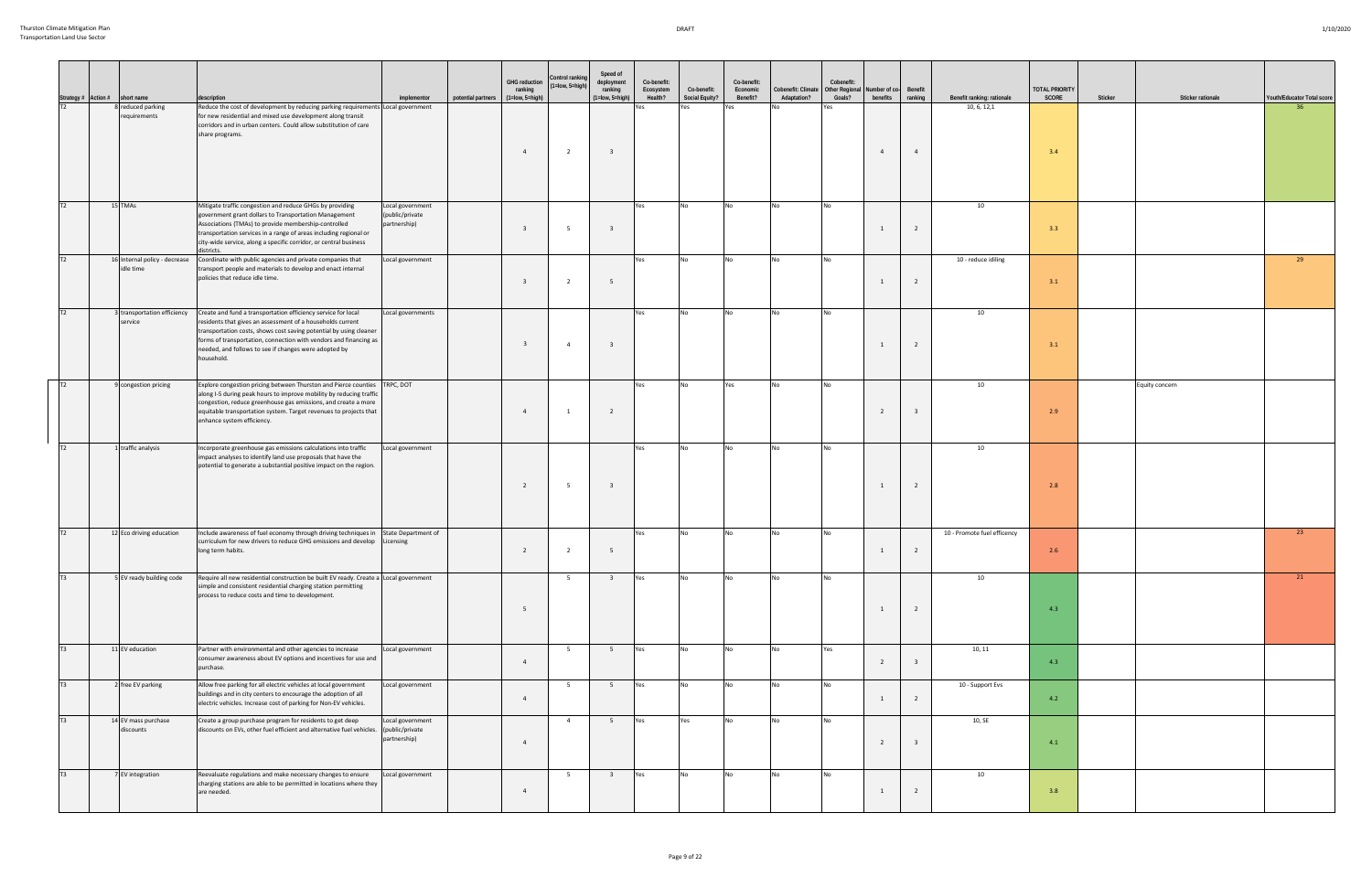| Strategy # Action # | short name                             | description                                                                                                                                                                                                                                                                                                                                                         | implementor                                        | potential partners | <b>GHG reduction</b><br>ranking<br>$(1 = low, 5 = high)$ | Control ranking<br>(1=low, 5=high | Speed of<br>deployment<br>ranking<br>(1=low, 5=high) | Co-benefit:<br>Ecosystem<br>Health? | Co-benefit:<br>Social Equity? | Co-benefit:<br>Economic<br>Benefit? | Cobenefit: Climate   Other Regional   Number of co-<br>Adaptation? | Cobenefit:<br>Goals? | benefits       | Benefit<br>ranking      | Benefit ranking: rationale                             | <b>TOTAL PRIORITY</b><br><b>SCORE</b> | Sticker      | Sticker rationale                                                                                                                                                                                                                                            | Youth/Educator Total score |
|---------------------|----------------------------------------|---------------------------------------------------------------------------------------------------------------------------------------------------------------------------------------------------------------------------------------------------------------------------------------------------------------------------------------------------------------------|----------------------------------------------------|--------------------|----------------------------------------------------------|-----------------------------------|------------------------------------------------------|-------------------------------------|-------------------------------|-------------------------------------|--------------------------------------------------------------------|----------------------|----------------|-------------------------|--------------------------------------------------------|---------------------------------------|--------------|--------------------------------------------------------------------------------------------------------------------------------------------------------------------------------------------------------------------------------------------------------------|----------------------------|
| T3                  | EV parking new<br>construction         | Require large commercial and residential buildings to dedicate a<br>percentage of parking spots for electric vehicle charging.                                                                                                                                                                                                                                      | Local government                                   |                    | $\overline{4}$                                           | 5                                 | $\overline{\mathbf{3}}$                              |                                     |                               |                                     |                                                                    |                      | $\overline{1}$ | $\overline{2}$          | 10 - Support Evs                                       | 3.8                                   |              |                                                                                                                                                                                                                                                              |                            |
| T3                  | 15 EV purchase incentives              | Partner with car sale and lease dealerships to provide incentives<br>for purchase of electric vehicles by Thurston County residents.<br>Pilot with those neighborhoods, individuals with greatest VMT<br>potential.                                                                                                                                                 | Local government<br>public/private<br>partnership) |                    | $\overline{4}$                                           | $\overline{2}$                    | 5 <sup>5</sup>                                       | Yes                                 | No                            | Yes                                 | No.                                                                | <b>No</b>            | $\overline{2}$ | -3                      | 10, 12                                                 | 3.7                                   |              |                                                                                                                                                                                                                                                              |                            |
| T3                  | 10 convert to EV fleets                | Set policies and timetable for electrification of municipal and other Local government<br>governmental fleets. Require replacement of public fleets with<br>cleaner, energy-efficient vehicles to reduce long term fuel costs,<br>improve air quality and reduce greenhouse gas emissions.                                                                          |                                                    |                    | $\mathbf{3}$                                             | 5 <sup>5</sup>                    | 5 <sup>5</sup>                                       | Yes                                 | No                            | <b>No</b>                           | N <sub>o</sub>                                                     | <b>No</b>            | $\overline{1}$ | $\overline{2}$          | 10                                                     | 3.7                                   |              |                                                                                                                                                                                                                                                              | 35                         |
| T3                  | 3 solar parking lots                   | Work with utilities to develop installation of solar panels over<br>surface parking spaces and structured parking garages to produce<br>green energy for electric vehicles.                                                                                                                                                                                         | Local government                                   | <b>PSE</b>         | $\overline{3}$                                           | $\overline{\mathbf{3}}$           | 5 <sup>5</sup>                                       | Yes                                 | No                            | <b>No</b>                           | Yes                                                                | <b>No</b>            | $\overline{2}$ |                         | 10, ADAPT (T-01)                                       | 3.4                                   | I red: YOUTH |                                                                                                                                                                                                                                                              | 23                         |
| T3                  | 12 gas station colocation              | Require all new gas stations install EV stations and that current gas Local government<br>stations have low barriers (permitting, expense) to installing EV<br>stations.                                                                                                                                                                                            |                                                    |                    | $\overline{3}$                                           | 5 <sup>5</sup>                    | $\overline{\mathbf{3}}$                              | Yes                                 | No                            | <b>No</b>                           | <b>No</b>                                                          | <b>INC</b>           | $\overline{1}$ | 2                       | 10                                                     | 3.3                                   | 1 red: CH    | CH: just think this is an outmoded way of<br>thinking everywhere with electricity is<br>potentially a fill-up and gas stations are not<br>where EV owners want to hang-out while<br>charging; would be more in favor of capping<br>quantity of gas stations! | 23                         |
| T3                  | 4 EV charging retrofit                 | Partner with business and utilities to develop incentives and<br>streamlined process to install EV charging infrastructure at large<br>government and commercial facilities with low public transit and<br>high personal vehicle utilization to access (e.g., the Great Wolf<br>Lodge, St. Martins Pavilion, IT transit stations, rural gov<br>buildings/services). | Local government                                   | Private installer  | $\overline{\mathbf{3}}$                                  | $\overline{2}$                    | 5 <sup>5</sup>                                       | Yes                                 | <b>No</b>                     | <b>No</b>                           | No                                                                 | <b>No</b>            | $\overline{1}$ | $\overline{2}$          | 10                                                     | 3.1                                   |              |                                                                                                                                                                                                                                                              | 24                         |
| T3                  | 8 public building EV<br>infrastructure | Require new public facilities (buildings, park-and-rides, trailheads)<br>have EV infrastructure. Ensure that the infrastructure is adequate<br>to meet the growing number of electric vehicles.                                                                                                                                                                     | Local government                                   |                    | $\overline{\mathbf{3}}$                                  | $\overline{\mathbf{3}}$           | $\overline{\mathbf{3}}$                              | Yes                                 | <b>No</b>                     | <b>No</b>                           | No.                                                                | <b>No</b>            | $\overline{1}$ | 2                       | 10                                                     | 2.9                                   |              |                                                                                                                                                                                                                                                              |                            |
| <b>T4</b>           | free                                   | 4 fareless system/youth ride Develop a fareless system for public transit.                                                                                                                                                                                                                                                                                          | <b>Intercity Transit</b>                           |                    | - 5                                                      | $\overline{\mathbf{3}}$           | 5                                                    | <b>Yes</b>                          | Yes                           | No                                  |                                                                    | IN <sub>C</sub>      | $\overline{2}$ | - 3                     | 10, SE - Increases access to transit                   | 4.4                                   |              |                                                                                                                                                                                                                                                              |                            |
| <b>T4</b>           | 10 rider education/benefits            | Maintain and expand a regional online page that lists all the mode TRPC<br>shift education efforts and employer benefits opportunties<br>(Thurston Here-To-There). Include a comments section for<br>suggestions to further transit education and ridership.                                                                                                        |                                                    |                    | $\overline{\mathbf{3}}$                                  | 5 <sup>5</sup>                    | 5 <sup>5</sup>                                       | No                                  | No                            | No                                  | Yes                                                                | Yes                  | $\overline{2}$ |                         | 11                                                     | 3.8                                   |              |                                                                                                                                                                                                                                                              |                            |
| T4                  | I rural transit                        | Identify and implement first/last mile solutions for rural ridership<br>(engage rural home owners associations for representation and<br>feedback). Present this plan to TRPC with direction to explore pilot<br>programs and secure funding sources.                                                                                                               | TRPC/RT                                            |                    | $\overline{3}$                                           | $5^{\circ}$                       | 5 <sup>5</sup>                                       | Yes                                 | Yes                           | <b>No</b>                           | l N∩                                                               | INo.                 | $\overline{2}$ | $\overline{\mathbf{3}}$ | 10, SE                                                 | 3.8                                   |              |                                                                                                                                                                                                                                                              |                            |
| <b>T4</b>           | 15 promote transit benefits            | Work with employers and transit agencies to develop ways to<br>incentivize employee ridership (ex. rebates for employees who<br>give up use of employer parking facilities).                                                                                                                                                                                        | <b>TRPC</b>                                        |                    | $\overline{3}$                                           | 5 <sup>5</sup>                    | 5 <sub>1</sub>                                       | Yes                                 | <b>No</b>                     | <b>No</b>                           | No.                                                                | <b>No</b>            | $\mathbf{1}$   | $\overline{2}$          | 10 - Reduce single occupancy<br>driving and congestion | 3.7                                   |              |                                                                                                                                                                                                                                                              |                            |
| T4                  | 8 alternative fuel buses               | Transition area transit services to 100% renewable energy.                                                                                                                                                                                                                                                                                                          | Intercity Transit/IT                               |                    | $\overline{4}$                                           | $\overline{\mathbf{3}}$           | $\overline{4}$                                       | Yes                                 | <b>No</b>                     | <b>No</b>                           | <b>No</b>                                                          | <b>No</b>            | $\overline{1}$ | $\overline{2}$          | 10                                                     | 3.6                                   |              |                                                                                                                                                                                                                                                              |                            |
| T4                  | increase transit                       | Increase local public transit routes/frequency with a focus on<br>expanding transit service before and after traditional business<br>hours and on weekends.                                                                                                                                                                                                         | <b>Intercity Transit</b>                           |                    | $\overline{4}$                                           | $\overline{\mathbf{3}}$           | 5 <sub>1</sub>                                       | Yes                                 | Yes                           | <b>No</b>                           | No.                                                                | <b>No</b>            | $\overline{2}$ | $\overline{\mathbf{3}}$ | 10, SE, 6 - Increase transit<br>ridership              | 3.9                                   |              |                                                                                                                                                                                                                                                              | 36                         |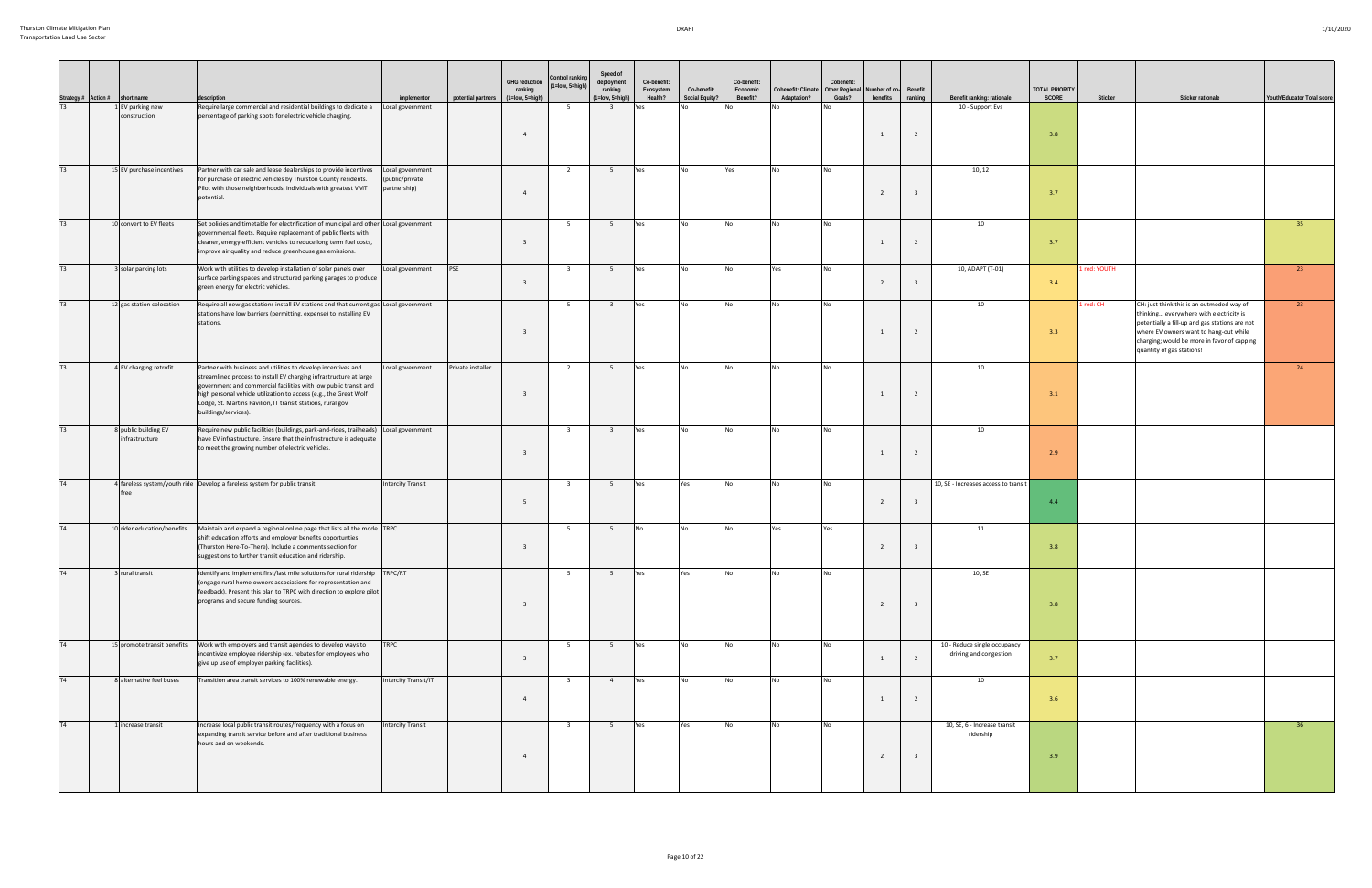|                 | Strategy # Action # short name               | description                                                                                                                                                                                                                                                                                                                                               | implementor                                  | potential partners (1=low, 5=high)       | <b>GHG reduction</b><br>ranking | Control ranking<br>1=low, 5=high) | Speed of<br>deployment<br>ranking<br>$(1 = low, 5 = high)$ | Co-benefit:<br>Ecosystem<br>Health? | Co-benefit:<br>Social Equity? | Co-benefit:<br>Economic<br>Benefit? | Cobenefit: Climate<br>Adaptation? | Cobenefit:<br>Other Regional Number of co-<br>Goals? | benefits ranking | Benefit                 | Benefit ranking: rationale                             | <b>TOTAL PRIORITY</b><br>SCORE | Sticker                    | Sticker rationale                                                                                                                                                     | Youth/Educator Total score |
|-----------------|----------------------------------------------|-----------------------------------------------------------------------------------------------------------------------------------------------------------------------------------------------------------------------------------------------------------------------------------------------------------------------------------------------------------|----------------------------------------------|------------------------------------------|---------------------------------|-----------------------------------|------------------------------------------------------------|-------------------------------------|-------------------------------|-------------------------------------|-----------------------------------|------------------------------------------------------|------------------|-------------------------|--------------------------------------------------------|--------------------------------|----------------------------|-----------------------------------------------------------------------------------------------------------------------------------------------------------------------|----------------------------|
| T4              | 2 bus rapid transit                          | Expand rapid transit (ex. add transit only lanes in UGA or add<br>express bus connections between South Sound cities), then<br>develop funding mechanisms.                                                                                                                                                                                                | <b>Intercity Transit</b>                     |                                          | -3                              | $\overline{\mathbf{3}}$           | 5                                                          | 'es                                 |                               |                                     |                                   |                                                      |                  | $\overline{2}$          | 10 - Increase transit ridership                        | 3.3                            |                            |                                                                                                                                                                       |                            |
| T4              | 13 park & ride                               | Work with transit providers to explore expansion of park & rides<br>and park & pools.                                                                                                                                                                                                                                                                     | <b>Intercity Transit</b>                     |                                          | -3                              | $\overline{\mathbf{3}}$           | 5 <sup>5</sup>                                             | Yes                                 | <b>No</b>                     | No                                  | <b>No</b>                         | No                                                   | 1                | $\overline{2}$          | 10 - Reduce single occupancy<br>driving and congestion | 3.3                            | 4 red: YOUTH - see<br>note |                                                                                                                                                                       | 15                         |
| T4              | 14 transit & schools                         | Work with school and transit providers to understand if there is a<br>likely partnership to coordinate routes with transit start and top<br>times.                                                                                                                                                                                                        | ntercity Transit                             |                                          | $\overline{\mathbf{3}}$         | $\overline{\mathbf{3}}$           | 5 <sup>5</sup>                                             | No                                  | No                            | No                                  | N <sub>0</sub>                    |                                                      | $\mathbf{0}$     | 1                       |                                                        | 3.2                            |                            |                                                                                                                                                                       |                            |
| T4              | 7 public transit ease                        | Create a partnership of transit providers and agree to a common TRPC<br>goal of having an integrated navigation and payment system. Then<br>work together to make an action plan.                                                                                                                                                                         |                                              |                                          | $\overline{\mathbf{3}}$         | $\overline{2}$                    | 5 <sup>5</sup>                                             | <b>No</b>                           | No                            | No                                  | <b>No</b>                         |                                                      | $\mathbf{0}$     |                         |                                                        | 3.0                            |                            |                                                                                                                                                                       |                            |
| T <sub>4</sub>  | 5 Sound Transit in Thurston<br>County        | Work with State Legislators and Governor's Office to identify<br>opportunities and funding to expand Sound Transit to Thurston<br>County.                                                                                                                                                                                                                 | State                                        |                                          | $\overline{3}$                  | $\overline{2}$                    | $\overline{\mathbf{3}}$                                    | Yes                                 | No                            | No                                  | N <sub>0</sub>                    | No.                                                  | 1                | $\overline{2}$          | 10 - Promote transit                                   | 2.7                            | 1 red: CH                  | CH: this is way too long term to be very<br>helpful in meeting targets as it seems like<br>we're more than 30 years out to when we<br>would see any service to TC     |                            |
| T4              | analysis                                     | 9 fed-compliant alternatives   Work with the State partners and elected officials to understand<br>future plans for mass transit. Secure funding in the State budget to<br>conduct an alternatives analysis to determine what types of high<br>capacity transit the region may be able to support in the future<br>what funding mechanisms are available. | <b>TRPC</b>                                  |                                          | ્વ                              | $\mathbf{1}$                      | $\overline{\mathbf{3}}$                                    | <b>No</b>                           | <b>No</b>                     | No                                  | N <sub>O</sub>                    |                                                      | $\mathbf{0}$     | $\mathbf{1}$            |                                                        | 2.4                            | 4 green: YOUTH             |                                                                                                                                                                       | 39 <sup>°</sup>            |
| T <sub>5</sub>  | 13 telecommuting<br>infrastructure           | Develop grants and provide financial resources for installation of<br>infrastructure necessary to support telecommuting.                                                                                                                                                                                                                                  | Local<br>government/TRPC                     |                                          | $\overline{4}$                  | 5                                 | $\overline{4}$                                             | I No                                | <b>No</b>                     | Yes                                 |                                   |                                                      |                  | $\overline{2}$          | 12                                                     | 4.0                            |                            |                                                                                                                                                                       |                            |
| I <sub>T5</sub> | 11 car-free zones                            | Reevaluate long term plans and update to prioritize pedestrians<br>and people riding bikes. Set goals for mode shift and plans on how<br>to achieve those goals like developing car-free corridors in<br>commercial and mixed use areas to encourage mode shift.                                                                                          | Local government                             |                                          | $\overline{a}$                  | 5 <sup>5</sup>                    | $\overline{\mathbf{3}}$                                    | Yes                                 | Yes                           | No                                  | N <sub>0</sub>                    | Yes                                                  |                  | $\overline{\mathbf{3}}$ | 10, SE, 1                                              | 3.9                            | 1 red: YOUTH               |                                                                                                                                                                       | 35 <sup>2</sup>            |
| T <sub>5</sub>  | modes                                        | 4 school drop-off alternative Maintain and expand a walking/biking incentive program with<br>safety education for families.                                                                                                                                                                                                                               | <b>School Districts</b>                      | <b>Intercity Transit</b>                 | - 3                             | 5                                 | 5                                                          | Yes                                 | No                            | No                                  |                                   | Yes                                                  | $\overline{2}$   | $\overline{\mathbf{3}}$ | 10, 11                                                 | 3.8                            | 2 green: YOUTH             |                                                                                                                                                                       | 34                         |
| T <sub>5</sub>  | 1 walk/bike infrastructure                   | Coordinate cities of Thurston Counties Master Bicycle and<br>Pedestrian plans into a large regional plan to expand walking and<br>biking infrastructure, including separated and protected<br>opportunities. Coordinate efforts to maximize funding<br>mechanisms and opportunities.                                                                      | <b>TRPC</b>                                  |                                          | $\overline{\mathbf{3}}$         | 5 <sup>5</sup>                    | 5 <sup>5</sup>                                             | Yes                                 | <b>No</b>                     | Yes                                 | <b>No</b>                         | Yes                                                  | 3                | $\overline{\mathbf{3}}$ | 10, 12, 1                                              | 3.8                            | 1 green: CH                | CH: alongside electrification, we need to bring<br>along land use and infrastructure to reduce<br>demand for energy use; plus, on this one, lots<br>of youth support! | 37                         |
| T <sub>5</sub>  | 2 barriers to transportation<br>alternatives | Develop a regional inventory to identify gaps in connectivity for TRPC<br>safe cycling and walking. Then develop a strategy to prioritize<br>projects and a plan for funding.                                                                                                                                                                             |                                              |                                          | $\overline{\mathbf{3}}$         | 5 <sub>5</sub>                    | 5 <sup>5</sup>                                             | Yes                                 | <b>No</b>                     | Yes                                 | <b>No</b>                         | Yes                                                  | 3                | $\overline{\mathbf{3}}$ | 10, 12, 1                                              | 3.8                            |                            |                                                                                                                                                                       |                            |
| T <sub>5</sub>  | 7 urban bikeshare                            | Pilot and, if successful, implement a bike/scooter share program.                                                                                                                                                                                                                                                                                         | Capitol City Bikes? /<br>private third-party |                                          | $\overline{\mathbf{3}}$         | $\overline{4}$                    | 5                                                          | Yes                                 | No                            | No                                  | No                                | No                                                   | 1                | $\overline{2}$          | 10                                                     | 3.5                            | 2 green: YOUTH             |                                                                                                                                                                       | 39                         |
| T <sub>5</sub>  | 12 bike/transit                              | Coordinate a meeting with bicycle advocacy groups and transit<br>agencies to explore barriers (ex. limited bike storage on bus).<br>Prioritize solutions and develop plan to reduce barriers.                                                                                                                                                             | <b>TRPC</b>                                  | Local<br>governments,<br>advocacy groups | -3                              | $\overline{\mathbf{3}}$           | 5                                                          | Yes                                 | Yes                           | No                                  |                                   | No                                                   | $\overline{2}$   | $\overline{3}$          | 10, SE                                                 | 3.4                            |                            |                                                                                                                                                                       | 36                         |
| T <sub>5</sub>  | 6 park & pool                                | Require covered and safe bike storage at carpooling and pick up<br>locations.                                                                                                                                                                                                                                                                             | Local governments                            |                                          | $\overline{\mathbf{3}}$         | $\overline{\mathbf{3}}$           | 5 <sup>5</sup>                                             | No                                  | No                            | Yes                                 | <b>No</b>                         |                                                      | 1                | $\overline{2}$          | 12                                                     | 3.3                            |                            |                                                                                                                                                                       |                            |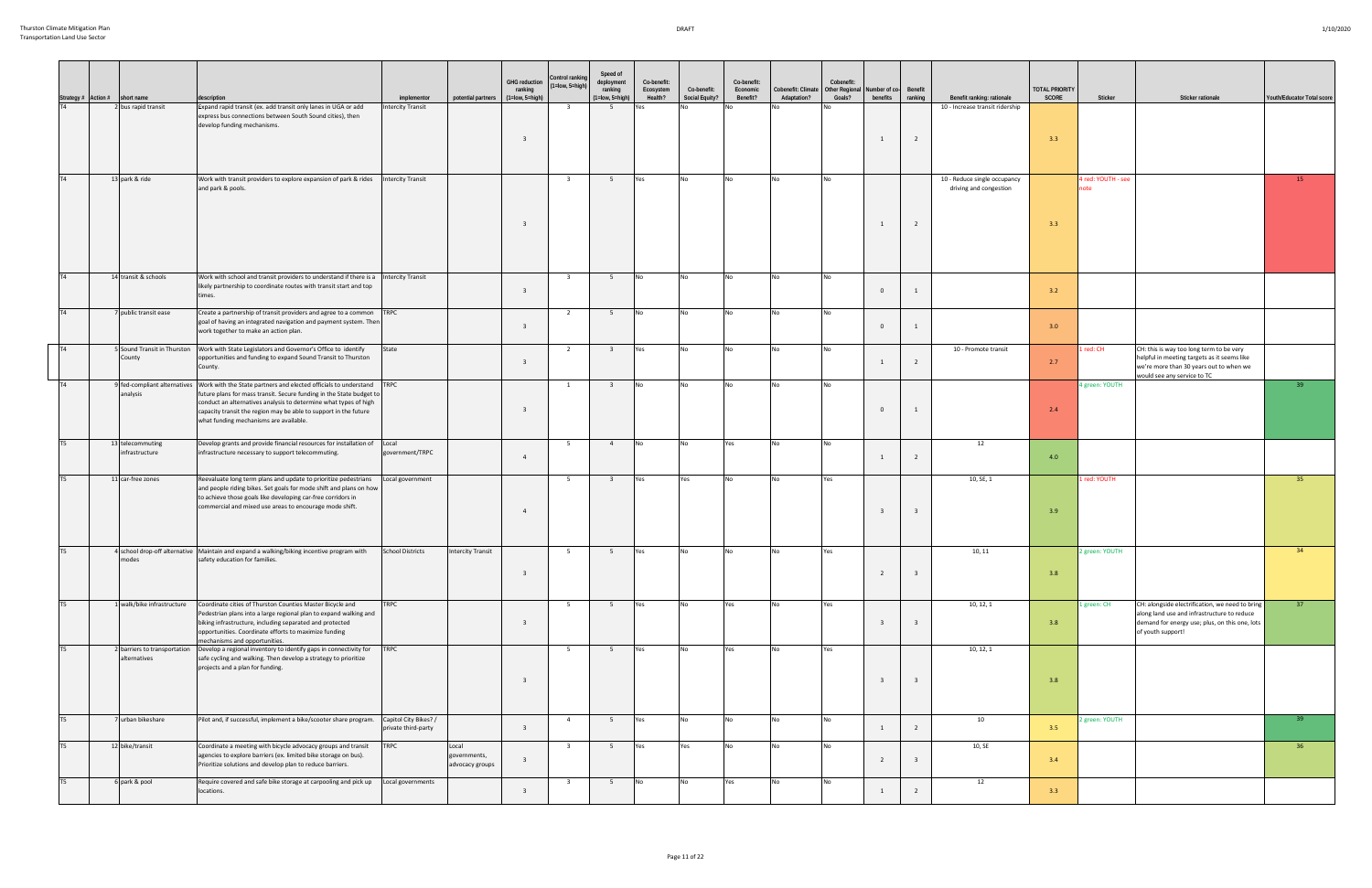|  | Strategy # Action # short name | description                                                                                                                                                                                                                                              | implementor              | potential partners | GHG reduction Control ranking<br>ranking<br>$(1 = low, 5 = high)$ | $(1 = low, 5 = high)$ | Speed of<br>deployment<br>ranking<br>$(1 = low, 5 = high)$ | Co-benefit:<br>Ecosystem<br>Health? | Co-benefit:<br>Social Equity? | Co-benefit:<br>Economic<br>Benefit? | Cobenefit: Climate   Other Regional Number of co- Benefit<br>Adaptation? | Cobenefit:<br>Goals? | benefits | ranking | Benefit ranking: rationale | <b>TOTAL PRIORITY</b><br>SCORE | Sticker        | Sticker rationale | Youth/Educator Total score |
|--|--------------------------------|----------------------------------------------------------------------------------------------------------------------------------------------------------------------------------------------------------------------------------------------------------|--------------------------|--------------------|-------------------------------------------------------------------|-----------------------|------------------------------------------------------------|-------------------------------------|-------------------------------|-------------------------------------|--------------------------------------------------------------------------|----------------------|----------|---------|----------------------------|--------------------------------|----------------|-------------------|----------------------------|
|  | 3 biking to work               | Require municipal and large employers to provide a shower and/or Local government<br>changing area for employees to facilitate biking to work, and<br>secure/dry bike parking. Provide financial incentives for employer-<br>sponsored bicycle programs. |                          |                    |                                                                   |                       |                                                            | Yes                                 |                               |                                     |                                                                          |                      |          |         | 10                         | 3.3                            | 3 green: YOUTH |                   |                            |
|  | 1 Olympia-Seattle rail         | Update plans to prioritize commuter rail connection between<br>Olympia and Seattle. Work with State partners to develop a plan<br>and find other partners that have similar vision to coordinate with.                                                   | State                    |                    |                                                                   |                       |                                                            | Yes                                 |                               |                                     |                                                                          |                      |          |         | 10                         | 2.3                            | 1 green: LR    |                   |                            |
|  | 2 Olympia ferry service        | Provide ferry service between Olympia and Seattle. Work with<br>State partners to develop a plan and work with other partners that<br>have similar vision.                                                                                               | <b>Washington State?</b> |                    |                                                                   |                       |                                                            | Yes                                 |                               |                                     |                                                                          |                      |          |         | 10                         | 2.3                            |                |                   | 32                         |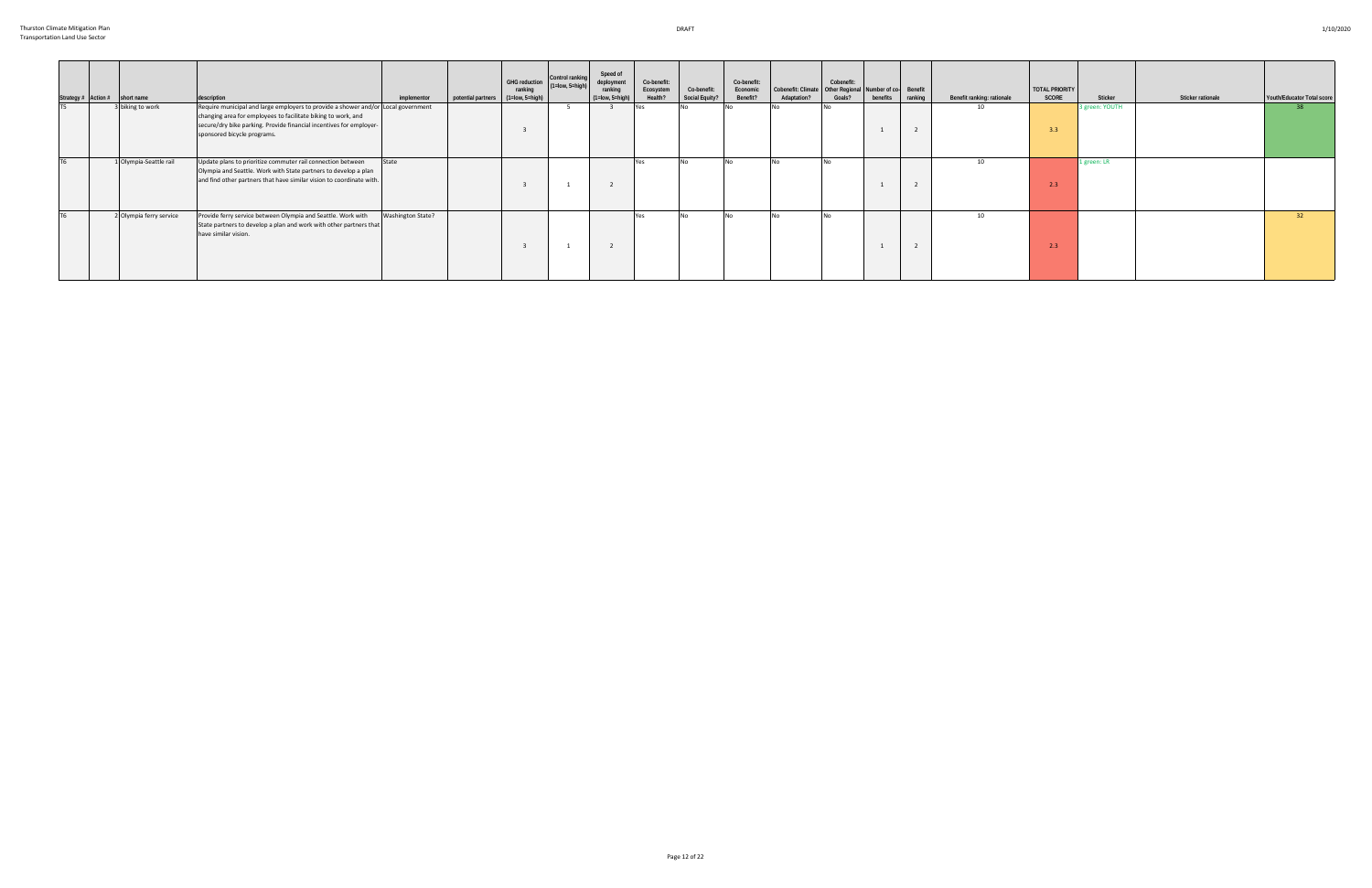#### **A Focus Area: AGRICULTURE & FORESTS**

**Strategies:** 

**A1: Reduce emissions from agricultural practices.**

**A2: Support agricultural practices that sequester carbon.**

**A3: Support production of less carbon-intensive agricultural products, and local food markets.**

**A4: Preserve existing trees, forest lands, and open space.**

**A5: Manage forests to sequester carbon.**

**A6: Reduce emissions from the urban landscape.**

### **A7: Increase carbon sequestration in marine ecosystems.**

|               |                            |                                                                                                                                                                                                                                                                                                  |                                                     |                                               | <b>GHG reduction</b><br>ranking<br>$(1 = low, 5 = high)$ |                | Speed of                                                                          | Co-benefit:          |                               | Co-benefit:          |                                   | Cobenefit:                      |                           |                         |                                          |                                |                         |                   |                            |
|---------------|----------------------------|--------------------------------------------------------------------------------------------------------------------------------------------------------------------------------------------------------------------------------------------------------------------------------------------------|-----------------------------------------------------|-----------------------------------------------|----------------------------------------------------------|----------------|-----------------------------------------------------------------------------------|----------------------|-------------------------------|----------------------|-----------------------------------|---------------------------------|---------------------------|-------------------------|------------------------------------------|--------------------------------|-------------------------|-------------------|----------------------------|
| Strategy<br># | Action # short name        | description                                                                                                                                                                                                                                                                                      | implementor                                         | potential partners                            |                                                          |                | Control ranking deployment ranking<br>$(1 = low, 5 = high)$ $(1 = low, 5 = high)$ | Ecosystem<br>Health? | Co-benefit:<br>Social Equity? | Economic<br>Benefit? | Cobenefit: Climate<br>Adaptation? | <b>Other Regional</b><br>Goals? | Number of co-<br>benefits | Benefit<br>ranking      | Benefit ranking: rationale               | <b>TOTAL PRIORITY</b><br>SCORE | Sticker                 | Sticker rationale | Youth/Educator Total score |
| A1            | nutrient management        | Provide education and incentives (e.g., grants, loans, technical TCD<br>assistance) reduce nitrous oxide emissions when managing                                                                                                                                                                 |                                                     |                                               | $\overline{2}$                                           | - 2            | -5                                                                                | Yes                  |                               |                      | Yes                               |                                 | $\overline{2}$            | $\overline{3}$          | 10, TCAP(P-01                            | 2.7                            | green: PF, SB, TC       |                   |                            |
| A1            | 6 feed additives           | fertilizer.<br>Provide education to promote methane-reducing livestock<br>feed additives (ex. seaweed derivatives). Make cost effective<br>by partnering with local vendors and consumers to develop a<br>bulk purchase program.                                                                 | <b>TCD</b>                                          |                                               | $\overline{2}$                                           | $\overline{2}$ | 5                                                                                 | Yes                  | <b>No</b>                     | No.                  | <b>No</b>                         | l N∩                            | 1                         | $\overline{2}$          | 10, TCAP(P-01)                           | 2.6                            |                         |                   | 26                         |
| A1            | 3 waste-to-energy          | Conduct a feasibility study on small-scale energy production<br>(ex. capture and combustion of methane, anaerobic digestion,<br>biofuel and biogas production), then identify partners,<br>programs and incentives to develop across TC.                                                         | WSUx                                                |                                               | $\overline{2}$                                           | $\overline{2}$ | - 5                                                                               |                      | <b>No</b>                     | No                   |                                   |                                 | $\overline{0}$            | 1                       |                                          | 2.5                            | 1 green: TC             |                   |                            |
| A1            | 1 manure management        | Provide education and incentives (grants, loans, technical<br>assistance) to support manure management that reduces<br>methane and nitrous oxide emissions (ex. covered manure<br>storage facilities, manure application practices).                                                             | TCD, WSUx                                           |                                               | $\overline{1}$                                           | $\overline{2}$ | 5                                                                                 | Yes                  | N <sub>0</sub>                | No                   | Yes                               | l No                            | $\overline{2}$            | $\overline{3}$          | 4, 10, TCAP(P-01)                        | 2.2                            |                         |                   |                            |
| A1            | 4 water use                | Develop an incentive program (e.g., technical assistance) to<br>improve the efficiency of agriculture irrigation systems.<br>Identify grant funding.                                                                                                                                             | <b>TCD</b>                                          |                                               | $\overline{1}$                                           | - 5            | $\overline{2}$                                                                    | Yes                  | No                            | Yes                  | Yes                               | <b>No</b>                       | $\overline{\mathbf{3}}$   | $\overline{3}$          | 8, 12, TCAP(P-07, P-08)                  | 2.2                            | 4 red: MS, SB, LL, TC   |                   |                            |
| A1            | 5 BMP audits               | Develop and incorporate mandatory sustainability audits into TCD<br>conservation/farm plans. Develop program and identify<br>funding reduce energy use and promote best management<br>practices (BMPs).                                                                                          |                                                     |                                               | $\overline{2}$                                           | $\overline{2}$ | $\overline{\mathbf{3}}$                                                           | N∩                   | No                            | No                   | <b>No</b>                         | <b>No</b>                       | $\overline{0}$            | 1                       |                                          | 2.1                            |                         |                   | 30 <sup>°</sup>            |
| A2            | 5 silvopasture             | Develop education programs and incentives to encourage<br>farmers to incorporate tree planting on farms (e.g.,<br>silvoculture, silvopasture, agroforestry, tree cropping).                                                                                                                      | <b>TCD</b>                                          |                                               | $\overline{2}$                                           | $\overline{2}$ | 5                                                                                 | Yes                  | No                            | No                   | Yes                               |                                 | $\overline{2}$            | $\overline{\mathbf{3}}$ | 2, TCAP(P-01)                            | 2.7                            |                         |                   | 21                         |
| A2            | I regenerative agriculture | Expand regenerative agricultural practices (ex. low-till, no-till TCD, WSUx<br>education programs) among farmers that aim for a "whole<br>farm" approach. Provide education on how to increase organic<br>matter content and water retention in soils within urban and<br>agricultural settings. |                                                     | TESC POP<br>program, St<br>Martins            | $\overline{2}$                                           | $\overline{2}$ | $\overline{4}$                                                                    | Yes                  | <b>No</b>                     | No                   | Yes                               | <b>No</b>                       | $\overline{2}$            | $\overline{\mathbf{3}}$ | 2                                        | 2.5                            | 4 green: LL, TC, PF, MS |                   |                            |
| A2            | 4 soil carbon research     | Fund/support regional soil carbon sequestration research to<br>encourage adoption of region-specific conservation farming<br>practices that store carbon.                                                                                                                                        | WSUx                                                |                                               | $\overline{2}$                                           | $\overline{2}$ | 5                                                                                 |                      | <b>No</b>                     | No                   | No                                | <b>No</b>                       | $\overline{0}$            | 1                       |                                          | 2.5                            | L red: SB               |                   |                            |
| A2            | 3 biochar                  | Thurston EDC, Port Authority and TCD partner to explore<br>feasibility of biochar enterprise in Thurston County to promote Authority<br>amending soils with biochar.                                                                                                                             | TCD/EDC/Port                                        |                                               | $\overline{1}$                                           | $\overline{2}$ | $\overline{2}$                                                                    |                      | <b>No</b>                     | No                   | N <sub>O</sub>                    | <b>No</b>                       | $\overline{0}$            | 1                       |                                          | 1.4                            | 3 red: MS, TC, JH       |                   | 34                         |
| A3            | 5 institutional markets    | Explore local policy and financial incentives to increase the<br>percentage of regionally produced foods purchased by<br>cafeterias in government and municipal institutions.                                                                                                                    | State and Local<br>governments, school<br>districts | EDC                                           | $\overline{1}$                                           | - 5            | -5                                                                                |                      | Yes                           | Yes                  | <b>No</b>                         | <b>No</b>                       | $\overline{2}$            | $\overline{3}$          | 6, 7                                     | 2.8                            |                         |                   |                            |
| A3            | 6 SNAP access              | Publicize federal nutrition incentive programs that aim to<br>support small and mid-sized farms, such as SNAP, FMPP, LFPP,<br>and FINI grant.                                                                                                                                                    | Local governments                                   | WA-DOH,<br>Olympia FM,<br>WSUx SNAP<br>rogram | 1                                                        | - 5            | 5                                                                                 |                      | Yes                           | Yes                  | <b>No</b>                         | <b>No</b>                       | $\overline{2}$            | $\overline{\mathbf{3}}$ | 6, 7                                     | 2.8                            |                         |                   |                            |
| A3            | hemp production            | Develop an economic development plan for attracting<br>industrial hemp production as a way to create local jobs and governments<br>sequester carbon.                                                                                                                                             | EDC, local                                          |                                               | 1                                                        | - 5            | 5                                                                                 | No                   | No                            | Yes                  | Yes                               | <b>No</b>                       | 2                         | $\overline{3}$          | 3 (job creation outcome), TCAP(P-<br>07) | 2.8                            | 1 red: MS               |                   | 33                         |
| A3            | 1 farmland preservation    | Support farmland preservation through land use policies and<br>financial incentives (e.g., conservation easements) to maintain<br>production capacity and increase self-sufficiency.                                                                                                             | <b>Thurston County</b>                              | SSFSN                                         | $\overline{2}$                                           | - 5            | $\overline{2}$                                                                    | No.                  | <b>No</b>                     | Yes                  | <b>No</b>                         | <b>No</b>                       | 1                         | 2                       | $\overline{7}$                           | 2.6                            | 2 green: LL, SB         |                   | 27                         |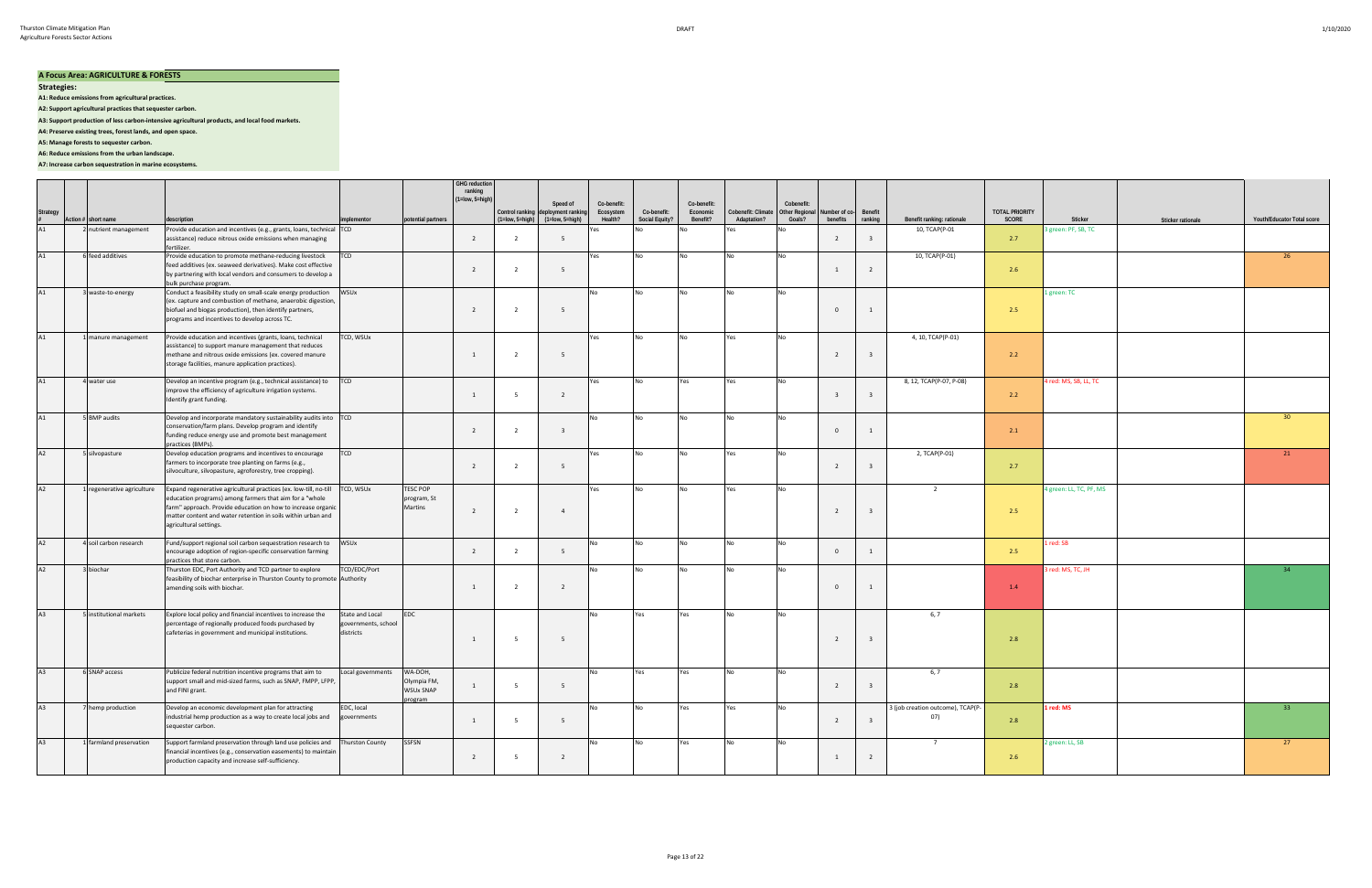|                 |                            |                                                                                                                                                                                   |                                                |                                                 | <b>GHG reduction</b><br>ranking<br>$(1 = low, 5 = high)$ |                       | Speed of                                              | Co-benefit:          |                               | Co-benefit:          |                                   | Cobenefit:               |                                   |                         |                            |                                |                          |                                                                                                   |                            |
|-----------------|----------------------------|-----------------------------------------------------------------------------------------------------------------------------------------------------------------------------------|------------------------------------------------|-------------------------------------------------|----------------------------------------------------------|-----------------------|-------------------------------------------------------|----------------------|-------------------------------|----------------------|-----------------------------------|--------------------------|-----------------------------------|-------------------------|----------------------------|--------------------------------|--------------------------|---------------------------------------------------------------------------------------------------|----------------------------|
| <b>Strategy</b> | Action # short name        | description                                                                                                                                                                       | mplementor                                     | potential partners                              |                                                          | $(1 = low, 5 = high)$ | Control ranking deployment ranking<br>(1=low, 5=high) | Ecosystem<br>Health? | Co-benefit:<br>Social Equity? | Economic<br>Benefit? | Cobenefit: Climate<br>Adaptation? | Other Regional<br>Goals? | Number of co- Benefit<br>benefits | ranking                 | Benefit ranking: rationale | <b>TOTAL PRIORITY</b><br>SCORE | Sticker                  | Sticker rationale                                                                                 | Youth/Educator Total score |
| A3              | 8 woody crops              | Provide technical assistance to help residents, businesses, and Residents, agricultural                                                                                           |                                                |                                                 |                                                          |                       |                                                       | /es                  | Nη                            |                      | Yes                               |                          |                                   |                         | 8, TCAP(P-12)              |                                |                          |                                                                                                   |                            |
|                 |                            | the agricultural community grow woody perennial crops that   community, TCD<br>help conserve water, store carbon, and provide other<br>ecosystem services.                        |                                                |                                                 | 2                                                        | $\overline{2}$        | $\overline{4}$                                        |                      |                               |                      |                                   |                          | 2                                 | $\overline{\mathbf{3}}$ |                            | 2.5                            |                          |                                                                                                   |                            |
|                 |                            |                                                                                                                                                                                   |                                                |                                                 |                                                          |                       |                                                       |                      |                               |                      |                                   |                          |                                   |                         |                            |                                |                          |                                                                                                   |                            |
| A3              |                            | 3 processing and distribution Develop a hub to process and distribute regionally-grown                                                                                            | TEDC                                           | WSUx, SSFSN                                     |                                                          |                       |                                                       | No                   | No                            | Yes                  | No                                | <b>No</b>                |                                   |                         | 7                          |                                | l green: MS              |                                                                                                   |                            |
|                 |                            | agricultural products to local markets (including restaurants,<br>supermarkets, jails, schools, colleges, and hospitals).                                                         |                                                | Infrastructure/P<br>ocessing WIT,<br><b>EDC</b> |                                                          |                       | $\overline{4}$                                        |                      |                               |                      |                                   |                          |                                   | 2                       |                            | 2.3                            |                          |                                                                                                   |                            |
| A3              | 2 food system assessments  | Encourage growth of local markets through market research<br>and assessment of our ability to feed ourselves from regionally-<br>produced foods.                                  | TESC, WSUx                                     | TEDC, WSUx,<br>Senior Svs South<br>Sound/ SSFSN |                                                          | $\overline{2}$        | - 5                                                   | <b>No</b>            | Yes                           | Yes                  | No                                |                          | $\overline{2}$                    |                         | 6, 7                       | 2.2                            | red: SB, TC, LS          |                                                                                                   |                            |
| A4              | 4 clearing limits          | Add clearing limits (usually expressed as percentage) for large Local government                                                                                                  |                                                |                                                 |                                                          |                       |                                                       | Yes                  | No                            | <b>No</b>            | No                                | <b>No</b>                |                                   |                         | $\overline{2}$             |                                | 1 green: PS              |                                                                                                   | 32 <sup>2</sup>            |
|                 |                            | lot development in county and city zoning codes.                                                                                                                                  |                                                |                                                 |                                                          |                       |                                                       |                      |                               |                      |                                   |                          |                                   |                         |                            |                                |                          |                                                                                                   |                            |
|                 |                            |                                                                                                                                                                                   |                                                |                                                 |                                                          |                       | $\overline{\mathbf{3}}$                               |                      |                               |                      |                                   |                          |                                   | $\overline{2}$          |                            | 3.3                            |                          |                                                                                                   |                            |
| A4              | 6 code enforcement         | Increase monitoring and enforcement of City and County<br>zoning and other regulations that preserve sensitive areas.                                                             | Local government                               |                                                 |                                                          |                       |                                                       | Yes                  | No                            | <b>No</b>            | No                                | <b>No</b>                |                                   |                         | 2                          |                                | 1 green: BG<br>l red: PS |                                                                                                   | 28                         |
|                 |                            |                                                                                                                                                                                   |                                                |                                                 |                                                          | -5                    |                                                       |                      |                               |                      |                                   |                          |                                   | $\overline{2}$          |                            | 3.2                            |                          |                                                                                                   |                            |
|                 |                            |                                                                                                                                                                                   |                                                |                                                 |                                                          |                       |                                                       |                      |                               |                      |                                   |                          |                                   |                         |                            |                                |                          |                                                                                                   |                            |
|                 |                            |                                                                                                                                                                                   |                                                |                                                 |                                                          |                       |                                                       |                      |                               |                      |                                   |                          |                                   |                         |                            |                                |                          |                                                                                                   |                            |
| A4              | 7 clustered development    | Incentivize cluster development, such as giving a 10-25%                                                                                                                          | Local government                               |                                                 | 2                                                        | -5                    | $\overline{3}$                                        | Yes                  | No                            | <b>No</b>            | <b>No</b>                         | Yes                      | $\overline{2}$                    | $\overline{\mathbf{3}}$ | 1, 2                       |                                |                          |                                                                                                   | 31                         |
|                 |                            | density bonus, to preserve more open space.                                                                                                                                       |                                                |                                                 |                                                          |                       |                                                       |                      |                               |                      |                                   |                          |                                   |                         |                            | 2.9                            |                          |                                                                                                   |                            |
| A4              | 3 tree codes               | Review and revise local development regulations to require<br>the carbon sequestration value of existing trees be considered<br>in regulatory requirements like site plan review. | Local government                               |                                                 |                                                          |                       |                                                       | Yes                  | No                            | <b>No</b>            | <b>No</b>                         | I No                     |                                   |                         | $\overline{2}$             |                                | l green: BG              |                                                                                                   |                            |
|                 |                            |                                                                                                                                                                                   |                                                |                                                 |                                                          |                       |                                                       |                      |                               |                      |                                   |                          |                                   |                         |                            |                                |                          |                                                                                                   |                            |
|                 |                            |                                                                                                                                                                                   |                                                |                                                 | 2                                                        | - 5                   | $\overline{\mathbf{3}}$                               |                      |                               |                      |                                   |                          |                                   | $\overline{2}$          |                            | 2.8                            |                          |                                                                                                   |                            |
|                 |                            |                                                                                                                                                                                   |                                                |                                                 |                                                          |                       |                                                       |                      |                               |                      |                                   |                          |                                   |                         |                            |                                |                          |                                                                                                   |                            |
| A4              | 5 stream buffers           | Update permitting requirements to increase the required                                                                                                                           | Local government                               |                                                 |                                                          |                       |                                                       | Yes                  | <b>No</b>                     |                      | Yes                               |                          |                                   |                         | 2, 4, TCAP(P-01)           |                                | red: PS                  |                                                                                                   |                            |
|                 |                            | stream buffer size to increase carbon sequestration.                                                                                                                              |                                                |                                                 | 1                                                        | - 5                   | $\overline{\mathbf{3}}$                               |                      |                               |                      |                                   |                          | 2                                 | $\overline{\mathbf{3}}$ |                            | 2.4                            |                          |                                                                                                   |                            |
|                 |                            |                                                                                                                                                                                   |                                                |                                                 |                                                          |                       |                                                       |                      |                               |                      |                                   |                          |                                   |                         |                            |                                |                          |                                                                                                   |                            |
| A4              |                            | 1 natural area preservation ldentify and establish a range of diverse, stable, long--term<br>funding sources for the acquisition, restoration, and                                | <b>Thurston County</b>                         | land trusts, TCD                                |                                                          |                       | - 5                                                   | Yes                  | No                            | Yes                  | Yes                               | <b>No</b>                | $\overline{\mathbf{3}}$           | $\overline{\mathbf{3}}$ | 2, 12 TCAP(P-01)           | 2.2                            |                          |                                                                                                   |                            |
|                 |                            | preservation of prime natural areas.<br>2 working land preservation Ildentify or develop local funding sources for agricultural and Thurston County                               |                                                | land trusts, TCD                                |                                                          |                       |                                                       |                      |                               |                      |                                   |                          |                                   |                         | 2, 12, TCAP(P-11)          |                                |                          |                                                                                                   |                            |
|                 |                            | forestry conservation easements. This could include creating a<br>system for bundling small monetary contributions to invest in                                                   |                                                |                                                 | 1                                                        | $\overline{2}$        | 5                                                     |                      |                               |                      |                                   |                          |                                   | $\overline{\mathbf{3}}$ |                            | 2.2                            |                          |                                                                                                   |                            |
|                 |                            | collective conservation easement or land purchases.                                                                                                                               |                                                |                                                 |                                                          |                       |                                                       |                      |                               |                      |                                   |                          |                                   |                         |                            |                                |                          |                                                                                                   |                            |
| A <sub>5</sub>  | 10 laminated timber        | Increase allowances for laminated timber in building code.                                                                                                                        | Local governments                              |                                                 |                                                          |                       |                                                       | No                   | No                            | Yes                  | No                                | Yes                      |                                   |                         | 3, 11                      |                                |                          |                                                                                                   |                            |
|                 |                            |                                                                                                                                                                                   |                                                |                                                 | 2                                                        | - 5                   | $\overline{\mathbf{3}}$                               |                      |                               |                      |                                   |                          | $\overline{2}$                    | $\overline{3}$          |                            | 2.9                            |                          |                                                                                                   |                            |
| A <sub>5</sub>  | 1 reforestation &          | Develop a coordinated reforestation/afforestation program.                                                                                                                        | Local government,                              | <b>TCD (Forest</b>                              |                                                          |                       |                                                       | Yes                  | <b>No</b>                     | No                   | No                                | No                       |                                   |                         | $\overline{2}$             |                                |                          |                                                                                                   | 33 <sub>o</sub>            |
|                 | afforestation program      | Begin by identifying priority areas where reforestation and<br>afforestation may have carbon reduction benefits.                                                                  | <b>USFS</b>                                    | RCPP)                                           |                                                          | - 5                   |                                                       |                      |                               |                      |                                   |                          | 1                                 | $\overline{2}$          |                            | 3.7                            |                          |                                                                                                   |                            |
| A5              | 11 carbon in the CAO       | Authorize carbon as a justification for critical areas ordinance<br>protection.                                                                                                   | Thurston County,<br>Department of              |                                                 | 2                                                        | -5                    | $\overline{\mathbf{3}}$                               | No                   | No                            | No                   | <b>No</b>                         | No                       | $\mathbf{0}$                      | 1                       |                            | 2.7                            |                          |                                                                                                   |                            |
| A <sub>5</sub>  |                            |                                                                                                                                                                                   | Commerce                                       |                                                 |                                                          |                       |                                                       |                      | No                            | <b>No</b>            |                                   |                          |                                   |                         |                            |                                |                          |                                                                                                   |                            |
|                 | legislative efforts        | Lobby Washington State legislature in support of bills that<br>positively affect carbon balance on state-managed lands.                                                           | Local government,<br><b>TCAT</b>               |                                                 | 1                                                        | -5                    | 5                                                     | No                   |                               |                      | No                                | No                       | $\mathbf{0}$                      | 1                       |                            | 2.6                            |                          |                                                                                                   |                            |
| A <sub>5</sub>  | 3 long-rotation timber     | Mandate that timber companies lengthen the rotation of<br>timber harvesting in Thurston County as part of their permits.                                                          | Thurston County, DNR Weyerhauser               |                                                 | $\overline{2}$                                           | 1                     | 5                                                     | No                   | No                            | <b>No</b>            | No                                | Yes                      | 1                                 | $\overline{2}$          | 5 <sup>5</sup>             | 2.4                            | red: BG, PS, LFH         | LFH: The biggest trees hold the most carbon.<br>This would encourage cutting down larger<br>trees |                            |
| <b>A5</b>       | 2 community forests        | Expand extent of community forests that consider carbon<br>sequestration in their management goals.                                                                               | 3rd Party nonprofit,<br><b>Thurston County</b> |                                                 | 1                                                        | $\mathbf{3}$          | $\overline{4}$                                        | Yes                  | No                            | <b>No</b>            | Yes                               | No                       | $\overline{2}$                    | $\overline{\mathbf{3}}$ | 2, TCAP(P-01)              | 2.2                            |                          |                                                                                                   |                            |
| A5              | 6 small forester education | Deploy an educational program for smaller foresters to<br>increase understanding of carbon sequestration, emphasizing Group                                                       | NW Natural Resource                            |                                                 |                                                          |                       |                                                       | Yes                  | No                            | <b>No</b>            | Yes                               | No                       | $\overline{2}$                    | $\overline{\mathbf{3}}$ | 2, TCAP(P-01)              | 2.2                            |                          |                                                                                                   | 18                         |
|                 |                            | the better performance of mature rather than young trees.                                                                                                                         |                                                |                                                 |                                                          |                       |                                                       |                      |                               |                      |                                   |                          |                                   |                         |                            |                                |                          |                                                                                                   |                            |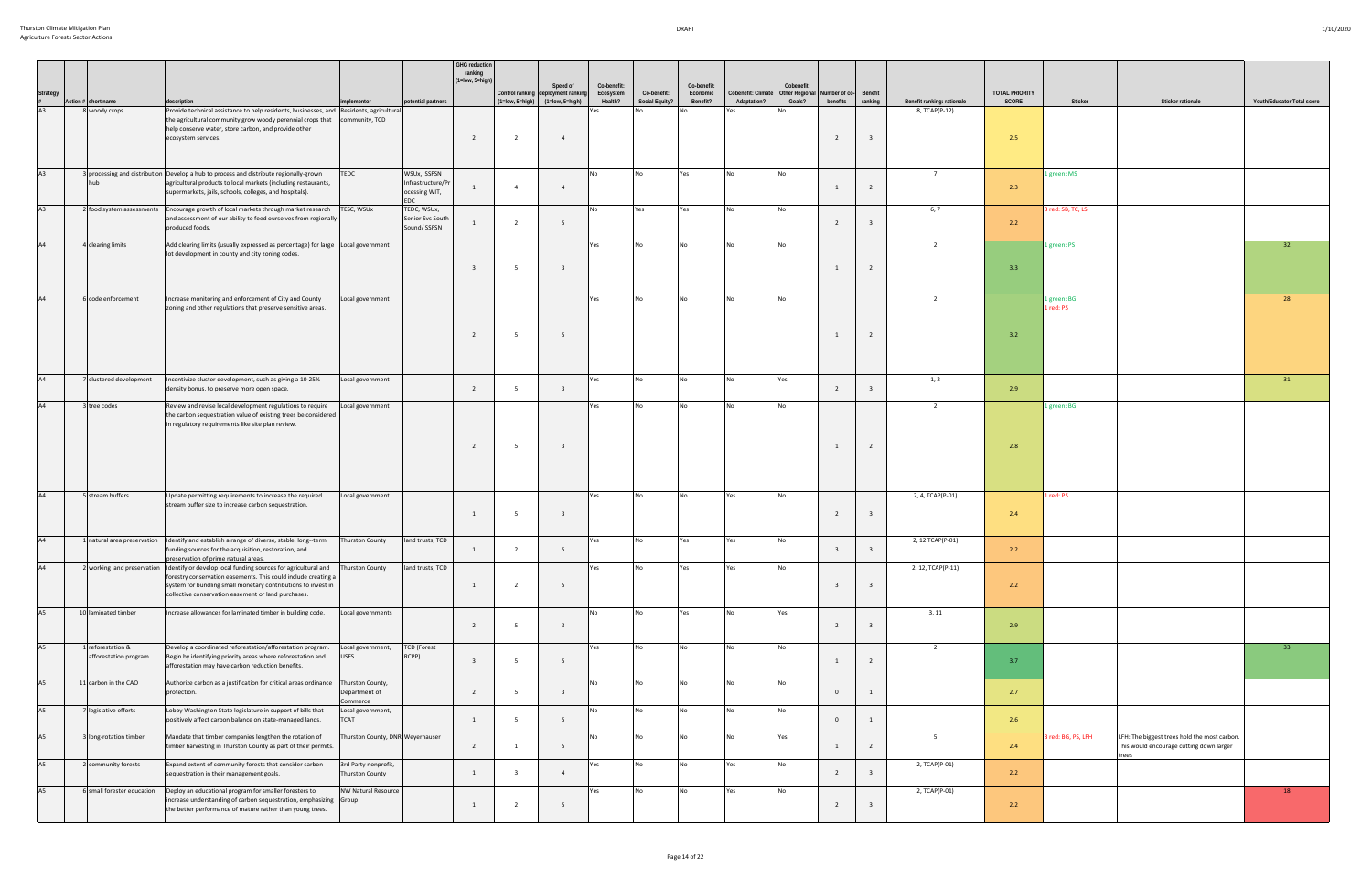| <b>Strategy</b> | Action # short name                      | description                                                                                                                                                                                                                                                                                          | implementor                                    | potential partners                                             | GHG reduction<br>ranking<br>$(1 = low, 5 = high)$ | $(1 = low, 5 = high)$ | Speed of<br>Control ranking deployment ranking<br>$(1 = low, 5 = high)$ | Co-benefit:<br>Ecosystem<br>Health? | Co-benefit:<br>Social Equity? | Co-benefit:<br>Economic<br>Benefit? | Cobenefit: Climate<br>Adaptation? | Cobenefit:<br>Other Regional<br>Goals? | Number of co-<br>benefits | Benefit<br>ranking | Benefit ranking: rationale | <b>TOTAL PRIORITY</b><br>SCORE | Sticker       | Sticker rationale | Youth/Educator Total score |
|-----------------|------------------------------------------|------------------------------------------------------------------------------------------------------------------------------------------------------------------------------------------------------------------------------------------------------------------------------------------------------|------------------------------------------------|----------------------------------------------------------------|---------------------------------------------------|-----------------------|-------------------------------------------------------------------------|-------------------------------------|-------------------------------|-------------------------------------|-----------------------------------|----------------------------------------|---------------------------|--------------------|----------------------------|--------------------------------|---------------|-------------------|----------------------------|
| A5              | 5 species mix                            | As part of an educational/technical assistance program,<br>promote species mixes for reforestation or aforestation that<br>result in high-density carbon sequestration.                                                                                                                              | DNR, NW Natural<br>Resource Group              |                                                                | $\mathbf{1}$                                      |                       | - 5                                                                     | Yes                                 |                               |                                     | Yes                               |                                        |                           |                    | 2, TCAP(P-01)              | 2.0                            | 2 red: PF, BG |                   |                            |
| A <sub>5</sub>  | 8 slash-to-biochar                       | Seek grant funding to process slash to biochar and apply in<br>forestry or agricultural settings.                                                                                                                                                                                                    | <b>WSU</b> extension<br>commercial             |                                                                | $\overline{1}$                                    |                       | 5                                                                       | No                                  | N <sub>0</sub>                | Yes                                 | Yes                               | Yes                                    | $\overline{3}$            |                    | 12, TCAP(P-01), 5          | 2.0                            | 1 red: JR     |                   |                            |
| A <sub>5</sub>  | 9 slash-to-fuel                          | Seek grant funding to explore the feasibility of utilizing slash as WSU extension<br>fuel in forestry equipment at scale commercially.                                                                                                                                                               | commercial                                     |                                                                | $\overline{1}$                                    |                       | 5                                                                       | No                                  | N٥                            | Yes                                 | Yes                               | Yes                                    | $\overline{3}$            |                    | 12, TCAP(P-01), 5          | 2.0                            | 2 red: JR, JR |                   |                            |
| A <sub>5</sub>  | 4 ecosystem services<br>nonetization     | Expand market-based approaches for ecosystem services such TESC<br>as carbon credit trading.                                                                                                                                                                                                         |                                                |                                                                | $\overline{1}$                                    | $\overline{2}$        | $\overline{4}$                                                          | No                                  | No                            | Yes                                 |                                   | No.                                    | $\overline{1}$            | $\overline{2}$     | 12                         | 1.9                            |               |                   |                            |
| A <sub>6</sub>  | 5 municipally-controlled<br>canopy       | Maximize tree canopy on City-owned or City-controlled land.                                                                                                                                                                                                                                          | Local governments                              |                                                                | $\overline{2}$                                    | - 5                   | 5                                                                       | Yes                                 | No                            |                                     |                                   |                                        | 1                         | $\overline{2}$     | $\overline{2}$             | 3.2                            |               |                   |                            |
| A6              | 6 tree-aware zoning                      | Modify zoning setbacks and similar provisions designed to<br>provide room for and encourage large trees.                                                                                                                                                                                             | Local governments                              |                                                                |                                                   |                       |                                                                         | Yes                                 | No                            | No.                                 |                                   | No.                                    |                           |                    | $\overline{2}$             |                                |               |                   |                            |
|                 |                                          |                                                                                                                                                                                                                                                                                                      |                                                |                                                                | $\overline{2}$                                    | - 5                   | - 5                                                                     |                                     |                               |                                     |                                   |                                        |                           | $\overline{2}$     |                            | 3.2                            |               |                   |                            |
| A <sub>6</sub>  | 9 Tree canopy ordinance                  | Develop a tree canopy ordinance that establishes a baseline<br>for current urban canopy and sets goals for future canopy to<br>increase cities' resilience. Combine direct cooling value (urban<br>heat island mitigation) with carbon sequestration value when<br>evaluating urban tree management. | Local governments                              |                                                                | $\overline{2}$                                    | - 5                   | $\overline{\mathbf{3}}$                                                 | Yes                                 | No                            |                                     |                                   |                                        |                           |                    | 2                          | $2.8$                          |               |                   |                            |
| A <sub>6</sub>  | 1 low-maintenance<br>landscaping         | Provide marketing and education campaign promoting the<br>planting of low-maintenance landscaping to encourage more<br>vegetation and tree canopy.                                                                                                                                                   | Local governments                              | Thurston<br>Conservation<br>District                           | $\mathbf{1}$                                      | - 5                   | - 5                                                                     | Yes                                 | No                            | No                                  | Yes                               | N <sub>o</sub>                         | $\overline{2}$            |                    | 8, TCAP(P-01)              | 2.8                            |               |                   |                            |
| A <sub>6</sub>  | 2 street tree plan                       | Create a comprehensive street tree plan and/or planting guide Local governments<br>that prioritizes goals for carbon sequestration, climate change<br>resiliency, and other equitably distributed co-benefits. Plan<br>should include minimum stocking standards for street trees.                   |                                                | Thurston<br>Conservation<br>District                           | 1                                                 | - 5                   | - 5                                                                     | Yes                                 | No                            |                                     |                                   | Yes                                    |                           |                    | 2, 5                       | 2.8                            |               |                   |                            |
| A <sub>6</sub>  | 7 adaptation                             | Educate City and County staff about low cost ways to adapt<br>infrastructure to conform to the needs of growing trees, rather<br>than removing the trees.                                                                                                                                            | Local governments                              |                                                                | $\overline{1}$                                    | - 5                   | 5                                                                       | Yes                                 | No                            | No                                  | No.                               | No.                                    | $\overline{1}$            | $\overline{2}$     | $\overline{2}$             | 2.7                            |               |                   |                            |
| A6              | 8 landscape regulation                   | Modify landscape development code requirements to direct<br>the use of landscaping appropriate to the site that provides<br>shade in summer/ sun in winter.                                                                                                                                          | Local governments                              |                                                                | $\overline{2}$                                    |                       |                                                                         | No                                  | No                            |                                     |                                   | N <sub>o</sub>                         | $\Omega$                  |                    |                            | 2.7                            |               |                   |                            |
| A <sub>6</sub>  | 3 urban tree canopy<br>incentive program | Develop partnership with organizations that offer financial<br>incentives for expanding tree canopy in exchange for carbon<br>credits purchased by businesses and other institutions.                                                                                                                | Local governments                              | nonprofits,<br>neighborhoods,<br>residents,<br>property owners | $\overline{2}$                                    | $\overline{2}$        | - 5                                                                     | Yes                                 | No                            |                                     | No.                               |                                        | 1                         | $\overline{2}$     | $\overline{2}$             | 2.6                            |               |                   |                            |
|                 | 4 tree protection                        | Revaluate municipal tree protection ordinances based on a<br>review of national best practices.                                                                                                                                                                                                      | Local governments                              |                                                                | 1                                                 | 5                     | $\overline{\mathbf{3}}$                                                 | Yes                                 | No                            |                                     |                                   |                                        | 1                         | $\overline{2}$     | $\overline{2}$             | 2.3                            |               |                   |                            |
| A7              | 1 marine vegetation                      | Understand current efforts and develop a plan to enhance the Thurston County,<br>protection of marine vegetation such as eelgrass to improve<br>water quality, sequester, and improve fish habitat and survival. Partnership, DNR                                                                    | Puget Sound                                    | nonprofits,<br>neighborhoods,<br>residents,<br>agricultural    | $\mathbf{1}$                                      | $\overline{2}$        | $\overline{4}$                                                          | Yes                                 | No                            | No                                  | Yes                               | <b>No</b>                              |                           |                    | 4, TCAP(P-09)              | $2.0$                          |               |                   |                            |
| A7              | 2 blue carbon                            | Research actions to implement blue carbon programs in<br>Thurston County aimed at sequestering carbon through the<br>conservation and restoration of coastal and marine<br>ecosystems.                                                                                                               | Thurston County,<br>Puget Sound<br>Partnership |                                                                | $\overline{1}$                                    |                       | $\overline{4}$                                                          | Yes                                 | No                            | No.                                 | Yes                               | No                                     | $\overline{2}$            |                    | 4, TCAP(P-09)              | 2.0                            |               |                   |                            |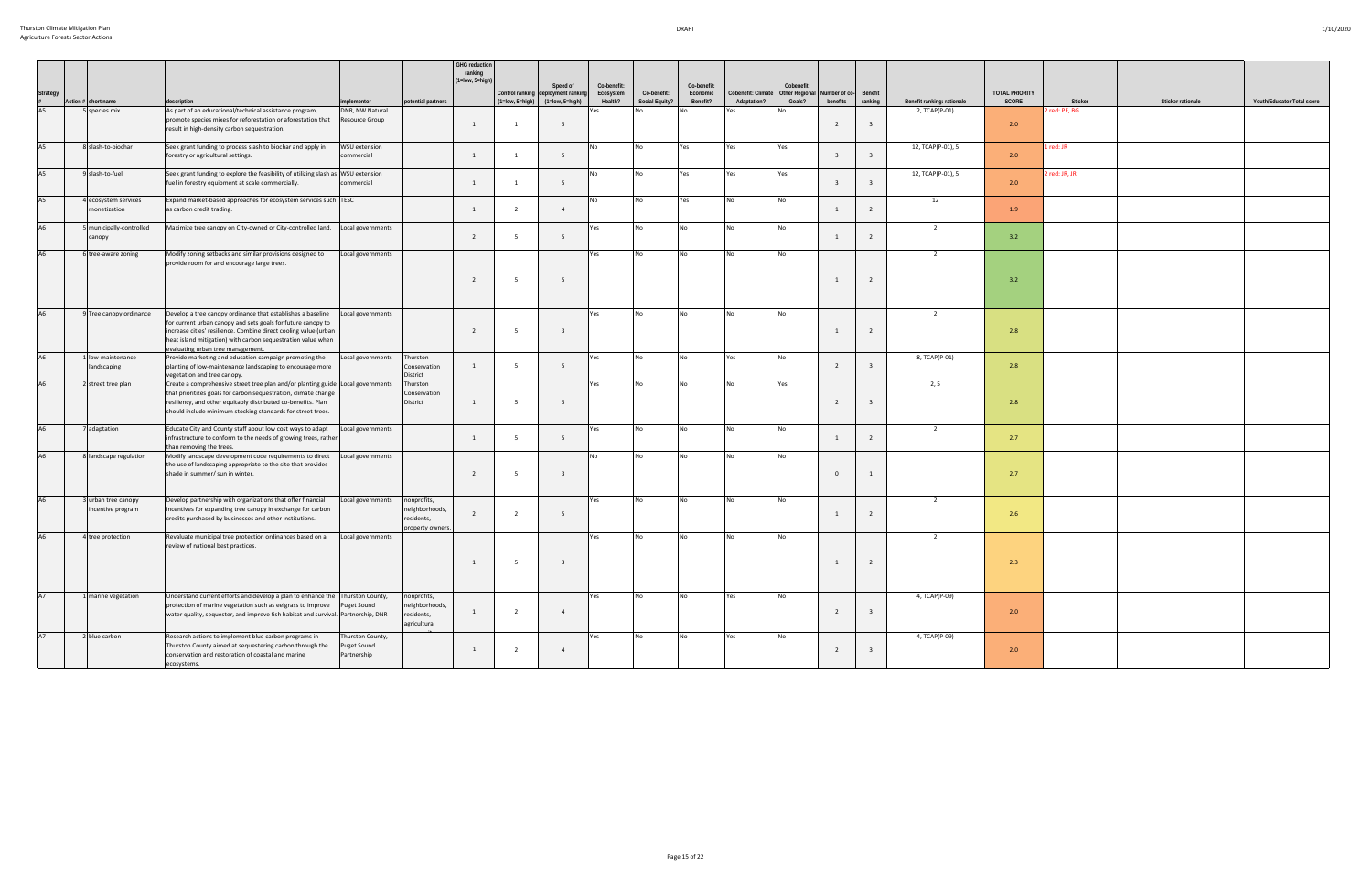## **W Focus Area: WATER & WASTE**

**Strategies:** 

**W1: Increase the efficiency of water infrastructure + wastewater**

**W2: Reduce water consumption W3: Reduce emissions from wastewater treatment operations**

**W4: Divert more solid waste from landfills**

**W5: Generate energy from waste sources**

**W6: Reduce consumption of carbon-intensive goods and services**

**W7: Reduce emissions of solid waste operations**

|                     |          | short name            | description                                                                                                                                                           |                        |                    | <b>GHG</b> reduction             | Control                | Speed of                |                          |                       |                         |                    |                              |                         |                         |                            |                       |                          |                   |                    |
|---------------------|----------|-----------------------|-----------------------------------------------------------------------------------------------------------------------------------------------------------------------|------------------------|--------------------|----------------------------------|------------------------|-------------------------|--------------------------|-----------------------|-------------------------|--------------------|------------------------------|-------------------------|-------------------------|----------------------------|-----------------------|--------------------------|-------------------|--------------------|
|                     |          |                       |                                                                                                                                                                       |                        |                    | ranking<br>$(1 = low, 5 = high)$ | ranking<br>$(1 = low,$ | deployment<br>ranking   | Co-benefit:<br>Ecosystem | Co-benefit:           | Co-benefit:<br>Economic | Cobenefit: Climate | Cobenefit:<br>Other Regional | Number of co-           | Benefit                 |                            | <b>TOTAL PRIORITY</b> |                          |                   | Youth/Educator     |
| Strategy<br>#<br>W1 | Action # |                       |                                                                                                                                                                       | implementor            | potential partners |                                  | 5=high)                | (1=low, 5=high)         | Health?                  | <b>Social Equity?</b> | Benefit?                | Adaptation?        | Goals?                       | benefits                | ranking                 | Benefit ranking: rationale | SCORE                 | Sticker                  | Sticker rationale | <b>Total score</b> |
|                     |          | municipal energy      | Conduct efficiency improvements to municipal water and                                                                                                                | Local government,      |                    | $\overline{2}$                   | 5                      | 5                       |                          |                       |                         |                    |                              | 2                       | $\overline{\mathbf{3}}$ | 8 (ADAPT T-07)             |                       |                          |                   |                    |
|                     |          | efficiency            | sewage treatment systems. Prioritize components that                                                                                                                  | PSE, LOTT, Thurston    |                    |                                  |                        |                         |                          |                       |                         |                    |                              |                         |                         |                            |                       |                          |                   |                    |
|                     |          |                       | consume the most energy and have high GHG emissions.                                                                                                                  | PUD, (Lead depends     |                    |                                  |                        |                         |                          |                       |                         |                    |                              |                         |                         |                            | 3.3                   |                          |                   |                    |
|                     |          |                       |                                                                                                                                                                       | on system operator)    |                    |                                  |                        |                         |                          |                       |                         |                    |                              |                         |                         |                            |                       |                          |                   |                    |
|                     |          |                       |                                                                                                                                                                       |                        |                    |                                  |                        |                         |                          |                       |                         |                    |                              |                         |                         |                            |                       |                          |                   |                    |
| W1                  |          | public water systems  | Prioritize efficiency improvements to public water systems                                                                                                            | Thurston PUD, Lacey,   |                    | <sup>1</sup>                     | 5 <sup>5</sup>         | 5 <sup>5</sup>          | Yes                      | No                    | No                      | No                 | No                           | 1                       | $\overline{2}$          | 8 (ADAPT T-07)             |                       |                          |                   |                    |
|                     |          |                       | (Group A and Group B). Prioritize components that consume                                                                                                             | Olympia, Tumwater      |                    |                                  |                        |                         |                          |                       |                         |                    |                              |                         |                         |                            | 2.7                   |                          |                   |                    |
|                     |          |                       | the most energy and have high GHG emissions.                                                                                                                          |                        |                    |                                  |                        |                         |                          |                       |                         |                    |                              |                         |                         |                            |                       |                          |                   |                    |
| W1                  |          | gravity sewer         | Study the energy efficiency and cost impacts of gravity sewers Lacey, Olympia,                                                                                        |                        |                    | 1                                | 5 <sup>5</sup>         | 5                       | Yes                      | No                    | <b>No</b>               | <b>No</b>          | <b>No</b>                    | $\mathbf{1}$            | $\overline{2}$          | $\overline{4}$             |                       | 1 green: ETC             |                   |                    |
|                     |          |                       | versus STEP systems. As needed, introduce programs,                                                                                                                   | Tumwater               |                    |                                  |                        |                         |                          |                       |                         |                    |                              |                         |                         |                            |                       |                          |                   |                    |
|                     |          |                       | regulations, and/or incentive programs.                                                                                                                               |                        |                    |                                  |                        |                         |                          |                       |                         |                    |                              |                         |                         |                            | 2.7                   |                          |                   |                    |
| W1                  |          |                       |                                                                                                                                                                       |                        |                    |                                  |                        |                         |                          |                       |                         |                    |                              |                         |                         |                            |                       |                          |                   |                    |
|                     |          | lifecycle costs       | Assess the energy use or energy savings of wastewater-related Local government,<br>projects, and other lifecycle costs. Make analysis available to Thurston PUD, LOTT |                        |                    | 1                                | 5 <sup>5</sup>         | 5                       | No.                      | <b>No</b>             | No                      | Yes                | <b>No</b>                    | 1                       | $\overline{2}$          | ADAPT (D-04, G-11)         |                       | 2 green: JMH, SM         |                   |                    |
|                     |          |                       | decision-makers.                                                                                                                                                      |                        |                    |                                  |                        |                         |                          |                       |                         |                    |                              |                         |                         |                            | 2.7                   |                          |                   |                    |
|                     |          |                       |                                                                                                                                                                       |                        |                    |                                  |                        |                         |                          |                       |                         |                    |                              |                         |                         |                            |                       |                          |                   |                    |
| W1                  |          | rural wells           | Provide a low interest loan program to encourage the use of                                                                                                           | <b>Thurston County</b> |                    | $\overline{1}$                   | $\overline{2}$         | $\overline{2}$          | Yes                      | No                    | No                      | <b>No</b>          | <b>No</b>                    | $\overline{1}$          | $\overline{2}$          | -8                         |                       |                          |                   | 30 <sub>2</sub>    |
|                     |          |                       | efficient technology when permitting wells to serve new rural                                                                                                         |                        |                    |                                  |                        |                         |                          |                       |                         |                    |                              |                         |                         |                            | 1.5                   |                          |                   |                    |
|                     |          |                       | development.                                                                                                                                                          |                        |                    |                                  |                        |                         |                          |                       |                         |                    |                              |                         |                         |                            |                       |                          |                   |                    |
| W <sub>2</sub>      | 10       | water reuse           | Develop a water reuse program for water conservation on                                                                                                               | LOTT, local            |                    | $\overline{2}$                   | 5                      | $\overline{4}$          | Yes                      | <b>No</b>             | No                      | Yes                | No                           | $\overline{2}$          | $\overline{\mathbf{3}}$ | 8, ADAPT (D-11)            |                       | 1 green: TC              |                   |                    |
|                     |          |                       | site. Provide technical assistance and incentives, such as free                                                                                                       | government             |                    |                                  |                        |                         |                          |                       |                         |                    |                              |                         |                         |                            |                       |                          |                   |                    |
|                     |          |                       | rain barrels, to gather water and use on site (e.g., rain barrels                                                                                                     |                        |                    |                                  |                        |                         |                          |                       |                         |                    |                              |                         |                         |                            | 3.1                   |                          |                   |                    |
|                     |          |                       | for irrigation).                                                                                                                                                      |                        |                    |                                  |                        |                         |                          |                       |                         |                    |                              |                         |                         |                            |                       |                          |                   |                    |
|                     |          |                       |                                                                                                                                                                       |                        |                    |                                  |                        |                         |                          |                       |                         |                    |                              |                         |                         |                            |                       |                          |                   |                    |
| W <sub>2</sub>      |          | permitting            | Review and update building code to ensure most efficient                                                                                                              | Local government       |                    | $\overline{2}$                   | 5 <sup>5</sup>         | $\overline{\mathbf{3}}$ | Yes                      | No                    | No                      | Yes                | No                           | $\overline{2}$          | $\overline{\mathbf{3}}$ | 8, ADAPT (D-08),           |                       |                          |                   | 19                 |
|                     |          |                       | water practices and technologies are applied to new                                                                                                                   |                        |                    |                                  |                        |                         |                          |                       |                         |                    |                              |                         |                         |                            | 2.9                   |                          |                   |                    |
|                     |          |                       | development.                                                                                                                                                          |                        |                    |                                  |                        |                         |                          |                       |                         |                    |                              |                         |                         |                            |                       |                          |                   |                    |
| W <sub>2</sub>      |          | tiered rates          | Study effectiveness and strategies for conservation with tiered Local government                                                                                      |                        |                    | $\overline{2}$                   | 5                      | $\overline{\mathbf{3}}$ | Yes                      | No                    | No                      | Yes                | No                           | $\overline{2}$          | $\overline{\mathbf{3}}$ | 8, ADAPT (D-07)            |                       | 1 green: AS              |                   | 29                 |
|                     |          |                       | rating structures for water and sewer, and if proven, apply                                                                                                           |                        |                    |                                  |                        |                         |                          |                       |                         |                    |                              |                         |                         |                            |                       |                          |                   |                    |
|                     |          |                       | new rate structures.                                                                                                                                                  |                        |                    |                                  |                        |                         |                          |                       |                         |                    |                              |                         |                         |                            | 2.9                   |                          |                   |                    |
|                     |          |                       |                                                                                                                                                                       |                        |                    |                                  |                        |                         |                          |                       |                         |                    |                              |                         |                         |                            |                       |                          |                   |                    |
| W <sub>2</sub>      |          | water audits          | Conduct water audits of city and county facilities to determine Local government                                                                                      |                        |                    | 1                                | 5 <sup>5</sup>         | 5                       | Yes                      | No                    | No                      | Yes                | No                           | 2                       | $\overline{\mathbf{3}}$ | 8, ADAPT (D-08)            |                       | 5 green: JMH, AS, SM, TC |                   |                    |
|                     |          |                       | prioritization of capital improvements.                                                                                                                               |                        |                    |                                  |                        |                         |                          |                       |                         |                    |                              |                         |                         |                            | 2.8                   |                          |                   |                    |
|                     |          |                       |                                                                                                                                                                       |                        |                    |                                  |                        |                         |                          |                       |                         |                    |                              |                         |                         |                            |                       |                          |                   |                    |
| W <sub>2</sub>      |          | water conservation    | Expand water conservation outreach and incentive programs                                                                                                             | Local government       |                    | 1                                | 5 <sup>5</sup>         | 5 <sup>5</sup>          | Yes                      | No                    | <b>No</b>               | Yes                | Yes                          | $\overline{\mathbf{3}}$ | $\overline{\mathbf{3}}$ | 8, 11, ADAPT (D-08)        |                       |                          |                   |                    |
|                     |          | outreach              | for residents and businesses through new funding sources (ex.                                                                                                         |                        |                    |                                  |                        |                         |                          |                       |                         |                    |                              |                         |                         |                            | 2.8                   |                          |                   |                    |
|                     |          |                       | grants) and partnerships.                                                                                                                                             |                        |                    |                                  |                        |                         |                          |                       |                         |                    |                              |                         |                         |                            |                       |                          |                   |                    |
| W <sub>2</sub>      |          | rural conservation    | Provide technical assistance for rural "exempt" wells to                                                                                                              | Thurston County, TCD   |                    | $\overline{1}$                   | 5                      | 5                       | Yes                      | No                    | No                      | Yes                | Yes                          | $\overline{\mathbf{3}}$ | $\overline{\mathbf{3}}$ | 8, ADAPT (D-08; D-17), 11  |                       | 1 red: AS                |                   |                    |
|                     |          |                       | conserve water.                                                                                                                                                       |                        |                    |                                  |                        |                         |                          |                       |                         |                    |                              |                         |                         |                            |                       |                          |                   |                    |
|                     |          |                       |                                                                                                                                                                       |                        |                    |                                  |                        |                         |                          |                       |                         |                    |                              |                         |                         |                            | 2.8                   |                          |                   |                    |
|                     |          |                       |                                                                                                                                                                       |                        |                    |                                  |                        |                         |                          |                       |                         |                    |                              |                         |                         |                            |                       |                          |                   |                    |
| W <sub>2</sub>      |          | integrated incentives | Integrate City incentives for water and wastewater reductions Local government                                                                                        |                        |                    | $\overline{1}$                   | 5 <sup>5</sup>         | 5 <sup>5</sup>          | Yes                      | <b>No</b>             | <b>No</b>               | Yes                | Yes                          | $\overline{\mathbf{3}}$ | $\overline{\mathbf{3}}$ | 8, ADAPT (D-10, D-11)      |                       | 1 green: TC              |                   |                    |
|                     |          |                       | with other aligned incentive programs (ex. PSE rebates for                                                                                                            |                        |                    |                                  |                        |                         |                          |                       |                         |                    |                              |                         |                         |                            | 2.8                   |                          |                   |                    |
|                     |          |                       | washing machines and dishwater energy savings) to encourage                                                                                                           |                        |                    |                                  |                        |                         |                          |                       |                         |                    |                              |                         |                         |                            |                       |                          |                   |                    |
| W <sub>2</sub>      | 12       | high users            | mader usage and conservation<br>Identify greatest water users and provide targeted technical                                                                          | Local government,      |                    | $\overline{1}$                   | 5 <sup>5</sup>         | $5^{\circ}$             | <b>Yes</b>               | <b>No</b>             | No                      | Yes                | Yes                          | $\overline{\mathbf{3}}$ | $\overline{\mathbf{3}}$ | 8, ADAPT (D-08), 11        |                       |                          |                   | 24                 |
|                     |          |                       | outreach and support to reduce water consumption.                                                                                                                     | LOTT                   |                    |                                  |                        |                         |                          |                       |                         |                    |                              |                         |                         |                            |                       |                          |                   |                    |
|                     |          |                       |                                                                                                                                                                       |                        |                    |                                  |                        |                         |                          |                       |                         |                    |                              |                         |                         |                            | 2.8                   |                          |                   |                    |
|                     |          |                       |                                                                                                                                                                       |                        |                    |                                  |                        |                         |                          |                       |                         |                    |                              |                         |                         |                            |                       |                          |                   |                    |
| W <sub>2</sub>      | 16       | metering              | Use metering to inform water consumers about their use<br>compared to others on their utility bill. Provide technical                                                 | Local government       |                    | 1                                | 5 <sub>5</sub>         | 5 <sup>5</sup>          | Yes                      | No                    | <b>No</b>               | Yes                | <b>No</b>                    | $\overline{2}$          | $\overline{\mathbf{3}}$ | 8, ADAPT (D-16)            |                       |                          |                   |                    |
|                     |          |                       | assistance and education to higher users on ways to conserve                                                                                                          |                        |                    |                                  |                        |                         |                          |                       |                         |                    |                              |                         |                         |                            | 2.8                   |                          |                   |                    |
|                     |          |                       | water and improve household/business efficiencies.                                                                                                                    |                        |                    |                                  |                        |                         |                          |                       |                         |                    |                              |                         |                         |                            |                       |                          |                   |                    |
|                     |          |                       |                                                                                                                                                                       |                        |                    |                                  |                        |                         |                          |                       |                         |                    |                              |                         |                         |                            |                       |                          |                   |                    |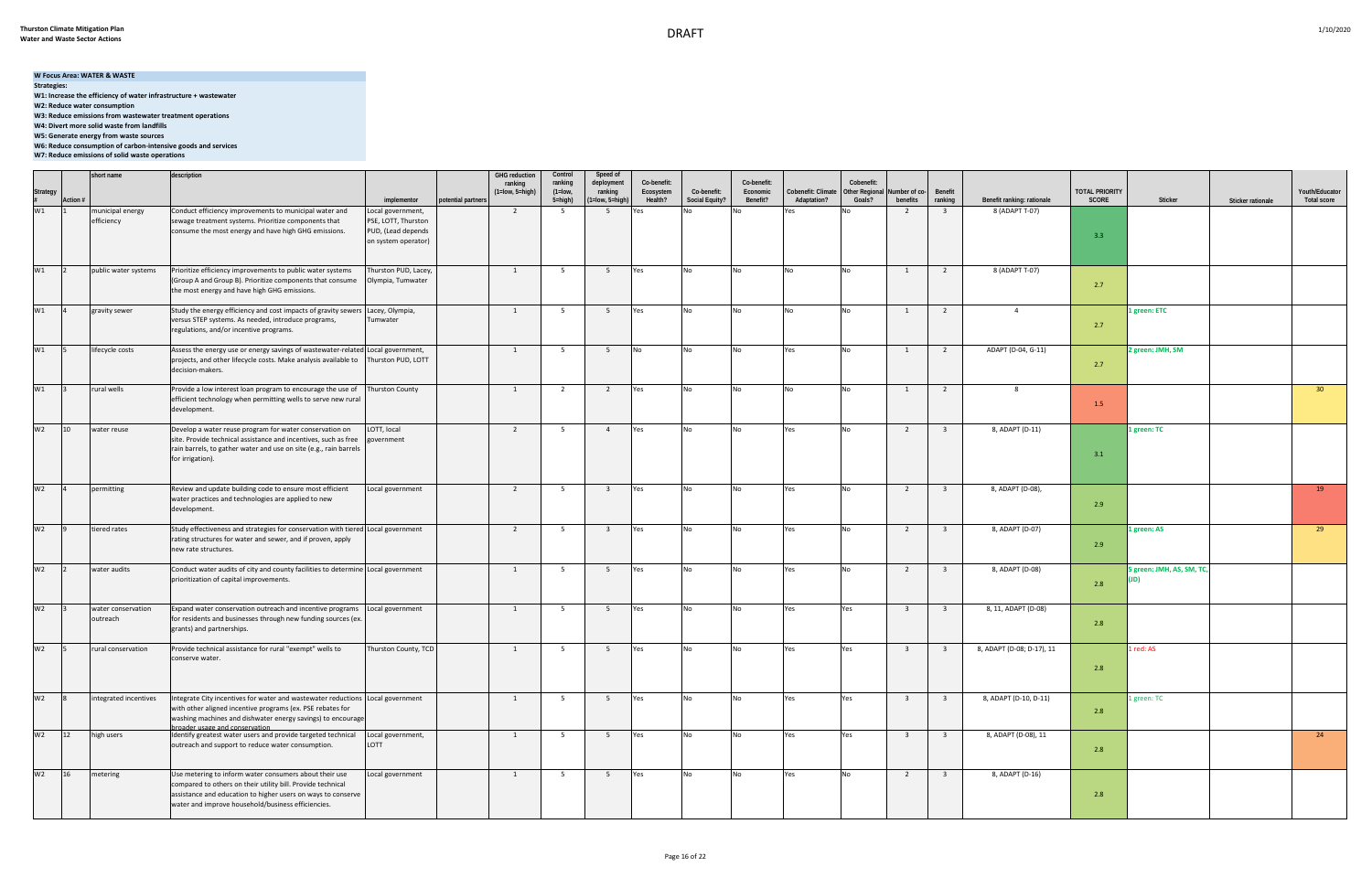|                     |                 | short name             | description                                                                                                                                                                  |                        |                    | <b>GHG</b> reduction<br>ranking | Control<br>ranking      | Speed of<br>deployment    | Co-benefit:          |                               | Co-benefit:          |                                                                    | Cobenefit: |                         |                         |                                 |                                |                         |                   |                                      |
|---------------------|-----------------|------------------------|------------------------------------------------------------------------------------------------------------------------------------------------------------------------------|------------------------|--------------------|---------------------------------|-------------------------|---------------------------|----------------------|-------------------------------|----------------------|--------------------------------------------------------------------|------------|-------------------------|-------------------------|---------------------------------|--------------------------------|-------------------------|-------------------|--------------------------------------|
| Strategy<br>#<br>W2 | Action #        |                        |                                                                                                                                                                              | implementor            | potential partners | $(1 = low, 5 = high)$           | $(1=low,$<br>5=high)    | ranking<br>1=low, 5=high) | Ecosystem<br>Health? | Co-benefit:<br>Social Equity? | Economic<br>Benefit? | Cobenefit: Climate   Other Regional   Number of co-<br>Adaptation? | Goals?     | benefits                | Benefit<br>ranking      | Benefit ranking: rationale      | <b>TOTAL PRIORITY</b><br>SCORE | Sticker                 |                   | Youth/Educator<br><b>Total score</b> |
|                     | 11              | watering schedule      | Institute mandatory watering schedule that limits irrigation to Local government                                                                                             |                        |                    | $\overline{2}$                  | - 5                     | $\overline{\mathbf{3}}$   | I No                 |                               |                      |                                                                    |            | $\overline{0}$          | - 1                     | Alternate watering days tend to |                                | 3 red: ETC, JMH, AS     | Sticker rationale |                                      |
|                     |                 |                        | certain days.                                                                                                                                                                |                        |                    |                                 |                         |                           |                      |                               |                      |                                                                    |            |                         |                         | reduce water use peaks on the   |                                |                         |                   |                                      |
|                     |                 |                        |                                                                                                                                                                              |                        |                    |                                 |                         |                           |                      |                               |                      |                                                                    |            |                         |                         | hottest days, but not overall   | 2.7                            |                         |                   |                                      |
|                     |                 |                        |                                                                                                                                                                              |                        |                    |                                 |                         |                           |                      |                               |                      |                                                                    |            |                         |                         | water use                       |                                |                         |                   |                                      |
| W2 13               |                 | combined sewer         | Separate combined sewer and stormwater system. Start with Olympia, LOTT                                                                                                      |                        |                    | $\overline{1}$                  | 5                       | 5 <sup>5</sup>            | Yes                  | No                            | <b>No</b>            | <b>No</b>                                                          | <b>No</b>  | $\mathbf{1}$            | $\overline{2}$          | $\overline{a}$                  |                                | 5 red: JMH, TC, AS, SM, |                   | 30 <sup>2</sup>                      |
|                     |                 |                        | feasibility study and follow through on findings.                                                                                                                            |                        |                    |                                 |                         |                           |                      |                               |                      |                                                                    |            |                         |                         |                                 | 2.7                            |                         |                   |                                      |
|                     |                 |                        |                                                                                                                                                                              |                        |                    |                                 |                         |                           |                      |                               |                      |                                                                    |            |                         |                         |                                 |                                |                         |                   |                                      |
| W <sub>2</sub>      |                 | municipal water        | Develop a mandatory municipal water conservation                                                                                                                             | Local government       |                    | $\mathbf{1}$                    | 5 <sup>5</sup>          | $\overline{\mathbf{3}}$   | Yes                  | No                            | No                   | Yes                                                                | <b>No</b>  | $\overline{2}$          | $\overline{\mathbf{3}}$ | 8, ADAPT (D-08)                 |                                | 3 red: SM, JG, YOUTH    | JG: Already done. | 17                                   |
|                     |                 | ordinance              | ordinance.                                                                                                                                                                   |                        |                    |                                 |                         |                           |                      |                               |                      |                                                                    |            |                         |                         |                                 | 2.4                            |                         |                   |                                      |
|                     |                 |                        |                                                                                                                                                                              |                        |                    |                                 |                         |                           |                      |                               |                      |                                                                    |            |                         |                         |                                 |                                |                         |                   |                                      |
|                     |                 |                        |                                                                                                                                                                              |                        |                    |                                 |                         |                           |                      |                               |                      |                                                                    |            |                         |                         |                                 |                                |                         |                   |                                      |
| W <sub>2</sub>      |                 | agricultural water use | Evaluate agricultural water use and develop a program to buy Local government<br>back or reclaim excess capacity.                                                            |                        |                    | $\mathbf{1}$                    | 5 <sup>5</sup>          | $\overline{\mathbf{3}}$   | Yes                  | <b>No</b>                     | <b>No</b>            | Yes                                                                | <b>No</b>  | $\overline{2}$          | $\overline{\mathbf{3}}$ | 8, ADAPT (D-05, D-06)           |                                |                         |                   |                                      |
|                     |                 |                        |                                                                                                                                                                              |                        |                    |                                 |                         |                           |                      |                               |                      |                                                                    |            |                         |                         |                                 | 2.4                            |                         |                   |                                      |
|                     |                 |                        |                                                                                                                                                                              |                        |                    |                                 |                         |                           |                      |                               |                      |                                                                    |            |                         |                         |                                 |                                |                         |                   |                                      |
| W <sub>2</sub>      |                 | low-water landscaping  | Require water landscaping conservation practices for new                                                                                                                     | Local government       |                    | $\mathbf{1}$                    | 5 <sup>5</sup>          | $\overline{\mathbf{3}}$   | Yes                  | No                            | No                   | Yes                                                                | <b>No</b>  | $\overline{2}$          | $\overline{\mathbf{3}}$ | 8, ADAPT (D-11)                 |                                | 1 red: TC               |                   |                                      |
|                     |                 |                        | development.                                                                                                                                                                 |                        |                    |                                 |                         |                           |                      |                               |                      |                                                                    |            |                         |                         |                                 |                                |                         |                   |                                      |
|                     |                 |                        |                                                                                                                                                                              |                        |                    |                                 |                         |                           |                      |                               |                      |                                                                    |            |                         |                         |                                 |                                |                         |                   |                                      |
|                     |                 |                        |                                                                                                                                                                              |                        |                    |                                 |                         |                           |                      |                               |                      |                                                                    |            |                         |                         |                                 | 2.4                            |                         |                   |                                      |
|                     |                 |                        |                                                                                                                                                                              |                        |                    |                                 |                         |                           |                      |                               |                      |                                                                    |            |                         |                         |                                 |                                |                         |                   |                                      |
| W <sub>2</sub>      |                 |                        |                                                                                                                                                                              |                        |                    |                                 |                         |                           |                      |                               |                      |                                                                    |            | $\overline{2}$          |                         |                                 |                                |                         |                   |                                      |
|                     | 10 <sub>b</sub> | reclaimed water        | Expand the use of reclaimed water, especially where needed   LOTT<br>for irrigation.                                                                                         |                        |                    | $\mathbf{1}$                    | $\overline{\mathbf{3}}$ | 5 <sup>5</sup>            | Yes                  | No                            | No                   | Yes                                                                | <b>No</b>  |                         | $\overline{\mathbf{3}}$ | 8, ADAPT (D-03)                 | 2.4                            | l green: AS             |                   |                                      |
| W2 15               |                 | renter incentives      | Develop and offer incentives for water conservation targeted Local government                                                                                                |                        |                    | 1                               | 5                       | $\overline{\mathbf{3}}$   | Yes                  | Yes                           | No                   | Yes                                                                | No         | $\overline{\mathbf{3}}$ | $\overline{\mathbf{3}}$ | 8, SE, ADAPT (D-08)             |                                |                         |                   |                                      |
|                     |                 |                        | to renters and multifamily residential units.                                                                                                                                |                        |                    |                                 |                         |                           |                      |                               |                      |                                                                    |            |                         |                         |                                 | 2.4                            |                         |                   |                                      |
|                     |                 |                        |                                                                                                                                                                              |                        |                    |                                 |                         |                           |                      |                               |                      |                                                                    |            |                         |                         |                                 |                                |                         |                   |                                      |
| W2 18               |                 |                        | HOA watering outreach Provide education and technical assistance to HOAs related to Local government                                                                         |                        |                    | $\mathbf{1}$                    | $\overline{2}$          | 5 <sup>5</sup>            | Yes                  | No                            | <b>No</b>            | Yes                                                                | Yes        | $\overline{\mathbf{3}}$ | $\overline{\mathbf{3}}$ | 8, ADAPT (D-17), 11             |                                |                         |                   | 24                                   |
|                     |                 |                        | revising covenants that may be causing increase water<br>consumption and/or prohibiting energy savings (ex. lawns                                                            |                        |                    |                                 |                         |                           |                      |                               |                      |                                                                    |            |                         |                         |                                 | 2.2                            |                         |                   |                                      |
|                     |                 |                        | must be irrigated and green, no water barrels).                                                                                                                              |                        |                    |                                 |                         |                           |                      |                               |                      |                                                                    |            |                         |                         |                                 |                                |                         |                   |                                      |
|                     |                 |                        |                                                                                                                                                                              |                        |                    |                                 |                         |                           |                      |                               |                      |                                                                    |            |                         |                         |                                 |                                |                         |                   |                                      |
| W2 19               |                 | systems                | well conversion to public Provide technical assistance to rural "exempt" well owners to Thurston County, PUD<br>convert to public water systems when service connections are |                        |                    | $\mathbf{1}$                    | $\overline{2}$          | 5 <sup>5</sup>            | Yes                  | <b>No</b>                     | <b>No</b>            | Yes                                                                | Yes        | $\overline{\mathbf{3}}$ | $\overline{\mathbf{3}}$ | 8, ADAPT (D-15, D-17), 11       |                                | 3 red: ETC, AS, TC      |                   |                                      |
|                     |                 |                        | available.                                                                                                                                                                   |                        |                    |                                 |                         |                           |                      |                               |                      |                                                                    |            |                         |                         |                                 | 2.2                            |                         |                   |                                      |
| W2 17               |                 |                        |                                                                                                                                                                              |                        |                    |                                 |                         |                           |                      |                               |                      |                                                                    |            |                         |                         |                                 |                                |                         |                   |                                      |
|                     |                 | gray water use         | Require use of gray water in new residential and commercial<br>buildings. Start with feasibility study and change building                                                   | Local government       |                    | $\overline{2}$                  | $\mathbf{1}$            | $\overline{\mathbf{3}}$   | Yes                  | <b>No</b>                     | <b>No</b>            | Yes                                                                | <b>No</b>  | $\overline{2}$          | $\overline{\mathbf{3}}$ | 8, ADAPT (D-03)                 |                                |                         |                   |                                      |
|                     |                 |                        | codes based on results.                                                                                                                                                      |                        |                    |                                 |                         |                           |                      |                               |                      |                                                                    |            |                         |                         |                                 | 2.1                            |                         |                   |                                      |
| $W3$ 1              |                 |                        | Research and implement nitrous oxide mitigation strategies                                                                                                                   | LOTT                   | <b>DOH</b>         |                                 | 3                       | 5                         | <b>No</b>            |                               | N <sub>0</sub>       |                                                                    | <b>No</b>  | $\Omega$                |                         |                                 |                                | 2 Green: ETC, WS        |                   |                                      |
|                     |                 | nitrous oxide capture  | and strategies to avoid or reduce nitrous oxide emissions.                                                                                                                   |                        |                    | $\overline{2}$                  |                         |                           |                      |                               |                      |                                                                    |            |                         | 1                       |                                 |                                |                         |                   |                                      |
|                     |                 |                        | Present findings and cost vs benefits analysis to policy makers                                                                                                              |                        |                    |                                 |                         |                           |                      |                               |                      |                                                                    |            |                         |                         |                                 | 2.7                            |                         |                   |                                      |
|                     |                 |                        | to determine what changes should be made.                                                                                                                                    |                        |                    |                                 |                         |                           |                      |                               |                      |                                                                    |            |                         |                         |                                 |                                |                         |                   |                                      |
| W3                  |                 | methane capture        | Capture methane from wastewater operations and use to                                                                                                                        | LOTT                   |                    | $\overline{1}$                  | $\overline{\mathbf{3}}$ | 5 <sup>5</sup>            | N <sub>o</sub>       | <b>No</b>                     | <b>No</b>            | <b>No</b>                                                          | <b>No</b>  | $\overline{0}$          | 1                       |                                 |                                | 1 red: WS               |                   |                                      |
|                     |                 |                        | generate power to run systems. Begin by researching cost-                                                                                                                    |                        |                    |                                 |                         |                           |                      |                               |                      |                                                                    |            |                         |                         |                                 |                                |                         |                   |                                      |
|                     |                 |                        | effective methods and identifying funding sources to<br>implement.                                                                                                           |                        |                    |                                 |                         |                           |                      |                               |                      |                                                                    |            |                         |                         |                                 | 2.2                            |                         |                   |                                      |
|                     |                 |                        |                                                                                                                                                                              |                        |                    |                                 |                         |                           |                      |                               |                      |                                                                    |            |                         |                         |                                 |                                |                         |                   |                                      |
| W3                  |                 | hydrogen power         | Investigate and determine if hydrogen power is a cost                                                                                                                        | LOTT                   |                    | 1                               | $\overline{\mathbf{3}}$ | 5 <sup>5</sup>            | <b>No</b>            | No                            | No                   | No                                                                 | <b>No</b>  | $\overline{0}$          | $\mathbf{1}$            |                                 |                                |                         |                   |                                      |
|                     |                 |                        | effective alternative energy source for operations, including<br>technical vehicles, or for distribution and if so, identify funding                                         |                        |                    |                                 |                         |                           |                      |                               |                      |                                                                    |            |                         |                         |                                 | 2.2                            |                         |                   |                                      |
|                     |                 |                        | source to implement.                                                                                                                                                         |                        |                    |                                 |                         |                           |                      |                               |                      |                                                                    |            |                         |                         |                                 |                                |                         |                   |                                      |
| W <sub>4</sub>      |                 | organics collection    | Require food waste pickup at residential and commercial                                                                                                                      | Local government       |                    | $\overline{2}$                  | 5 <sub>5</sub>          | $\overline{\mathbf{3}}$   | N <sub>O</sub>       | <b>No</b>                     | <b>No</b>            | <b>No</b>                                                          | Yes        | $\mathbf{1}$            | $\overline{2}$          | 5 <sup>5</sup>                  |                                |                         |                   |                                      |
|                     |                 |                        | buildings to reduce landfill methane. Compliment with an                                                                                                                     |                        |                    |                                 |                         |                           |                      |                               |                      |                                                                    |            |                         |                         |                                 |                                |                         |                   |                                      |
|                     |                 |                        | ordinance that restricts compostables from going into the                                                                                                                    |                        |                    |                                 |                         |                           |                      |                               |                      |                                                                    |            |                         |                         |                                 | 2.8                            |                         |                   |                                      |
|                     |                 |                        | garbage and has a fining structure to enforce.                                                                                                                               |                        |                    |                                 |                         |                           |                      |                               |                      |                                                                    |            |                         |                         |                                 |                                |                         |                   |                                      |
| W <sub>4</sub>      |                 | waste audits           | Provide waste audits for business owners and education on                                                                                                                    | ocal government        |                    | $\overline{1}$                  | 5                       | 5 <sup>5</sup>            | N <sub>o</sub>       | No                            | <b>No</b>            | <b>No</b>                                                          | Yes        | $\mathbf{1}$            | $\overline{2}$          | 5, 11                           |                                |                         |                   |                                      |
|                     |                 |                        | practices that decrease waste (ex. compost, recycling, reuse).                                                                                                               |                        |                    |                                 |                         |                           |                      |                               |                      |                                                                    |            |                         |                         |                                 | 2.7                            |                         |                   |                                      |
|                     |                 |                        |                                                                                                                                                                              |                        |                    |                                 |                         |                           |                      |                               |                      |                                                                    |            |                         |                         |                                 |                                |                         |                   |                                      |
| W <sub>4</sub>      | 10              |                        | waste less food program Expand the TC Public Works "Waste Less Food" program.                                                                                                | <b>Thurston County</b> |                    | $\overline{1}$                  | 5                       | 5 <sup>5</sup>            | <b>No</b>            | <b>No</b>                     | <b>No</b>            | <b>No</b>                                                          | Yes        | $\mathbf{1}$            | $\overline{2}$          | 5, 11                           |                                | 1 red: LR               |                   | 35                                   |
|                     |                 |                        |                                                                                                                                                                              |                        |                    |                                 |                         |                           |                      |                               |                      |                                                                    |            |                         |                         |                                 | 2.7                            |                         |                   |                                      |
|                     |                 |                        |                                                                                                                                                                              |                        |                    |                                 |                         |                           |                      |                               |                      |                                                                    |            |                         |                         |                                 |                                |                         |                   |                                      |
|                     |                 |                        |                                                                                                                                                                              |                        |                    |                                 |                         |                           |                      |                               |                      |                                                                    |            |                         |                         |                                 |                                |                         |                   |                                      |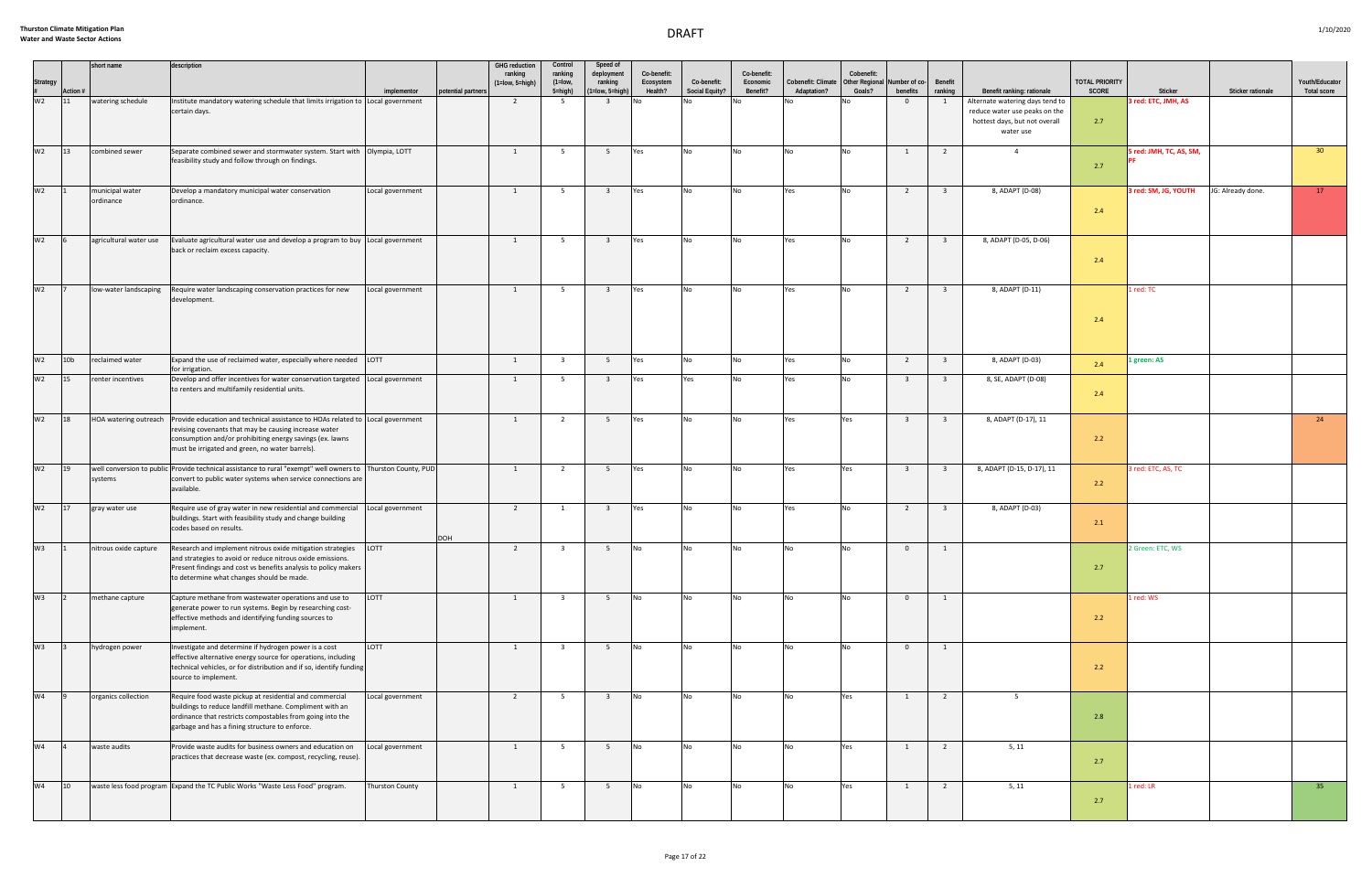|                     |           | short name                                         | description                                                                                                                                                                                                                                           |                                              |                                        | <b>GHG</b> reduction             | Control                         | Speed of                                | Co-benefit:          |                               | Co-benefit:          |                                   | Cobenefit:                      |                           |                         |                            |                                |                |                   |                                      |
|---------------------|-----------|----------------------------------------------------|-------------------------------------------------------------------------------------------------------------------------------------------------------------------------------------------------------------------------------------------------------|----------------------------------------------|----------------------------------------|----------------------------------|---------------------------------|-----------------------------------------|----------------------|-------------------------------|----------------------|-----------------------------------|---------------------------------|---------------------------|-------------------------|----------------------------|--------------------------------|----------------|-------------------|--------------------------------------|
| Strategy<br>#<br>W4 | Action #  |                                                    |                                                                                                                                                                                                                                                       | implementor                                  | potential partners                     | ranking<br>$(1 = low, 5 = high)$ | ranking<br>$(1=low,$<br>5=high) | deployment<br>ranking<br>1=low, 5=high) | Ecosystem<br>Health? | Co-benefit:<br>Social Equity? | Economic<br>Benefit? | Cobenefit: Climate<br>Adaptation? | <b>Other Regional</b><br>Goals? | Number of co-<br>benefits | Benefit<br>ranking      | Benefit ranking: rationale | <b>TOTAL PRIORITY</b><br>SCORE | Sticker        | Sticker rationale | Youth/Educator<br><b>Total score</b> |
|                     |           | deconstruction                                     | Develop a building deconstruction ordinance, with                                                                                                                                                                                                     | ocal government.                             |                                        | $\overline{2}$                   | 5                               | $\overline{2}$                          | No                   |                               |                      |                                   | Yes                             |                           | $\overline{2}$          | - 5                        |                                | red: AR        |                   |                                      |
|                     |           | ordinance                                          | requirements for deconstruction, reporting, inspections, and<br>compliance tools.                                                                                                                                                                     |                                              |                                        |                                  |                                 |                                         |                      |                               |                      |                                   |                                 |                           |                         |                            | 2.6                            |                |                   |                                      |
| W <sub>4</sub>      |           | residential composting                             | Expand residential programs for composting and recycling<br>food waste.                                                                                                                                                                               | Local government                             |                                        | $\overline{1}$                   | $\overline{\mathbf{3}}$         | 5 <sup>5</sup>                          | <b>No</b>            | No                            | N <sub>0</sub>       | <b>No</b>                         | Yes                             | $\overline{1}$            | $\overline{2}$          | 5 <sup>5</sup>             | 2.3                            | 1 red: LR      |                   |                                      |
|                     |           |                                                    |                                                                                                                                                                                                                                                       |                                              |                                        |                                  |                                 |                                         |                      |                               |                      |                                   |                                 |                           |                         |                            |                                |                |                   |                                      |
| W <sub>4</sub>      | $\vert$ 2 |                                                    | commercial composting Expand commercial programs for composting food waste.<br>Start by identifying funding and partners.                                                                                                                             | Local government                             |                                        | $\overline{1}$                   | $\overline{2}$                  | 5                                       | <b>No</b>            | <b>No</b>                     | No                   | <b>No</b>                         | Yes                             | 1                         | $\overline{2}$          | 5 <sup>5</sup>             | 2.1                            | 1 green: AR    |                   |                                      |
|                     |           |                                                    |                                                                                                                                                                                                                                                       |                                              |                                        |                                  |                                 |                                         |                      |                               |                      |                                   |                                 |                           |                         |                            |                                |                |                   |                                      |
| W <sub>4</sub>      |           | gleaning                                           | Expand gleaning programs and recovery and use of edible yet   Thurston County Food <br>unwanted foods from restaurants, grocery stores, and schools. Bank                                                                                             |                                              |                                        | $\mathbf{1}$                     | $\overline{2}$                  | 5                                       | <b>No</b>            | <b>No</b>                     | <b>No</b>            | <b>No</b>                         | Yes                             | 1                         | $\overline{2}$          | 5 <sup>5</sup>             | 2.1                            |                |                   | 36                                   |
| W <sub>4</sub>      |           | fruit teams                                        | Partner with food banks and neighborhoods to harvest fruit<br>from urban fruit trees.                                                                                                                                                                 | Food Bank                                    |                                        | $\mathbf{1}$                     | $\overline{2}$                  | 5 <sub>5</sub>                          | No                   | No                            | No                   | <b>No</b>                         | Yes                             | 1                         | $\overline{2}$          | 5 <sup>5</sup>             | 2.1                            | 1 green: YOUTH |                   | 38                                   |
| $W4$ 11             |           | regional recycling                                 | Conduct an analysis of how a regional recycling facility could<br>build local markets for recyclable materials. Develop a cost vs EDC,<br>benefits analysis and present to policy makers.                                                             | Thurston County,                             |                                        | 1                                | $\mathbf{1}$                    | $\overline{4}$                          | <b>No</b>            | <b>No</b>                     | Yes                  | <b>No</b>                         | Yes                             | 2                         | $\overline{\mathbf{3}}$ | 5 <sup>5</sup>             | 1.8                            |                |                   | $32 -$                               |
| W5                  |           | FOG waste                                          | Research feasibility of program to digest Food, Oils, and<br>Grease (FOG) and/or commercial food waste at LOTT to<br>recover energy and increase methane production and present<br>to policy makers for consideration.                                | LOTT                                         | local<br>restaurants,<br>local schools | 1                                | $\overline{\mathbf{3}}$         | 5 <sup>5</sup>                          | <b>No</b>            | <b>No</b>                     | Yes                  | Yes                               | Yes                             | $\overline{\mathbf{3}}$   | $\overline{\mathbf{3}}$ | 12, ADAPT (T-12), 5        | 2.4                            |                |                   |                                      |
| W <sub>5</sub>      |           | dry anaerobic digesters                            | Evaluate feasibility of a dry anaerobic digester with associated Thurston County<br>combined heat and power facility to process organics and<br>agricultural waste locally. Present findings to appropriate<br>policy makers for their consideration. |                                              |                                        | <sup>1</sup>                     | $\overline{2}$                  | $\overline{4}$                          | N <sub>o</sub>       | No                            | Yes                  | Yes                               | Yes                             | $\overline{3}$            | $\overline{\mathbf{3}}$ | 12, ADAPT (T-12), 5        | 2.0                            |                |                   |                                      |
| W <sub>5</sub>      |           | heat exchange                                      | Research the feasibility of heat exchange potential of<br>embedded energy in wastewater and/or reclaimed water and<br>present to policy makers for consideration.                                                                                     | LOTT                                         |                                        | $\overline{1}$                   | $\mathbf{1}$                    | $\overline{4}$                          | <b>No</b>            | No                            | Yes                  | Yes                               | Yes                             | $\overline{\mathbf{3}}$   | $\overline{\mathbf{3}}$ | 12, ADAPT (T-12)           | 1.8                            |                |                   | 19                                   |
| $W5$ 3              |           | kinetic energy                                     | Research the feasibility of utilizing kinetic energy from<br>transport of water and wastewater through piping networks<br>and present to policy makers for consideration.                                                                             | Thurston County                              |                                        | <sup>1</sup>                     | $\mathbf{1}$                    | $\overline{4}$                          | No                   | No                            | Yes                  | Yes                               | Yes                             | $\overline{\mathbf{3}}$   | $\overline{\mathbf{3}}$ | 12, ADAPT (T-12)           | 1.8                            |                |                   | 27                                   |
| W <sub>5</sub>      |           | waste-to-energy                                    | Research the opportunities to generate additional energy<br>from waste products (e.g., woody biomass and sewage) in<br>Thurston County to reduce fossil fuel consumption and<br>present to policy makers for consideration.                           | Colleges, WSUx                               |                                        | $\overline{1}$                   | 1                               | 2                                       | <b>No</b>            |                               | Yes                  | Yes                               | Yes                             | $\overline{\mathbf{3}}$   | $\overline{\mathbf{3}}$ | 12, ADAPT (T-12), 5        | 1.4                            |                |                   | 24                                   |
| W <sub>6</sub>      |           | environmentally<br>preferable purchasing<br>policy | Local governments require departments, agencies, consultants Local government<br>and contractors to use recycled products whenever possible<br>and not cost prohibitive.                                                                              |                                              |                                        | $\overline{2}$                   | 5 <sup>5</sup>                  | $\overline{\mathbf{3}}$                 | <b>No</b>            | <b>No</b>                     | No                   | <b>No</b>                         | Yes                             | 1                         | $\overline{2}$          | 5                          | 2.8                            |                |                   |                                      |
| W <sub>6</sub>      |           | supply chain                                       | Provide free technical assistance to local businesses in<br>reducing the carbon intensity of their supply chains.                                                                                                                                     | Local government                             |                                        | $\overline{1}$                   | - 5                             | $\overline{4}$                          | <b>No</b>            | <b>No</b>                     | No                   | <b>No</b>                         | Yes                             | 1                         | $\overline{2}$          | 5 <sup>5</sup>             | 2.5                            | 1 green: YOUTH |                   | 35                                   |
| W <sub>6</sub>      |           | single-use ban                                     | Ban single use plastics (e.g. straws, water bottles)                                                                                                                                                                                                  | Local government                             |                                        | $\overline{2}$                   | $\overline{\mathbf{3}}$         | $\overline{\mathbf{3}}$                 | Yes                  | No                            | No                   | No                                | Yes                             | 2                         | $\overline{\mathbf{3}}$ | 4, 5                       | 2.5                            |                |                   |                                      |
| W6                  |           | reusable takeout                                   | Amend health code to allow reusable take out containers.                                                                                                                                                                                              | Department of<br>Health, Local<br>government |                                        | $\overline{2}$                   | $\overline{\mathbf{3}}$         | $\overline{\mathbf{3}}$                 | N <sub>O</sub>       | <b>No</b>                     | <b>No</b>            | <b>No</b>                         | Yes                             | 1                         | $\overline{2}$          | $5\overline{)}$            | 2.4                            |                |                   |                                      |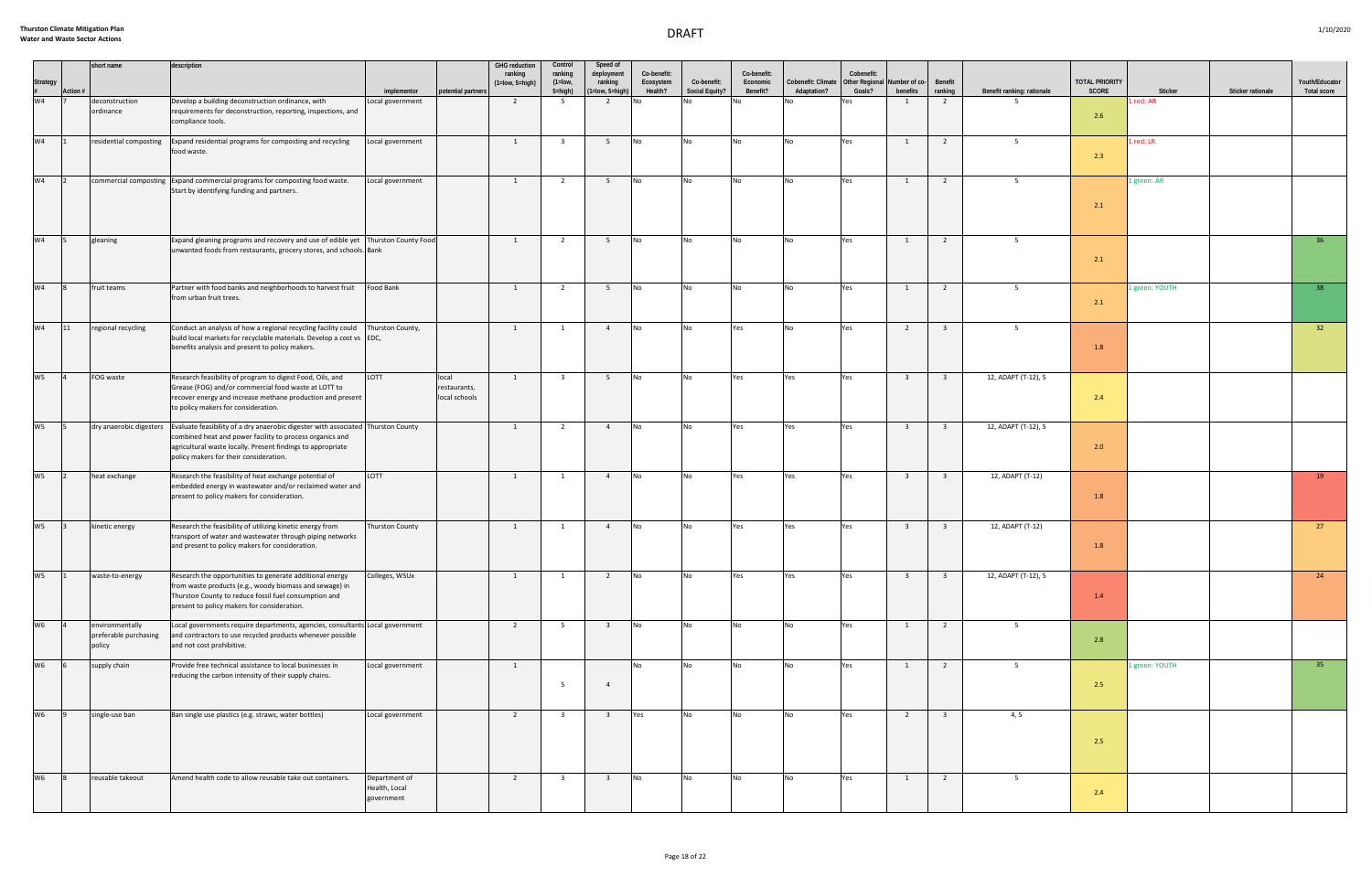| Strategy<br>#<br>W6 | Action # | short name                       | description                                                                                                                                                                                                                                                                                                    | implementor      | potential partners | <b>GHG reduction</b><br>ranking<br>$(1 = low, 5 = high)$ | Control<br>ranking<br>$(1=low,$<br>$5 = high$ ) | Speed of<br>deployment<br>ranking<br>$(1 = low, 5 = high)$ | Co-benefit:<br>Ecosystem<br>Health? | Co-benefit:<br>Social Equity? | Co-benefit:<br>Economic<br>Benefit? | Cobenefit: Climate   Other Regional<br>Adaptation? | Cobenefit:<br>Goals? | Number of co-<br>benefits | Benefit<br>ranking | Benefit ranking: rationale | <b>TOTAL PRIORITY</b><br>SCORE | Sticker            | Sticker rationale | Youth/Educator<br><b>Total score</b> |
|---------------------|----------|----------------------------------|----------------------------------------------------------------------------------------------------------------------------------------------------------------------------------------------------------------------------------------------------------------------------------------------------------------|------------------|--------------------|----------------------------------------------------------|-------------------------------------------------|------------------------------------------------------------|-------------------------------------|-------------------------------|-------------------------------------|----------------------------------------------------|----------------------|---------------------------|--------------------|----------------------------|--------------------------------|--------------------|-------------------|--------------------------------------|
|                     |          | emissions monitoring             | Develop an education program about consumption-based<br>emissions and simple ways to track and reduce consumption-<br>based emissions for residents of Thurston County.                                                                                                                                        | Local government |                    | $\overline{1}$                                           | $\mathbf{R}$                                    | 5                                                          | <b>No</b>                           |                               |                                     |                                                    | Yes                  |                           | $\overline{2}$     |                            | 2.3                            |                    |                   |                                      |
| W <sub>6</sub>      |          | water fill stations              | Require all government-owned water fountains be replaced<br>with water bottle filling stations at end of life and all new<br>construction requires water bottle filling stations.                                                                                                                              | Local government |                    | $\overline{1}$                                           | - 5                                             | $\overline{2}$                                             | $\overline{\phantom{a}}$ No         | <b>No</b>                     | N <sub>0</sub>                      | <b>No</b>                                          | Yes                  | $\overline{1}$            | $\overline{2}$     | 5 <sup>5</sup>             | 2.1                            |                    |                   | 37 <sup>2</sup>                      |
| W <sub>6</sub>      |          | meat reduction                   | Develop awards/recognition programs for restaurants that<br>encourage plant-rich diet that reduce meat consumption.                                                                                                                                                                                            | Local government |                    | $\overline{1}$                                           | 2                                               | $\overline{4}$                                             | <b>No</b>                           | <b>No</b>                     | Yes                                 | <b>No</b>                                          | <b>No</b>            |                           | $\overline{2}$     | 12                         | 1.9                            | 1 red: AR          |                   | 30 <sup>°</sup>                      |
| W6                  |          | collaborative<br>consumption     | Develop a awards/recognition programs for "collaborative<br>consumption" community projects like tool libraries and<br>repair cafes, through mini-grant programs to encourage their<br>use and new projects.                                                                                                   | Local government |                    | $\overline{1}$                                           | $\overline{2}$                                  | $\overline{4}$                                             | N <sub>o</sub>                      | <b>No</b>                     | Yes                                 | <b>No</b>                                          | N <sub>o</sub>       | $\overline{1}$            | $\overline{2}$     | 12, 5                      | 1.9                            | 1 green: AR        |                   | 38 <sup>2</sup>                      |
| W <sub>6</sub>      |          | product stewardship              | Support state-level product stewardship legislation that<br>requires producers to be involved in end-of-product-life<br>management, either through product design changes (e.g.<br>compostable snack bags), investing in take back programs, or<br>placing a fee on the sale of products to support diversion. | State government |                    | $\overline{2}$                                           | 1                                               | $\overline{2}$                                             | <b>No</b>                           | N <sub>0</sub>                | N <sub>0</sub>                      | <b>No</b>                                          | Yes                  | $\overline{1}$            | $\overline{2}$     | $5^{\circ}$                | 1.8                            | 3 green: AR, YOUTH |                   | 35                                   |
| W <sub>7</sub>      |          | waste route efficiency           | Partner with sanitation companies to evaluate the GHG<br>reduction potential of utilizing one side for street pickup and<br>present to policy makers for consideration.                                                                                                                                        | Local government |                    | 1                                                        | $\overline{2}$                                  | $\overline{\mathbf{3}}$                                    | $\overline{\mathsf{No}}$            | <b>No</b>                     | N <sub>O</sub>                      | <b>No</b>                                          | <b>No</b>            | $\overline{0}$            | 1                  |                            | 1.6                            | 1 red: YOUTH       |                   | 26                                   |
| W <sub>7</sub>      |          | waste service areas              | Mandate that areas served redundantly by municipalities and Local government<br>private waste collection are eliminated, such as the<br>Tumwater/Olympia border south of the high school, by trading<br>service areas                                                                                          |                  |                    | 1                                                        | $\overline{1}$                                  | $\overline{\mathbf{3}}$                                    | N <sub>o</sub>                      | <b>No</b>                     | <b>No</b>                           | <b>No</b>                                          | <b>No</b>            | $\overline{0}$            | $\overline{1}$     |                            | 1.4                            |                    |                   |                                      |
| W <sub>7</sub>      |          | garbage fleet<br>electrification | Electrify garbage truck fleet. Start by developing plan for<br>municipal and private waste collectors that includes financing<br>options.                                                                                                                                                                      | Local government |                    | $\overline{1}$                                           | $\mathbf{1}$                                    | 1                                                          | <b>No</b>                           | <b>No</b>                     | N <sub>0</sub>                      | Yes                                                | N <sub>o</sub>       |                           | $\overline{2}$     |                            | 1.1                            | 1 red: AR          |                   | 23                                   |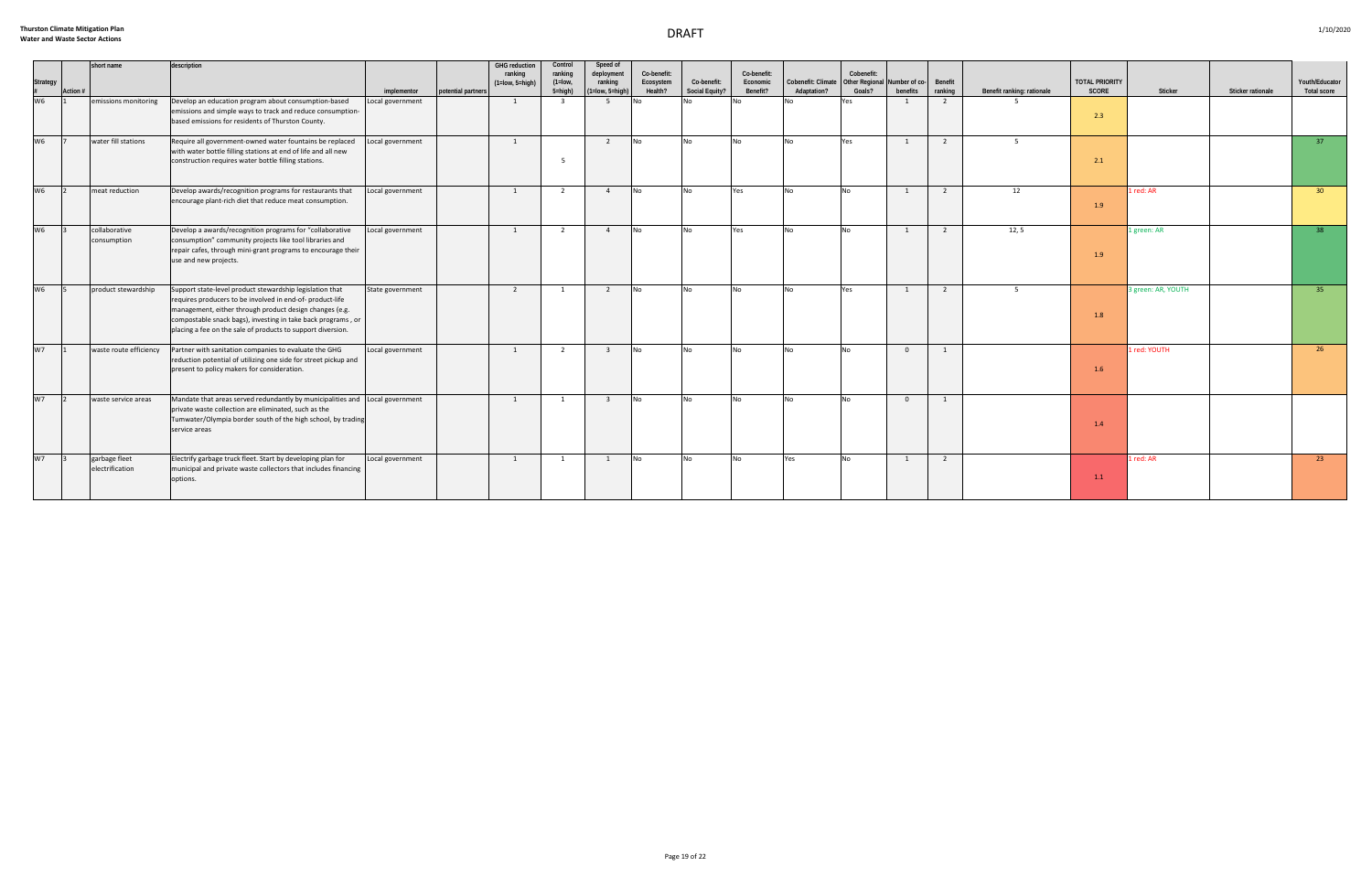## **G Focus Area: CROSS-CUTTING (GENERAL)**

**Strategies:**

 $\sim$ 

**G1: Conduct education and outreach across climate mitigation areas.**

**G2: Support a green local economy.**

**G3: Fund climate mitigation actions.**

**G4: Enhance monitoring and evaluation of climate mitigation measures and outcomes.**

**G5: Advocate for climate-mitigating state and federal policy.**

|                                                    |                                | description                                                                                                                                                                                                                                   | implementor                                      | potential partners (1=low, 5=high) | <b>GHG reduction</b><br>ranking | Control<br>ranking<br>$(1 = low,$<br>5=high) | Speed of<br>deployment ranking<br>$(1 = low, 5 = high)$ | Co-benefit:<br>Ecosystem<br>Health? | Co-benefit:<br>Social Equity? | Co-benefit:<br>Economic<br>Benefit? | Cobenefit: Climate<br>Adaptation? | Cobenefit:<br><b>Other Regional</b><br>Goals? | Number of co-<br>benefits | Benefit<br>ranking      | Benefit ranking: rationale | <b>TOTAL PRIORITY</b><br>SCORE | Sticker        | Sticker rationale | Youth/Educator<br><b>Total score</b> |
|----------------------------------------------------|--------------------------------|-----------------------------------------------------------------------------------------------------------------------------------------------------------------------------------------------------------------------------------------------|--------------------------------------------------|------------------------------------|---------------------------------|----------------------------------------------|---------------------------------------------------------|-------------------------------------|-------------------------------|-------------------------------------|-----------------------------------|-----------------------------------------------|---------------------------|-------------------------|----------------------------|--------------------------------|----------------|-------------------|--------------------------------------|
| Strategy # Action # short name<br>G1 7 social rese | 7 social research              | Work with higher education institutions to research effective<br>(COMBINE WITH G1.2)   behavior change through marketing and educate. Use this<br>information in developing campaigns to reduce high emissions<br>GHGs.                       | Higher<br>education/Local<br>government          |                                    | $\overline{\mathbf{3}}$         | $\overline{4}$                               | - 5                                                     | No                                  |                               | No                                  | Nο                                | Yes                                           | $\mathbf{1}$              | $\overline{2}$          | 11                         | 3.5                            |                |                   | 25                                   |
| G1                                                 | 3 ClimeTime                    | Coordinate OSPI ClimeTime program with local government to<br>bring youth into the feedback and planning process of developing government<br>climate mitigation programs and policy.                                                          | OSPI/Local                                       |                                    | $\overline{\mathbf{3}}$         | $\overline{2}$                               | 5                                                       | No                                  | No                            | No                                  | No                                | Yes                                           | $\mathbf{1}$              | $\overline{2}$          | 11                         | 3.1                            |                |                   | 27                                   |
| G1                                                 | 1 educational website          | Develop user-friendly website and outreach materials to educate Other community<br>residents of the health and cost benefits of reducing GHG<br>emissions in their lives and homes and resources on how to do                                 | partner                                          |                                    | $\overline{2}$                  | 2                                            | $5\overline{5}$                                         | <b>No</b>                           | No                            | No                                  | Yes                               | Yes                                           | $\overline{2}$            | $\overline{\mathbf{3}}$ | 11, TCAP(G-15)             | 2.7                            |                |                   |                                      |
| G1                                                 | 9 staff training               | Develop climate mitigation practices for government employees<br>at work and require they be implemented. Set outcomes to<br>measure effectiveness.                                                                                           | Local government                                 |                                    | $\overline{2}$                  | $\overline{2}$                               | 5                                                       | <b>No</b>                           | No                            | No                                  | <b>No</b>                         | Yes                                           | $\mathbf{1}$              | $\overline{2}$          | 11                         | 2.6                            |                |                   |                                      |
| G1                                                 | <b>WITH G1.5)</b>              | 2 consumption (COMBINE Develop and run community based social marketing program to<br>reduce consumption and inform consumers about options for<br>reducing their carbon footprint.                                                           | Local<br>governments/other<br>community partner  |                                    | $\overline{2}$                  | $\overline{2}$                               | $5^{\circ}$                                             | No                                  | No                            | No                                  | <b>No</b>                         | No                                            | $\overline{0}$            | 1                       |                            | 2.5                            |                |                   | 32                                   |
| G1                                                 | 4 Career Connects              | Require a percentage of green jobs in the Career Connects WA<br>program.                                                                                                                                                                      | State                                            |                                    | $\mathbf{1}$                    | $\overline{2}$                               | $\overline{\mathbf{3}}$                                 | <b>No</b>                           | <b>No</b>                     | Yes                                 | <b>No</b>                         | Yes                                           | $\overline{2}$            | $\overline{\mathbf{3}}$ | 3, 11                      | 1.8                            |                |                   |                                      |
| G2                                                 | 1 clean energy economy         | Set policy that requires recruitment and retention practices for<br>clean energy economy companies.                                                                                                                                           | Local government,<br>EDC                         |                                    | $\overline{\mathbf{3}}$         | $\overline{\mathbf{3}}$                      | 5 <sup>5</sup>                                          | No                                  | No                            | No                                  | <b>No</b>                         | No                                            | $\overline{0}$            | 1                       |                            | 3.2                            |                |                   |                                      |
| G2                                                 | 5 cleantech park               | Develop a "cleantech" business park and provide incentives (tax, Local government<br>utility) for green business that co-locate.                                                                                                              |                                                  |                                    | $\overline{\mathbf{3}}$         | $5^{\circ}$                                  | $\overline{2}$                                          | No                                  | No                            | Yes                                 | No                                | Yes                                           | $\overline{2}$            | $\overline{3}$          | 1, 3                       | 3.2                            |                |                   | 30 <sup>°</sup>                      |
| G2                                                 | 2 sustainable businesses       | Develop a green guide for area businesses and build award<br>programs to reward implementation.                                                                                                                                               | Local government,<br>EDC, Cambers of<br>Commerce |                                    | $\mathbf{1}$                    | 5                                            | 5 <sup>5</sup>                                          | No                                  | No.                           | No                                  | <b>No</b>                         | Yes                                           | $\mathbf{1}$              | $\overline{2}$          | 11                         | 2.7                            | 1 red: LR      |                   | 29                                   |
| G2                                                 | 6 training diversification     | Work with the Workforce Training and Education Coordinating<br>Board (WTB) to ensure a wide variety of green jobs is part of the<br>workforce training.                                                                                       | WTB/Local<br>government                          |                                    | $\overline{2}$                  | $\overline{2}$                               | 5 <sup>5</sup>                                          | No                                  | No                            | Yes                                 | No                                | Yes                                           | $\overline{2}$            | $\overline{\mathbf{3}}$ | 3, 11                      | 2.7                            |                |                   | 16                                   |
| G2                                                 |                                | 4 technical clearinghouse Have TRPC or another entity function as a clearinghouse for<br>government regulations roadblocks to clean technology<br>development.                                                                                | TRPC                                             |                                    | 1                               | 5                                            | 5 <sup>5</sup>                                          | No                                  | No.                           | No                                  | <b>No</b>                         | <b>No</b>                                     | $\overline{0}$            | 1                       |                            | 2.6                            |                |                   |                                      |
| G2                                                 | 7 jobs leadership              | Provide technical assistance to local businesses to generate green Local government<br>jobs and practices.                                                                                                                                    |                                                  |                                    | $\mathbf{1}$                    | $\overline{2}$                               | 5                                                       | No                                  | No.                           | Yes                                 | <b>No</b>                         | Yes                                           | $\overline{2}$            | $\overline{\mathbf{3}}$ | 3, 11                      | 2.2                            | 1 green: YOUTH |                   | 38                                   |
| G2                                                 | 3 clean economy<br>roundtables | Organize and facilitate roundtables with business leaders focused Local government<br>on clean economy strategies.                                                                                                                            |                                                  |                                    |                                 | $\mathbf{z}$                                 |                                                         |                                     |                               |                                     |                                   |                                               |                           |                         | 11                         | 2.1                            |                |                   |                                      |
| G3                                                 | 3 green energy bond            | Develop a green energy bond providing a monetary incentive to Local government<br>tackle prominent social issues such as climate change and a<br>movement to renewable sources of energy. Start by researching<br>the feasibility and impact. |                                                  |                                    | $\overline{2}$                  | 5 <sub>5</sub>                               | $\overline{4}$                                          | <b>No</b>                           | No                            | Yes                                 | <b>No</b>                         | <b>No</b>                                     | $\overline{1}$            | $\overline{2}$          | 12                         | 3.0                            |                |                   |                                      |
| G3                                                 | 1 tax benefits                 | Develop tax incentives for businesses that demonstrate GHG<br>reductions in their production.                                                                                                                                                 | Local government                                 |                                    | $\overline{1}$                  | 5                                            | $\overline{2}$                                          | <b>No</b>                           | N <sub>o</sub>                | Yes                                 | <b>No</b>                         | <b>No</b>                                     | $\overline{1}$            | $\overline{2}$          | 12                         | 2.1                            |                |                   |                                      |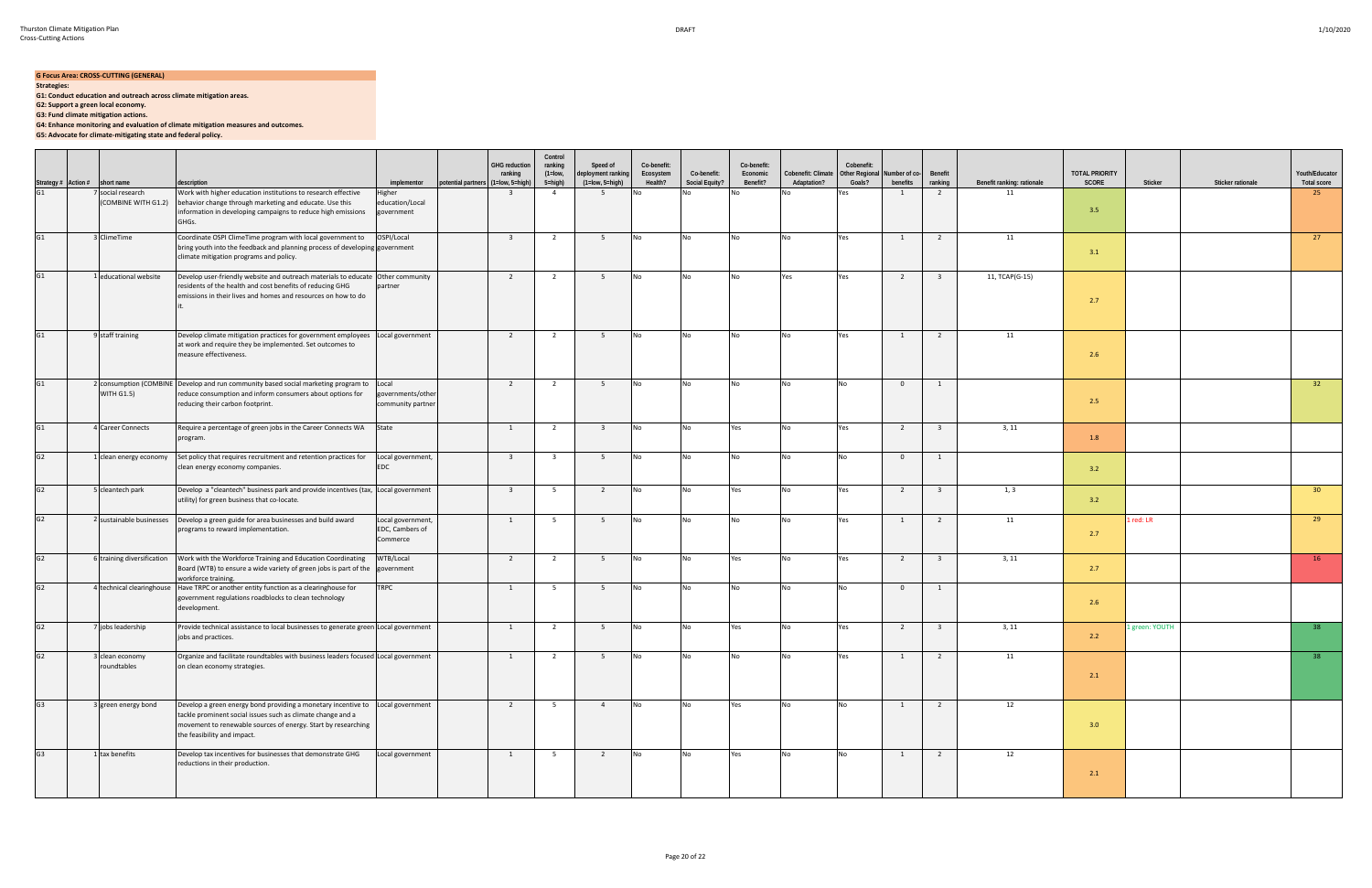|                | Strategy # Action # short name | description                                                                                                                                                                                                                                                                                                                                                                                      | implementor       | potential partners (                                                | <b>GHG</b> reduction<br>ranking<br>(1=low, 5=high) | Control<br>ranking<br>$(1 = low,$<br>5=high) | Speed of<br>deployment ranking<br>$(1 = low, 5 = high)$ | Co-benefit:<br>Ecosystem<br>Health? | Co-benefit:<br>Social Equity? | Co-benefit:<br>Economic<br>Benefit? | Cobenefit: Climate<br>Adaptation? | Cobenefit:<br>Other Regional Number of co-<br>Goals? | benefits       | Benefit<br>ranking      | Benefit ranking: rationale | <b>TOTAL PRIORITY</b><br>SCORE | Sticker          | Sticker rationale                                                                                                                                                                | Youth/Educator<br><b>Total score</b> |
|----------------|--------------------------------|--------------------------------------------------------------------------------------------------------------------------------------------------------------------------------------------------------------------------------------------------------------------------------------------------------------------------------------------------------------------------------------------------|-------------------|---------------------------------------------------------------------|----------------------------------------------------|----------------------------------------------|---------------------------------------------------------|-------------------------------------|-------------------------------|-------------------------------------|-----------------------------------|------------------------------------------------------|----------------|-------------------------|----------------------------|--------------------------------|------------------|----------------------------------------------------------------------------------------------------------------------------------------------------------------------------------|--------------------------------------|
| G3             | 4 crowdsourcing                | Develop and launch a crowdsourcing platform (like "The<br>Gamechanger") that allows entrepreneurs to submit green<br>proposals for policies and projects for local government and<br>businesses and ideas to influence the future of energy and help<br>to overcome a specific challenge.                                                                                                        | private entity    |                                                                     | $\mathbf{1}$                                       | 2                                            | $\overline{4}$                                          |                                     |                               |                                     |                                   |                                                      | $\overline{0}$ | 1                       |                            | 1.8                            | red: JG          | JG: Too vague and could produce<br>zero results.                                                                                                                                 | 21                                   |
| G <sub>3</sub> | 2 cost-sharing                 | Develop an Office of Green Building to work with the business<br>sector to partner in sharing costs and expertise.                                                                                                                                                                                                                                                                               | Local government  |                                                                     | $\mathbf{1}$                                       | $\mathbf{R}$                                 | $\overline{2}$                                          | No                                  | <b>No</b>                     | No                                  | No                                | <b>No</b>                                            | $\overline{0}$ | 1                       |                            | 1.6                            | red: JG          | JG: Too vague and could produce<br>zero results.                                                                                                                                 | 28                                   |
| G4             | 6 social cost of carbon        | Develop and adopt policies that require the use of a "social cost   Local government<br>of carbon measure" in zoning, development, construction, and<br>transportation decisions.                                                                                                                                                                                                                |                   |                                                                     | 5 <sup>5</sup>                                     | $5^{\circ}$                                  | $\overline{\mathbf{3}}$                                 | <b>No</b>                           | Yes                           | No                                  | No                                | No.                                                  | 1              | $\overline{2}$          | SE                         | 4.3                            |                  |                                                                                                                                                                                  |                                      |
| G4             | 1 emissions inventory          | Prepare and publish an annual emissions inventory that tracks<br>greenhouse gas emissions by jurisdiction and source category.<br>Review and update emissions inventory methodology as<br>necessary to address improvements to data or methodologies,<br>improve consistency, incorporate changes to state or federal<br>policies, or report on issues of local interest.                        | TRPC, TCAT        | Thurston<br>County, Lacey,<br>Olympia,<br>Tumwater,<br>TCAT, others | $\overline{\mathbf{3}}$                            | 5                                            | 5                                                       | <b>No</b>                           | <b>No</b>                     | No                                  | Yes                               | IN <sub>O</sub>                                      | 1              | $\overline{2}$          | $TCAP(G-04)$               | 3.7                            |                  |                                                                                                                                                                                  |                                      |
| G4             | 2 performance measures         | Develop community GHG reduction goals and performance<br>measures. Regularly update and publicize for community to track TCPC<br>their progress.                                                                                                                                                                                                                                                 | Local government, |                                                                     | $\overline{4}$                                     | 5                                            | $\overline{3}$                                          | No                                  | No                            | No                                  | No                                | N <sub>o</sub>                                       | $\overline{0}$ | 1                       |                            | 3.7                            |                  |                                                                                                                                                                                  |                                      |
| G4             |                                | 4 vulnerable populations Develop a data and monitoring mechanism that is specific to<br>marginalized groups and their needs related to climate change<br>and climate reality (e.g., access to transportation, access to A/C,<br>proximity to cooling centers) and develop a plan to address these<br>vulnerabilities with solutions that help reduce GHG emissions.                              | TRPC              |                                                                     | $\overline{2}$                                     | 5                                            | 5 <sup>5</sup>                                          | No                                  | Yes                           | No                                  | No                                | Yes                                                  | $\overline{2}$ | $\overline{\mathbf{3}}$ | SE, 11                     | 3.3                            | green: YOUTH     |                                                                                                                                                                                  | 34                                   |
| G4             | 3 other emission sources       | Expand sources and sectors in future emissions inventories to<br>inform future regulatory policy to reduce GHG emissions.<br>Connected to actions T1.5 and W6.1.                                                                                                                                                                                                                                 | TRPC, TCAT        |                                                                     | $\overline{2}$                                     | 5                                            | $\overline{4}$                                          | <b>No</b>                           | No                            | No                                  | No                                | IN <sub>O</sub>                                      | $\overline{0}$ | 1                       |                            | 2.9                            |                  |                                                                                                                                                                                  | 38                                   |
| G <sub>5</sub> | 5 legislative agenda           | Prioritize combating climate change in the municipality's<br>legislative agenda each year. Instruct municipal lobbyist to track<br>and report on climate bills, and to advocate for those bills that<br>will help reduce local emissions. Work with other cities to add<br>this to the AWC priorities.                                                                                           | Local government  |                                                                     | 5 <sup>5</sup>                                     | 5                                            | 5 <sup>5</sup>                                          | <b>No</b>                           | N <sub>o</sub>                | No                                  | Yes                               | N <sub>o</sub>                                       | 1              | $\overline{2}$          | $TCAP(G-13)$               | 4.7                            | l green: JG      | JG: Based on GHG reduction<br>ranking of 5 and control of 5.                                                                                                                     |                                      |
| G5             | 2 solar-ready building<br>code | Add as a high priority to municipality's legislative agenda - State- Local<br>level amendments to State building code requiring solar-ready<br>construction. Work with other cities to add this to the<br>Association of Washington Cities (AWC) priorities.                                                                                                                                     | government/AWC    |                                                                     | 5                                                  | - 5                                          | $\overline{\mathbf{3}}$                                 | No                                  | No                            | No                                  | Yes                               |                                                      |                | $\overline{2}$          | $TCAP(G-13)$               | 4.3                            | 3 green: LM, EC, |                                                                                                                                                                                  | 32                                   |
| G5             |                                | 3 net-zero building code Add as a high priority to municipality's legislative agenda - State Local<br>Building Council and State Legislature to require net-zero energy government/AWC<br>use in all new buildings by the 2031 residential code cycle and<br>amendments to State building code each 3-year cycle to meet<br>that goal. Work with other cities to add this to the AWC priorities. |                   |                                                                     | 5                                                  | $\mathbf{1}$                                 | $\overline{\mathbf{3}}$                                 | <b>No</b>                           | <b>No</b>                     | <b>No</b>                           | Yes                               | N <sub>o</sub>                                       | 1              | $\overline{2}$          | $TCAP(G-13)$               | 3.5                            | 1 green: YOUTH   |                                                                                                                                                                                  | 32                                   |
| G5             | 4 utility advocacy             | Add as a high priority to municipality's legislative agenda - State   Local government<br>and Utilities and Transportation Commission in implementing SB<br>5116, which requires a shift to clean electricity.                                                                                                                                                                                   |                   |                                                                     | 5 <sup>5</sup>                                     | $\overline{1}$                               | $\overline{\mathbf{3}}$                                 | <b>No</b>                           | <b>No</b>                     | <b>No</b>                           | Yes                               | <b>No</b>                                            | 1              | $\overline{2}$          | TCAP(G-13)                 | 3.5                            |                  |                                                                                                                                                                                  | 33                                   |
| G5             | 6 Clean energy                 | Local government adopt and communicate policy statements and Local government<br>positions with the State Electeds that call for rapid conversion to<br>clean energy in the power supply that serves Thurston County.                                                                                                                                                                            |                   |                                                                     | 5 <sup>5</sup>                                     | $\mathbf{1}$                                 | $\overline{\mathbf{3}}$                                 | <b>No</b>                           | <b>No</b>                     | <b>No</b>                           | Yes                               | <b>No</b>                                            | 1              | $\overline{2}$          | $TCAP(G-13)$               | 3.5                            | l green: CH      | important underpinning and<br>multiplier to all the efforts listed<br>about electrification in buildings<br>and transportation energy use it's<br>an early and often, continuous | 28                                   |